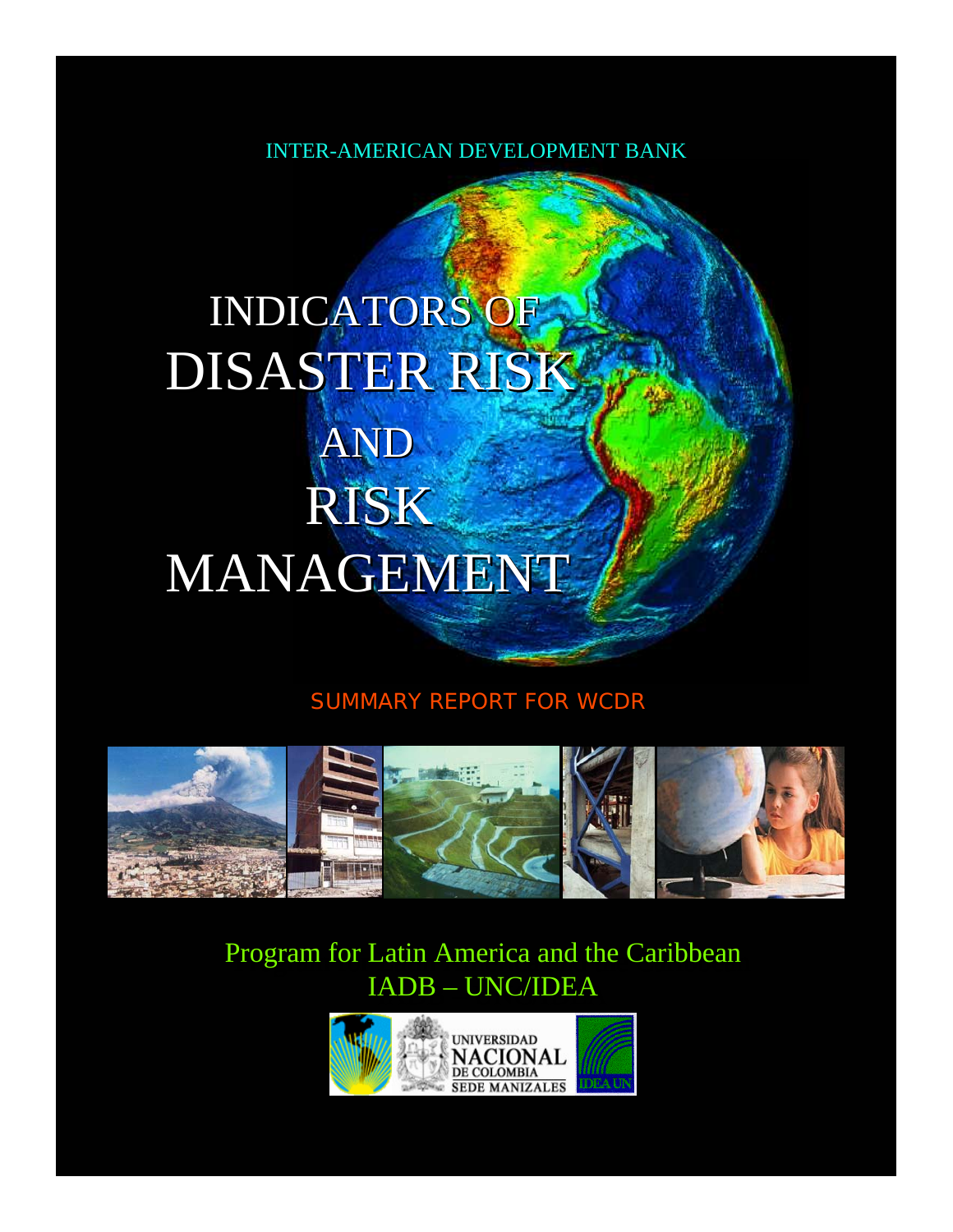

INTER-AMERICAN DEVELOPMENT BANK

Universidad Nacional de Colombia - Sede Manizales Instituto de Estudios Ambientales - IDEA-



## **INFORMATION AND INDICATORS PROGRAM FOR DISASTER RISK MANAGEMENT**

IADB - ECLAC - IDEA

## **INDICATORS OF DISASTER RISK AND RISK MANAGEMENT**  Program for Latin America and the Caribbean

## SUMMARY REPORT FOR World Conference on Disaster Reduction

Study coordinated by Instituto de Estudios Ambientales



Manizales - Colombia January 2005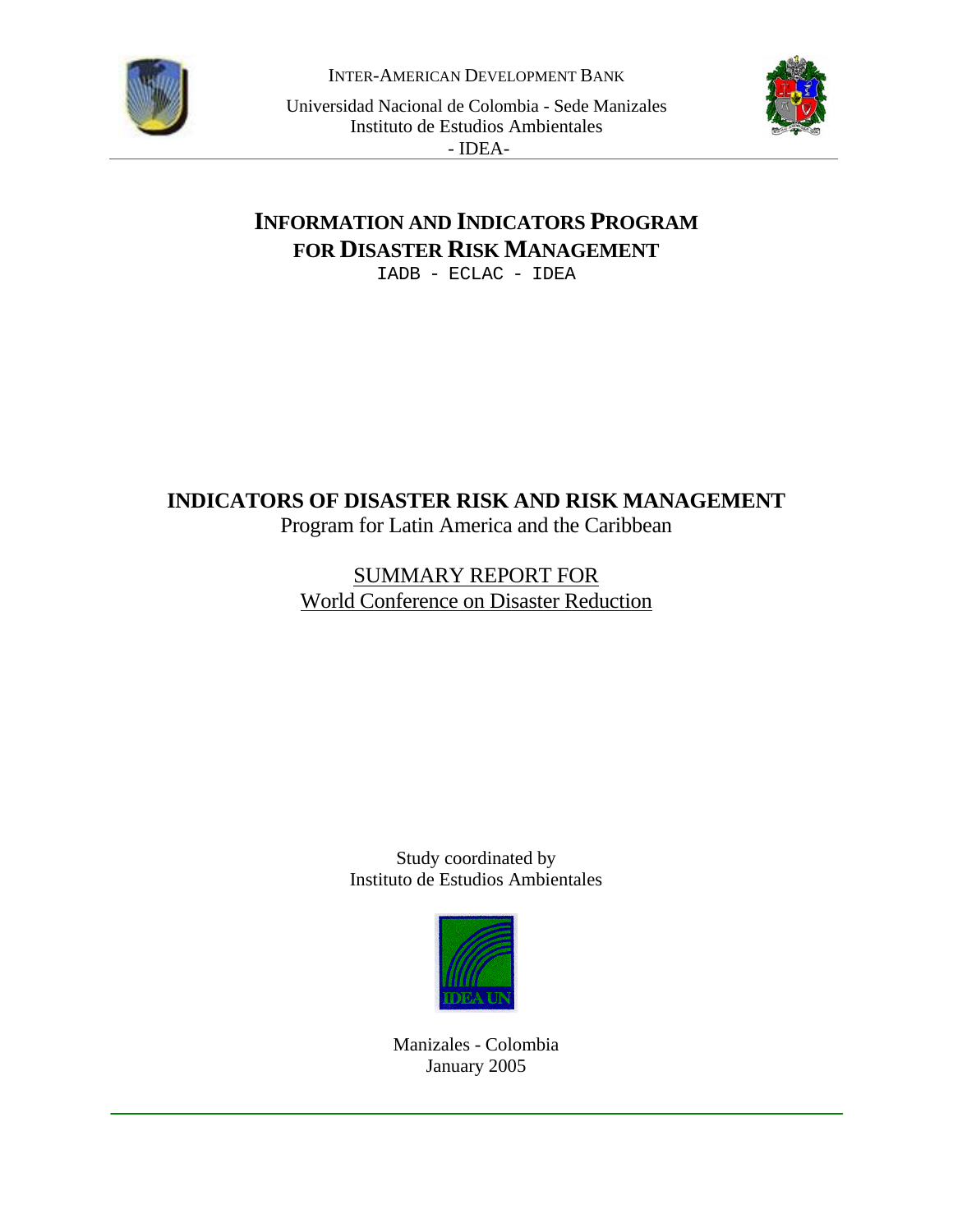## **TABLE OF CONTENTS**

| Next steps: a regional assessment program, based on indicators, |  |
|-----------------------------------------------------------------|--|
|                                                                 |  |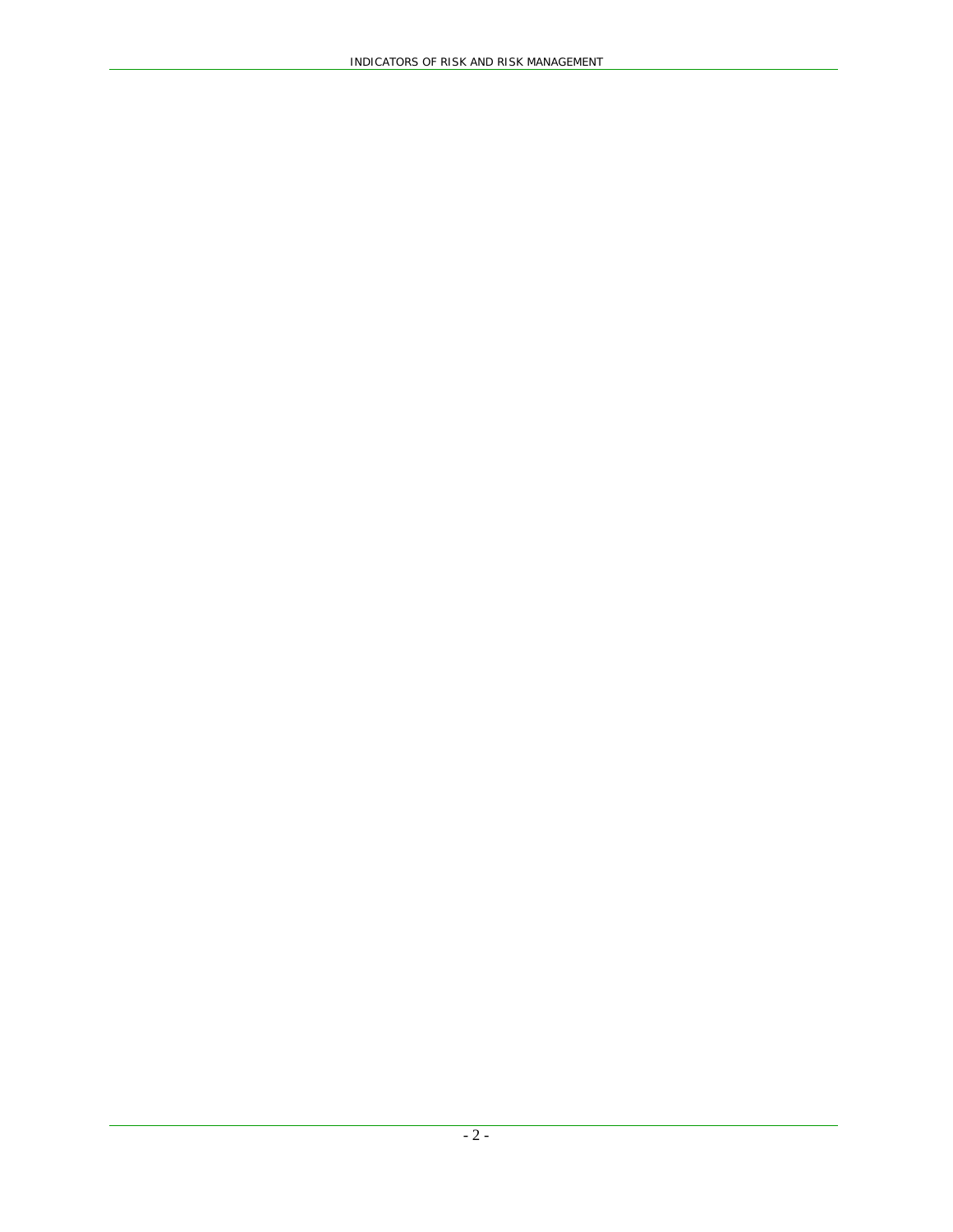## **ACKNOWLEDGEMENTS**

This summary report has been made for the session "Visions of Risk and Vulnerability: Patterns, Trends, and Indicators" scheduled in the World Conference on Disaster Reduction, which will be held in Kobe, Hyogo, Japan, January 18-22, 2005.

This report is an abstract of the results of the phase III of the Component II, Indicators of Risk Management, IADB Operation ATN/JF-7907-RG, developed under the coordination of the Instituto de Estudios Ambientales, IDEA, Universidad Nacional de Colombia, Manizales. The reports related to the program are located in: http://idea.unalmzl.edu.co

The reports of the program have been developed by Omar D. Cardona, technical director of the project, with the research background of the local team of experts of IDEA: Jorge E. Hurtado, Ann Catherine Chardon, Alvaro M. Moreno, Samuel D. Prieto, Luz Stella Velásquez, Gonzalo Duque. In the work have been involved some centres of excellence on risk management, in Mexico (UNAM) and Colombia (CEDERI, Universidad de Los Andes), guided by Mario G. Ordaz and Luis E. Yamín respectively. The research was completed with the technical assistance of Mabel C. Marulanda, Dora C. Suarez, Lina M. López, Juan P. Londoño, Gabriel J. Cardona, Martha L. Carreño, César A. Velásquez, Jairo A. Valcarcel, Manuel B. Puerto, Antonio Zeballos, Sandra Santacruz, Sina del Rosario Cabral and Fernándo Ramírez.

The preparation of the system of indicators was conceived by Caroline Clarke and Kari Keipi from the Inter-American Development Bank. Technical inputs, guidance and advice in the distinct phases of the program were made by following advisory team made up of international experts: Allan Lavell, Alex Barbat, Ben Wisner, Lino Briguglio, Ian Davis, Terry Cannon, Charlotte Benson, Philippe Masure, Louise Comfort, and Giuseppe Munda. The program was benefited from the contributions of Neil Doherthy and Andrew Maskrey.

Technical information and data collection were coordinated in twelve countries by the following team of experts: Antonio Arenas (El Salvador), Elizabeth Mansilla (México), Jorge Olarte (Perú), Jeannette Fernández (Ecuador), Laura Acquaviva (Argentina), Barbara Carby (Jamaica), Rubén Boroschek (Chile), Guillermo Pichardo (Dominican Republic).

The opinions expressed herein are only those of the authors and do not necessarily reflect the position of the Inter-American Development Bank.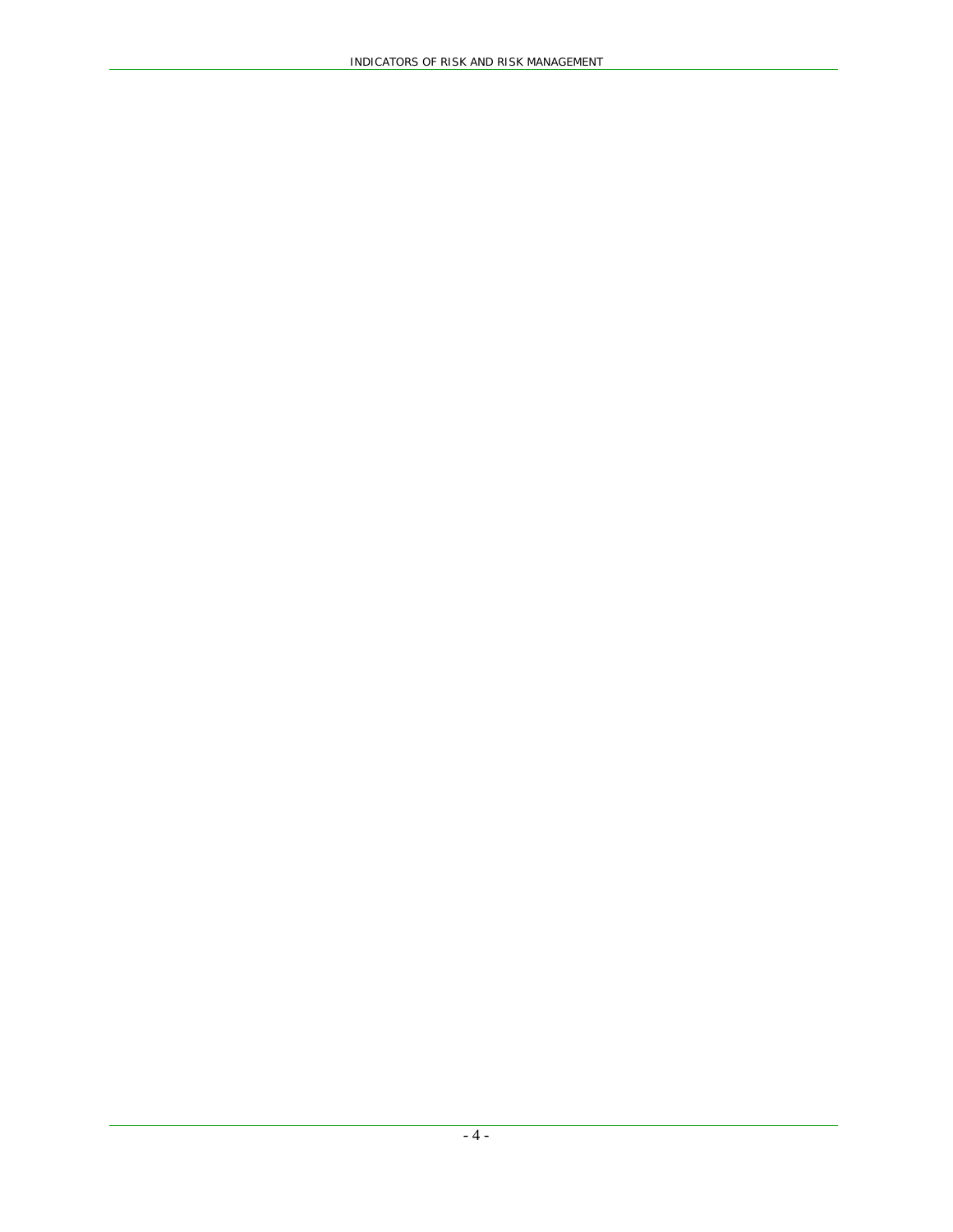## **PROLOGUE**

Disaster risk management needs risk "dimensioning", and risk sizing signifies to take into account not only the expected physical damage, victims and economic equivalent loss, but also social, organizational and institutional factors. The difficulty to achieve effective disaster risk management, in part, has been the lack of a comprehensive conceptual framework of disaster risk, facilitating its evaluation and intervention from a multidisciplinary perspective. Most existing indices and evaluation techniques do not express risk in words adequate for the diverse types of decision-makers and they are not based on a holistic approach that invites intervention.

It is necessary to make risk "manifest" in different ways for the planning agencies in charge of the economy, the environment, housing, infrastructure, agriculture, or health, to mention but a few relevant areas. It is not the same, for example, to talk about risk to a mayor or a community at the local level and to a government authority of national order. If risk is not made manifest in a suitable way such that it attracts the attention of the stakeholders, it will not be feasible to move forward decidedly in the reduction of disasters.

Risk is clearly most detailed at a micro social or territorial scale. As we aggregate and work at more macro scales, details are lost. However, the decision-making and information needs at each level are certainly different. The social actors and the stakeholders are usually not the same. Therefore, appropriate evaluation tools are necessary to facilitate problem understanding and to guide decision-making; it is fundamental to understand how vulnerability is generated, how it increases and how it progressively accumulates. In addition, it is necessary to benchmark the disaster risk management "performance" to facilitate access to relevant information by decisionmakers, thus facilitating the identification and proposal of effective policies and actions.

Taking into account the abovementioned issues, the objective of this program is to facilitate access to relevant information on disaster risk and risk management by national decision-makers, thus making possible the identification and proposal of effective policies and actions. The system of indicators herein proposed permits the benchmarking of each country in different periods, from 1980 to 2000, and cross-national comparisons in a systematic and quantitative fashion. It assists the move toward a more analytically rigorous and data driven approach to risk management decision-making. This system of indicators enables: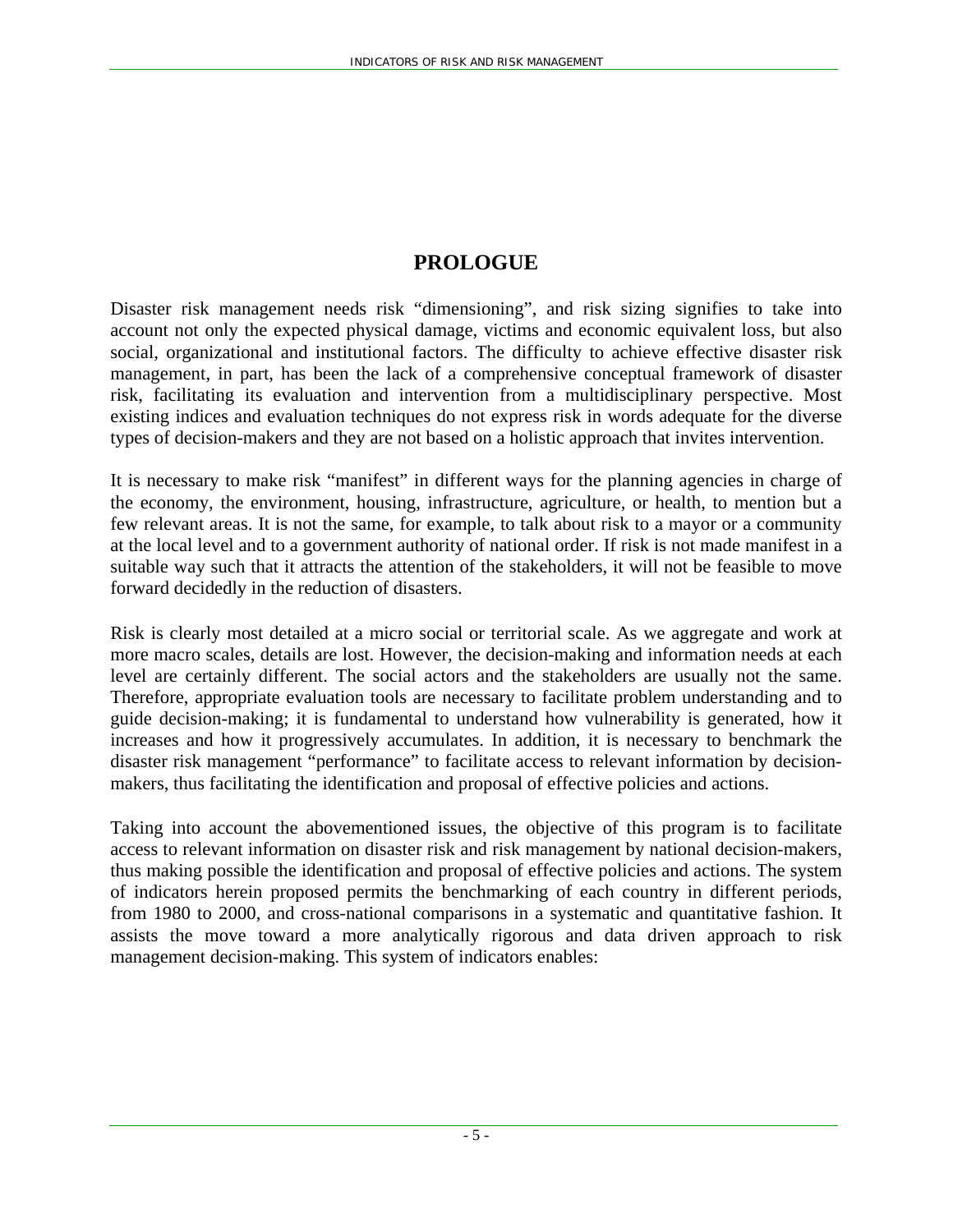- Representation of disaster risk at the national level<sup>1</sup>, allowing the identification of key issues relating to their characterization from an economic and social point of view.
- Risk management performance benchmarking of the different countries<sup>1</sup> to determine performance targets for improving management effectiveness.

This system basically attempts to represent a series of risk factors that should be reduced through public policies and actions aimed at vulnerability reduction and the maximization of the resilience and coping capacity of the population when faced with dangerous phenomenon. These factors are, in general, represented by indicators available in international data bases. Due to a lack of parameters, the need to propose some qualitative indicators measured on subjective scales is unavoidable. This is the case with risk management indicators. The weighting or pondering of some indices has been undertaken using expert opinion and informants at the national level. Analysis has been achieved using numerical techniques that are consistent from the theoretical and statistical perspectives.

Each index has a number of variables that are associated with it and empirically measured. The choice of variables was driven by a consideration of a number of factors including: country coverage, the soundness of the data, direct relevance to the phenomenon that the indicators are intended to measure, and quality. Wherever possible we sought to use direct measures of the phenomena we wanted to capture. But in some cases, "proxies" had to be employed. In general we sought variables with extensive country coverage but chose in some cases to make use of variables with narrow coverage if they measured critical aspects of risk that would otherwise be overlooked.

 $\overline{a}$ 

<sup>&</sup>lt;sup>1</sup> A demonstrative application in one country has also been made to illustrate the use of this methodology at the subnational and urban level.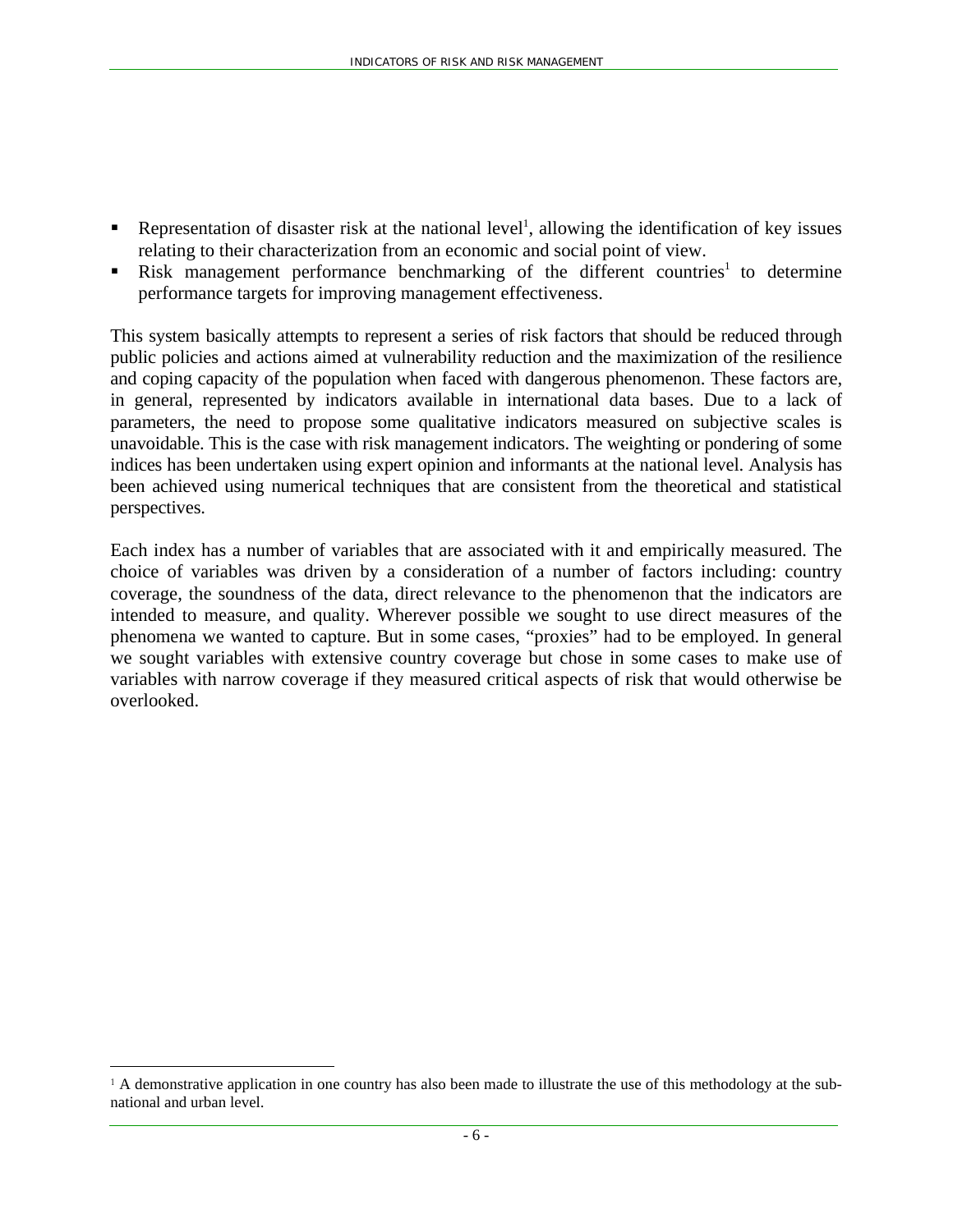## **INTRODUCTION**

#### **The need for a system of indicators for disaster risk management**

Risk is not only associated with the occurrence of intense physical phenomenon but also with the vulnerability conditions that favor or facilitate disaster when such phenomenon occur. Vulnerability is intimately related to social processes in disaster prone areas and is usually related to the fragility, susceptibility or lack of resilience of the population when faced with different hazards. In other words, disasters are socio-environmental by nature and their materialization is the result of the social construction of risk. Therefore, their reduction must be part of decision making processes. This is the case not only with post disaster reconstruction but also with public policy formulation and development planning. Due to this, institutional development must be strengthened and investment stimulated in vulnerability reduction in order to contribute to the sustainable development process in different countries.

In order to intervene in the causal factors of risk and reduce vulnerability through the strengthening of risk management capabilities of all types, existing risk must be identified and recognized as well as the possibilities of new risks of disaster. This implies the need to dimension, measure and monitor risk with the aim of determining the effectiveness and efficiency of intervention measures, whether these be of a corrective or prospective type. Evaluation and follow-up of risk is an unavoidable step for diverse social actors and those responsible for its management. That is to say, risk must be made manifest, it must be socialized and its causes identified. Consequently, evaluation and follow up must be undertaken using appropriate and ideal methods that facilitate an understanding of the problem and that can orient decision making.

The system of indicators used herein attempts risk benchmarking using relative indicators in order to facilitate access to relevant information by national level decision makers which facilitates the identification and proposal of effective disaster risk management policies and actions. The proposed indicator system searches to represent risk and risk management at a national scale, allowing the identification of its essential economic and social characteristics and a comparison of these aspects and the risk context in different countries.

If this type of indicator model is to be easily used it must be based on the incorporation of a limited number of feasible indicators or indices which reflect aspects relevant to the formulation of actions by national level decision makers. This inevitably requires the identification of aggregated, coarse grain and averaged variables. The method offered here is of national character. However, an evaluation at the sub-national level and another at the urban level have been made, using a similar conceptual and methodological approach in order to illustrate the application of this model at the regional and local levels. The final goal of the present research program has been to fine tune and apply the methodology in a wide range of countries in order to identify different analytical aspects (economic, social, resilience etc.) which permit an analysis of the risk and risk management situation in the different countries. The integrated system proposed allows a holistic, relative and comparative analysis of risk and risk management (Cardona 2001/2004). The risk indicator program states in its project document that the work must contribute at a national level to: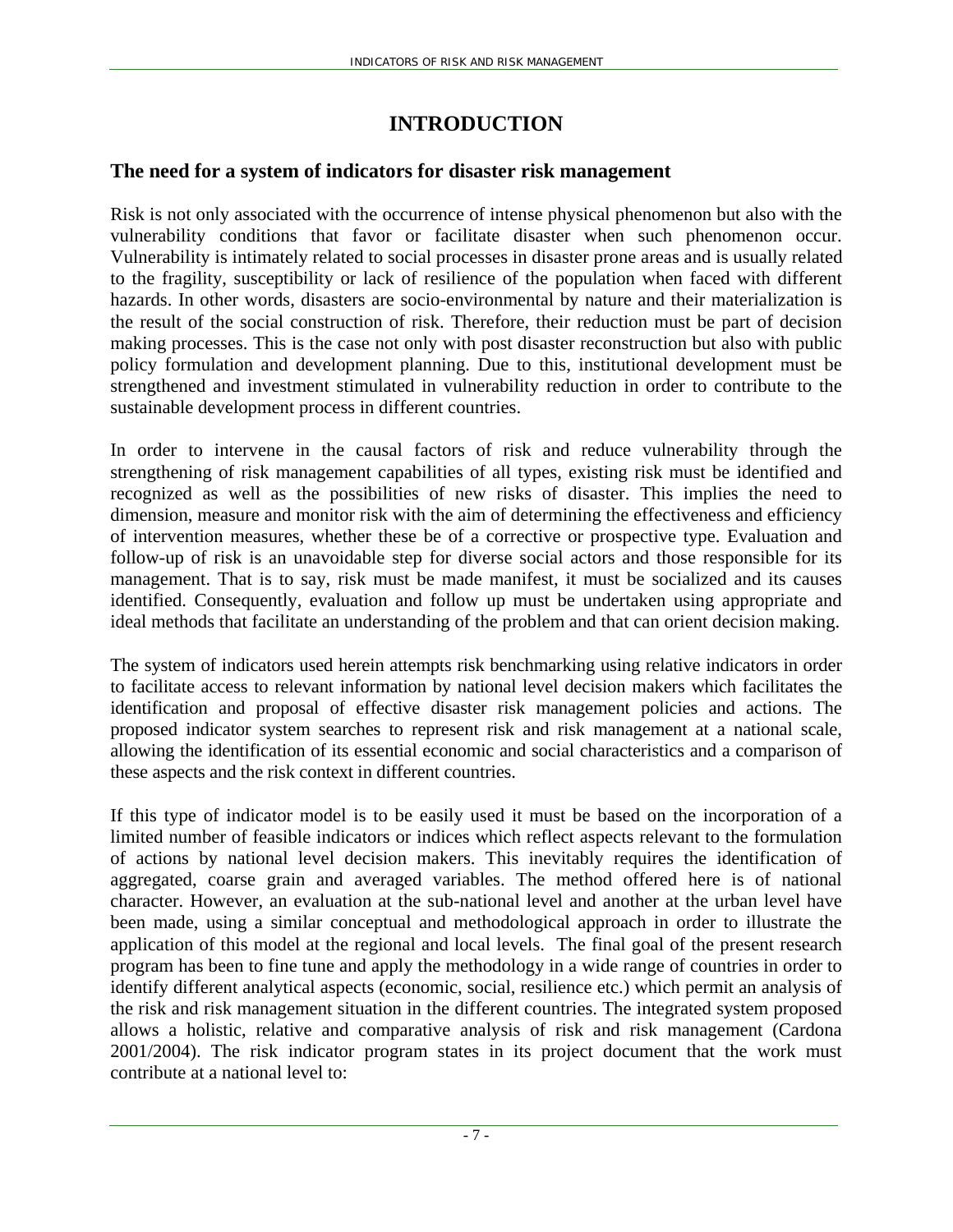- a) an improvement in the use and presentation of information on risk with the aim of helping those responsible for the formulation of public policies to identify investment priorities for risk reduction (prevention-mitigation) and direct the post disaster recovery process;
- b) providing the means for measuring the fundamental aspects of the vulnerability of countries when faced with natural phenomenon and their risk management capacities, as well as providing comparative parameters for evaluating the effects of their policies and investments in risk management; and
- c) promote the exchange of technical information for public policy formulation and risk management programs in the region.

The research program will help fill an important information gap for national level decision making in the financial, economic, environmental, public health, territorial organization, and housing and infrastructure sectors. Countries will have a tool for monitoring and promoting the development of their risk management capacities. They will be able to observe their relative position and compare themselves to other countries in the region over time. Equally, the Inter-American Development Bank will have an important tool for orienting its policy dialogue and for programming assistance for risk management to member countries. This program will contribute to the Banks Action Plan and particularly to the promotion of its "Evaluation of methods available for estimating risk, establishing indicators of vulnerability and vulnerability reduction and stimulating the production and diffusion of wide ranging information on risks". This links to one of its strategic fields of action: Risk information for facilitating decision making (Clark y Keipi 2000).

## **A measurement approach based on composite indicators**

Efforts to measure risk and the effectiveness of risk management when faced with natural phenomenon, using a system of transparent, robust, representative, replicable, nationally comparable and easily understood indicators is a major challenge from the conceptual, scientific, technical and numerical perspectives. Any method used will have limitations when considered from different user perspectives. This is due in part to the complexity of what is to be measured and dimensioned and also due to restrictions as to what may be achieved. The acceptance, for example, of certain approaches and criteria with regard to simplification, comprehension and transparency in lieu of the easiness of use, the lack of data or the inherently low level of resolution of the information used, signifies the scarifying of certain scientific, technical and econometric characteristics such as exactitude and comprehensiveness. These are considered by some to be both desirable and unavoidable when dealing with risk.

Based on the conceptual framework developed for this indicator program (Cardona *et al* 2003a) a risk indicator system is proposed which represents the vulnerability and management situation of each country. Proposed indicators are transparent, relatively easy to periodically update and easily understood by public policy makers. Four components or composite indicators reflect the principal elements that represent vulnerability and show the advance of different countries in risk management. This is achieved in the following way:

1. The Disaster Deficit Index, *DDI,* measures country risk from a macro-economic and financial perspective when faced with possible catastrophic events. This requires an estimation of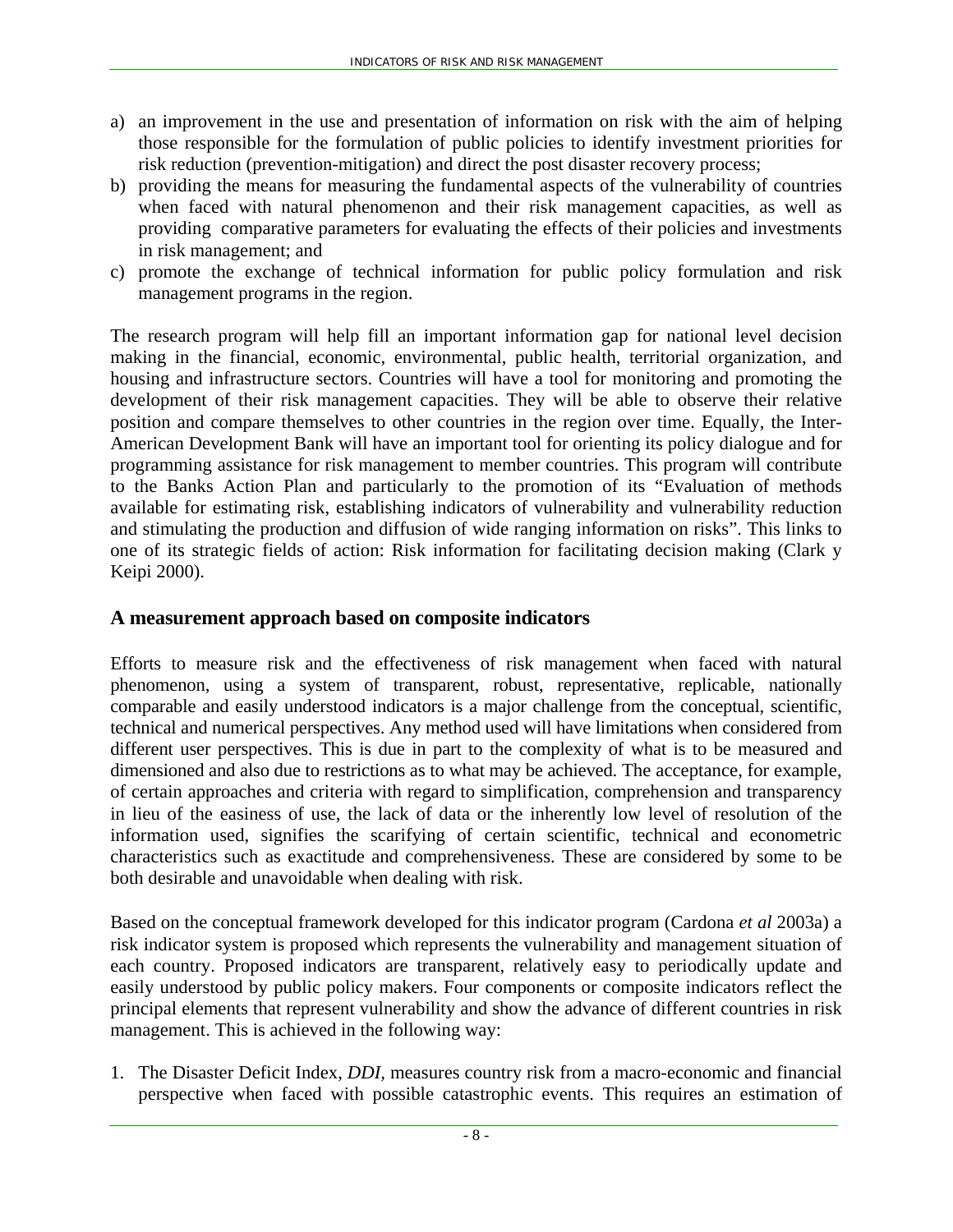critical impacts during a given exposure time and of the capacity of the country to face up to this situation financially.

- 2. The Local Disaster Index, *LDI,* identify the social and environmental risk that derives from more recurrent lower level events which are often chronic at the local and sub national levels. These particularly affect the more socially and economically fragile population and generate a highly damaging impact on the countries development.
- 3. The Prevalent Vulnerability Index, *PVI,* is made up of a series of indicators that characterize prevailing vulnerability conditions reflected in exposure in prone areas, socioeconomic fragility and lack of social resilience in general*.*
- 4. The Risk Management Index, *RMI,* brings together a group of indicators related to the risk management performance of the country. These reflect the organizational, development, capacity and institutional action taken to reduce vulnerability and losses, to prepare for crisis and efficiently recover.

In this way, the system covers different aspects of the risk problematic and takes into account aspects such as: potential damage and loss due to the probability of extreme events, recurrent disasters or losses, socio-environmental conditions that facilitate disasters, capacity for macroeconomic recovery, behavior of key services, institutional capacity and the effectiveness of basic risk management instruments such as risk identification, prevention and mitigation measures, financial mechanisms and risk transference, emergency response levels and preparedness and recovery capacity.

Seen from the numerical point of view, the *DDI* is a synthetic index that relates deductive type indicators and depends on the simple modeling of physical risk in function of a feasible extreme level hazard (scientific prevision or prediction). On the other hand, the *LDI* is a synthetic index using inductive type indicators related to the occurrence of past events with differing impact levels (memory and registers). The *PVI* as well as *RMI* are composite indices derived by aggregating quantitative and qualitative indicators. These indices have been constructed using a multi attribute technique and its component indicators have been carefully related and weighted.

The indicators and the variables used in their construction were chosen through an extensive review of the risk management literature, assessment of available data, and broad-based consultation and analysis. The following reports of this program present the details on the conceptual framework, the methodological support, data treatment and the statistical techniques used in the modeling (Cardona *et al* 2003a/b; 2004). Web page: http://idea.unalmzl.edu.co

- a) "Disaster risk and risk management benchmarking: A methodology based on indicators at national level". Report of the program of indicators on disaster risk management in the Americas IADB-IDEA;
- b) "Indicators for risk measurement: Methodological fundamentals". Report of the program of indicators on disaster risk management in the Americas IADB-IDEA;
- c) "The notion of disaster risk: Conceptual framework for integrated management". Report of the program of indicators on disaster risk management in the Americas IADB-IDEA.
- d) "Results of application of the system of indicators on twelve countries of the Americas" Report of the program of indicators on disaster risk management in the Americas IADB-IDEA.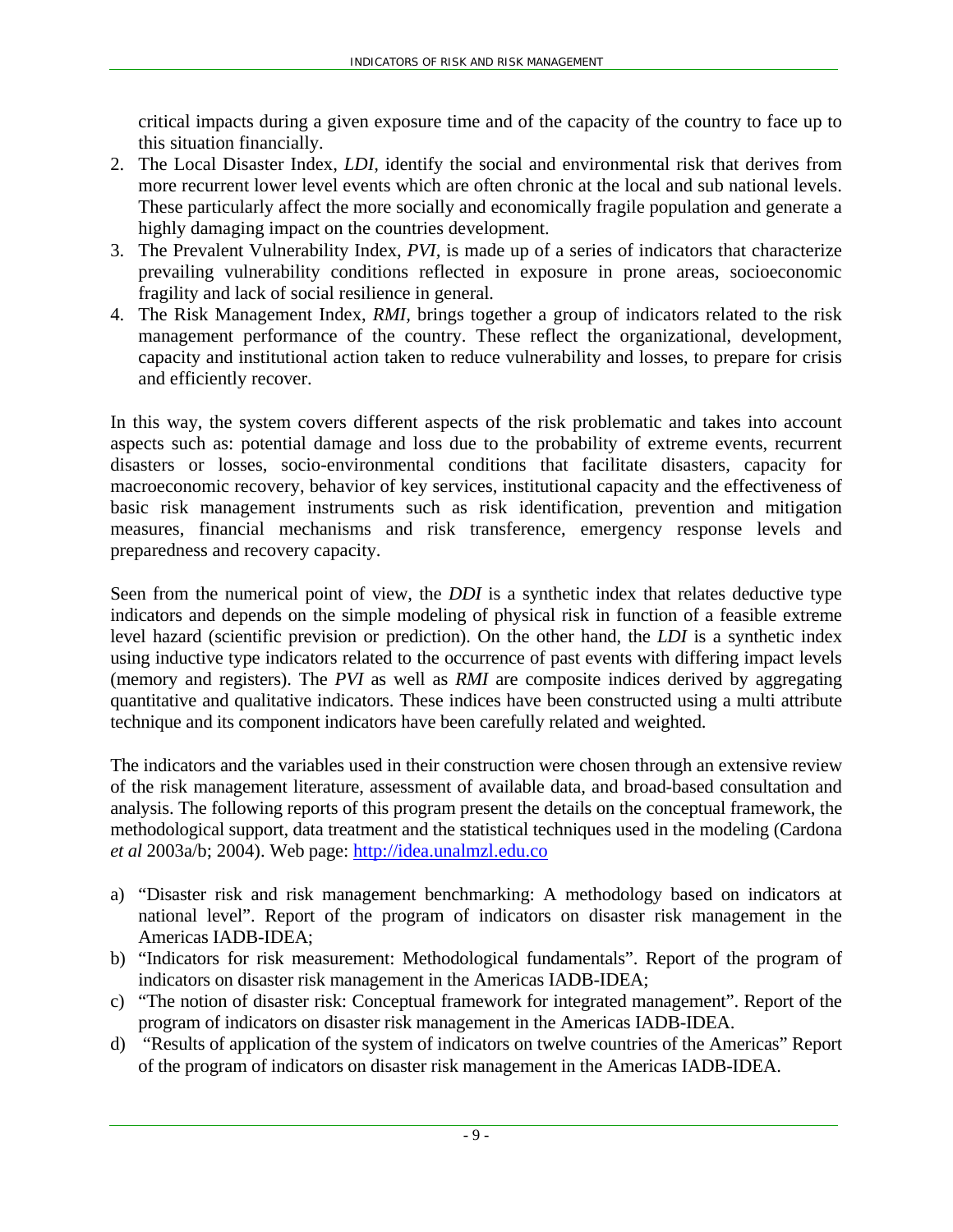This system of indicators has been designed to permit measurement and monitoring over time, the identification of insecure conditions and their causes, and in order to facilitate the grouping and comparison of countries using criteria related to hazard levels and the socio-economic conditions that affect vulnerability levels. The system of indicators, as outcome of the IADB-IDEA program, is a holistic approach to evaluation that will probably be increasingly accepted and used as one of the best options for representing risk and risk management situations. This is due to its flexibility, possible compatibility with other specific evaluation techniques, its complexity and lack of accuracy. Its strength rests in the ability to disaggregate results and identify factors that should be the objective of risk management actions, allowing the measurement of their effectiveness. The objective is to stimulate decision making. The concept underlying the method is one of control and not the precise evaluation of risk, a procedure and objective that is normally based on the concept of physical truth.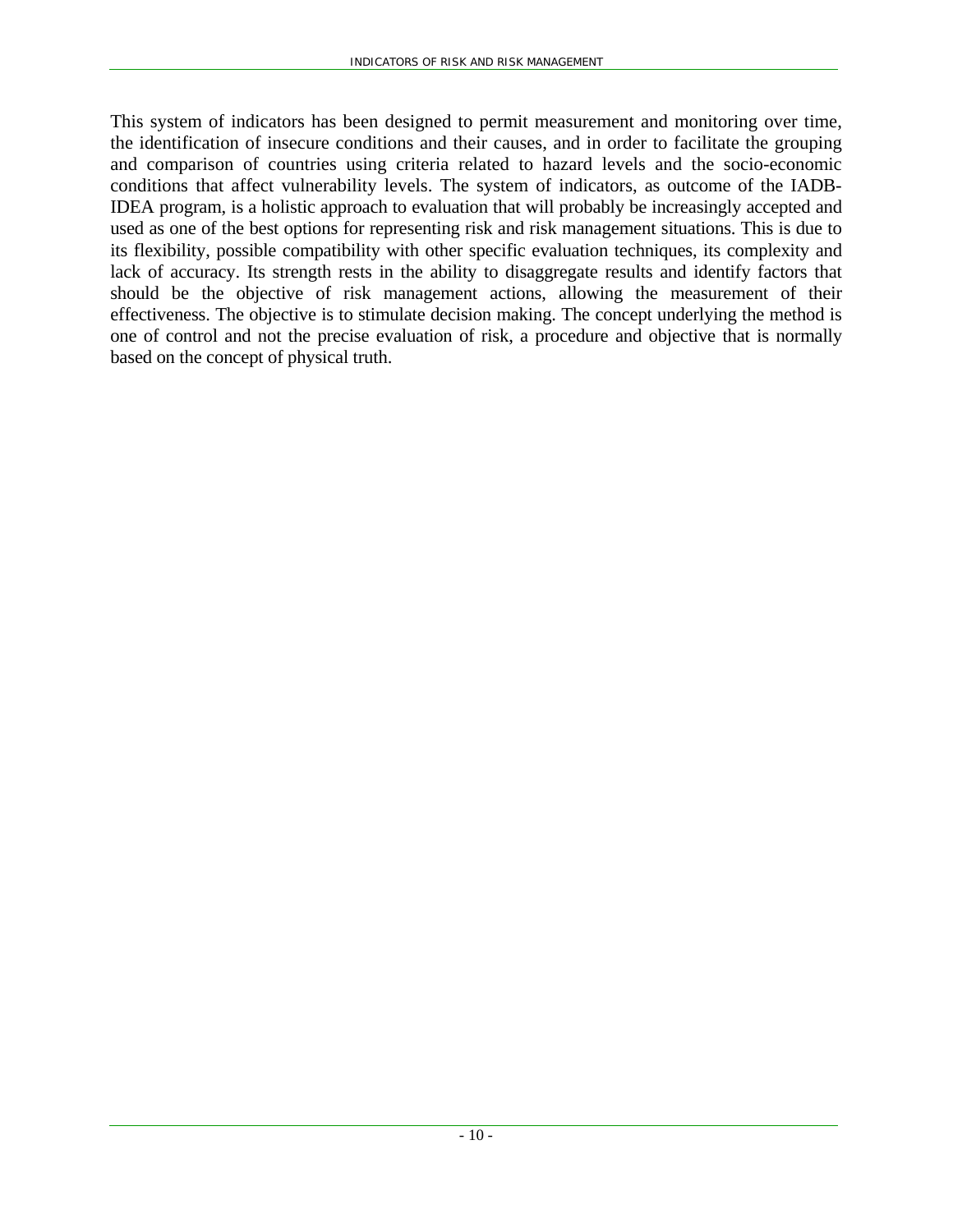## **DDI - DISASTER DÉFICIT INDEX**

This index deals with the economic loss that the analyzed country could suffer when faced with the occurrence of a catastrophic event and the implications in terms of needed resources to confront the situation. This implies a predictive analysis based on historical and scientific evidence and the dimensioning of the value of probably affected elements. This requires the definition of some arbitrary reference point in terms of the severity or period of return of dangerous phenomenon. This risk factor must be modeled in the most objective fashion taking into account existing restrictions as regards information and knowledge. The *DDI* captures the relationship between the demand for contingent economic funds and the economic losses that the public sector must assume and the economic resilience present in this sector, which corresponds to the availability of internal and external funds for restituting affected inventories.

*Economic Resilience*  $DDI = \frac{MCE \text{ loss}}{T}$ 

#### **Estimation of probable losses**

 $\overline{a}$ 

Potential losses were calculated using a model that takes into account different hazards (which are calculated in probabilistic form according to the historical registry of the intensity of the phenomena) and the actual physical vulnerability of the elements exposed to such phenomena. This analytical and prospective model does not use the registry of losses (deaths and affected) in historical disasters but rather the intensity of the phenomena. From an actuarial perspective we must avoid making risk estimations in inductive form, based on previous damage statistics over short time periods. Modeling must be deductive both in evaluating the occurrence of high consequence and low probability events and in evaluating the levels of vulnerability of the exposed elements. Details of the technical foundations of the models used may be found in the methodology document (Cardona et al 2004). We attempted the same procedure as is used by the insurance industry where a reference point is established for calculating feasible losses, known as the Probable Maximum Loss, PML (ASTM 1999, Ordaz 2002) and whose period of return is fixed arbitrarily. In this case a Maximum Considered Event, *MCE*, has been defined for which it is relevant to plan corrective or prospective actions that allow a reduction of the possible negative consequences for each country or sub-national unit under analysis. The economic loss or demand for contingent funds (the numerator of the index) is obtained from the modeling of the potential impact of the *MCE* for three return periods: 50, 100 and 500<sup>2</sup> years, equivalent to 18%, 10% and 2% probability of exceedance in a period of 10 years of exposure.

One piece of data that is very useful for risk assessment is the expected annual loss, *L,* which is defined as the expected loss value in any one year. Also it is known as the pure or technical premium. This value is equivalent to the annual average investment or saving that a country would have to make in order to approximately cover losses associated with future major events.

<sup>&</sup>lt;sup>2</sup> The majority of existing construction codes takes as a basis the maximum possible intensity of events in approximately a 500 year time period. Especially important civil constructions are designed for maximum intensity events of several thousand years. However, the majority of buildings and public works constructed in the 20<sup>th</sup> century have not been designed to these security levels.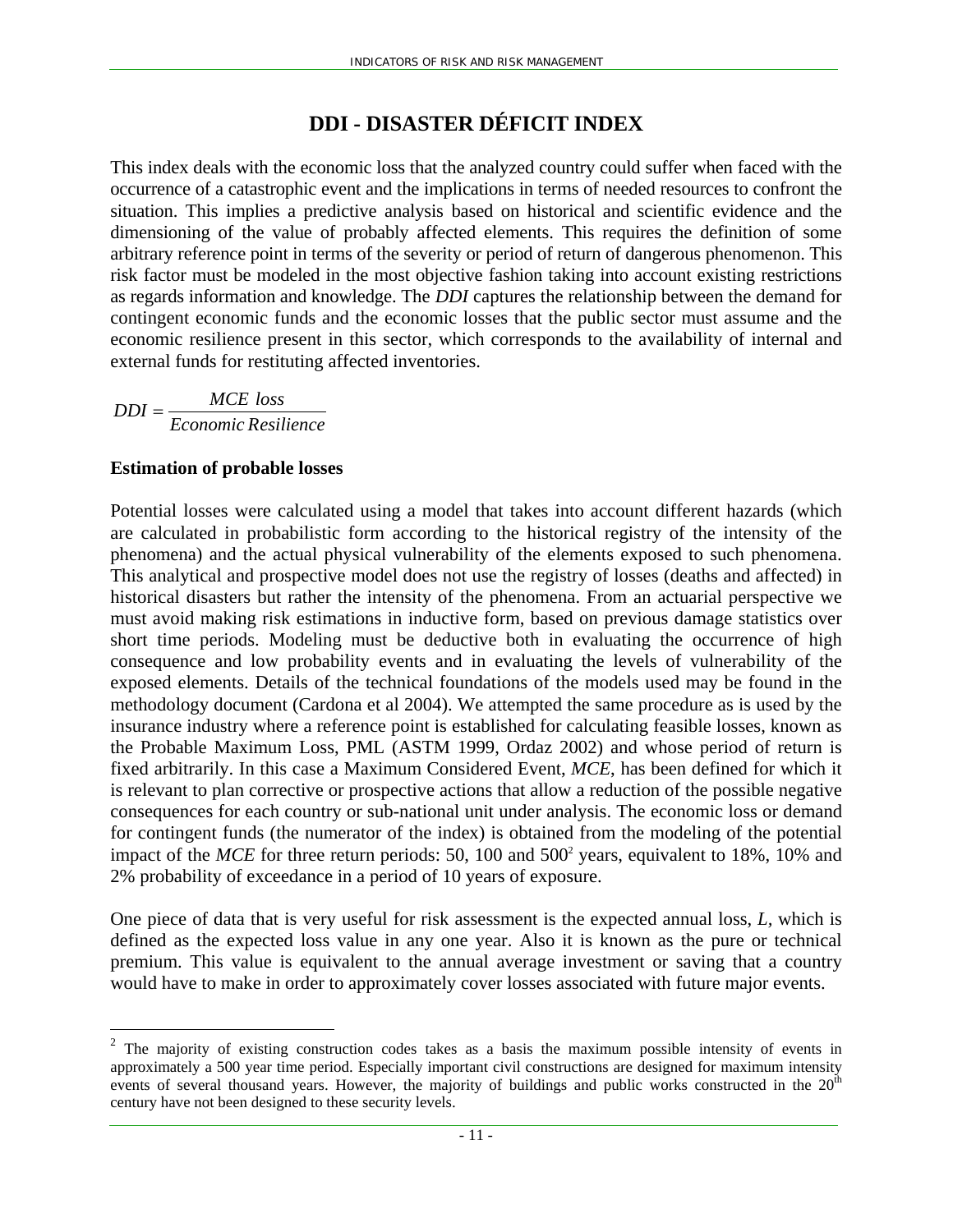#### **Possible funds available to government**

 $\overline{a}$ 

Economic resilience (the denominator of the index), on the other hand, represents the possible internal and external funds available to government, in its role as a promoter of recovery and as owner of affected goods, at the moment of the evaluation. Access to such funds has restrictions and associated costs and these must be estimated as feasible values according to the macroeconomic and financial conditions of the country. In this evaluation the following aspects have been into account: the *insurance and reassurance payments* that the country would approximately receive for goods and infrastructure insured by government; the *reserve funds for disasters* that the country has available during the evaluation year; the funds that may be received as *aid and donations*, public or private, national or international; the possible value of *new taxes* that the country could collect in case of disasters; the *margin for budgetary reallocations* of the country, which usually corresponds to the margin of discretional expenses available to government; the feasible value of *external credit* that the country could obtain from multilateral organisms and in the external capital market; and the *internal credit* the country may obtain from commercial and, at times, the Central Bank, when this is legal, signifying immediate liquidity. The *DDI*  captures the relationship between the demand for contingent economic funds and the economic losses that the public sector must assume and its economic resilience, which corresponds to the availability of internal and external funds for restituting affected inventories. When the *DDI* is greater than 1.0 this means the economic incapacity of the country to cope with extreme disasters even where indebtedness is carried to a maximum. The greater the *DDI*, the greater the gap.





If constrictions for additional debt exist, this situation implies the impossibility to recover. The left side of figure 1 presents the *DDI* for countries in 2000 with a *MCE* with a 500 year period of return (2% probability of occurrence in ten years). To the right, the maximum loss,  $L$ , for the government<sup>3</sup> is presented for the same period.

<sup>3</sup> Government responsibility was restricted to the sum of losses associated with public sector buildings and housing for the lowest income population.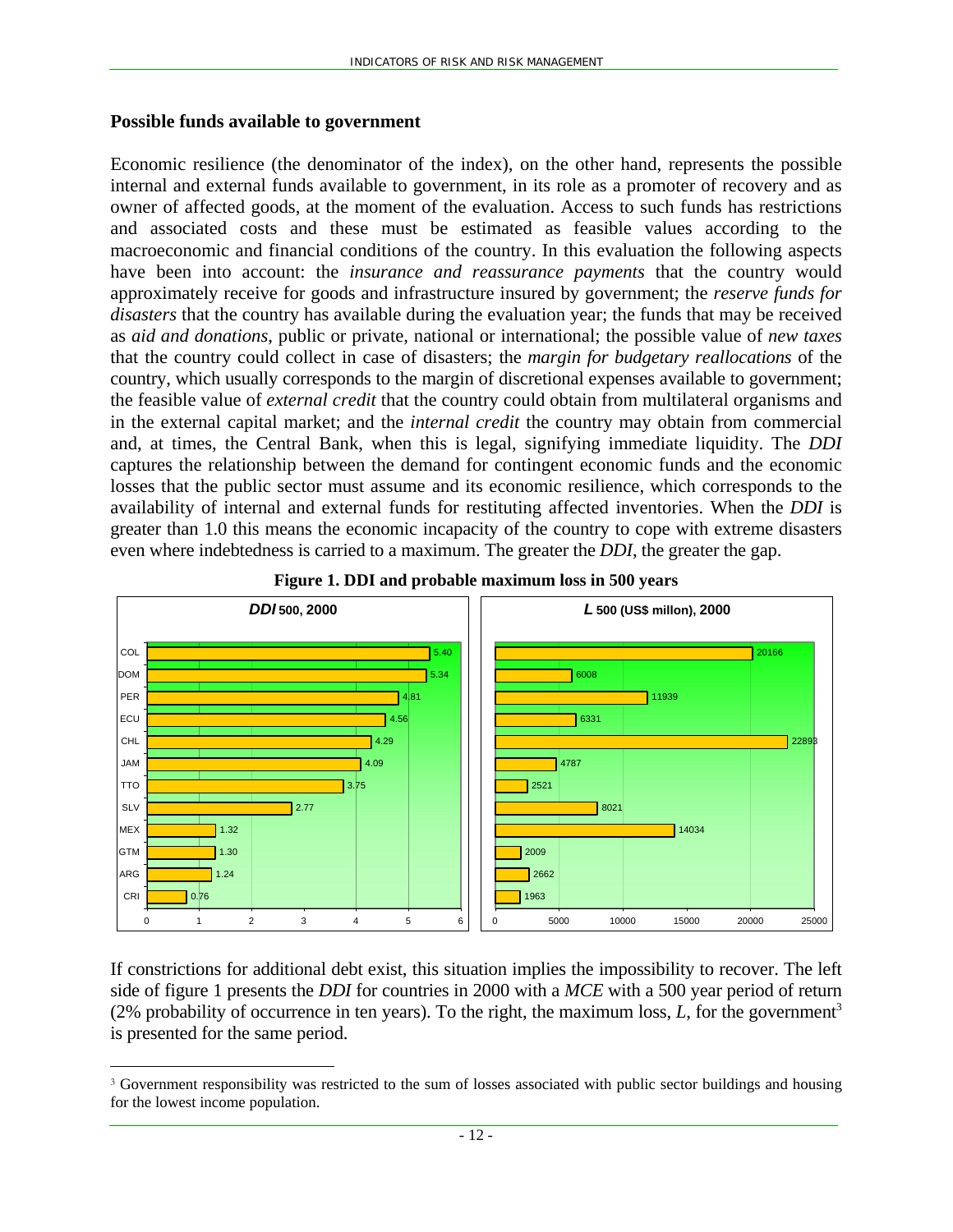With the exception of Costa Rica all countries have a *DDI* greater than 1.0. The most critical situation is faced by Colombia with a *DDI* of 5.4 when faced with a loss of 20.2 billions of dollars. Figure 2 records the *DDI* and the potential losses in countries when faced with an event with a 100 year period of return. (5% probability of occurrence in ten years).





In this case the situation is still critical as regards access to reconstruction funds for seven of the twelve countries analyzed. The other five countries register a *DDI* below 1.0 but disaster impact would be very high particularly in the case of Mexico. Figure 3 registers the *DDI* and the potential losses when faced with an event with a 50 year period of return (18% probability of occurrence in ten years).



**Figure 3. DDI and probable maximum loss in 50 years**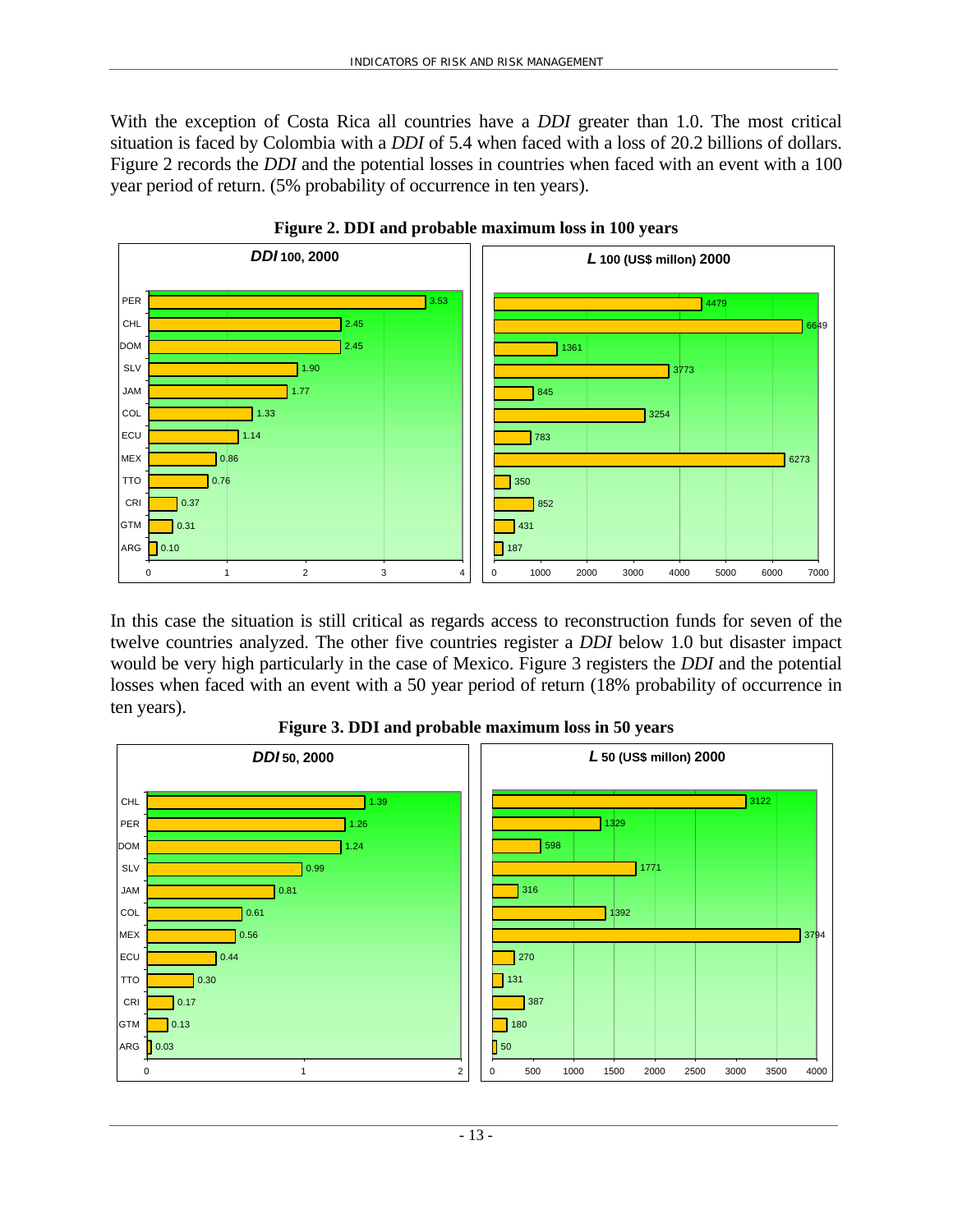The macroeconomic situation of four countries is still critical if this high probability event should occur. The potential losses are significantly high even though there is greater economic resilience in 8 of the 12 countries. In a complimentary manner and in order to help place the DDI in context a collateral indicator, *DDI'*, is proposed that illustrates which portion of the Capital Expenditure of a country corresponds to the expected annual loss or the pure risk premium. That is to say, what percentage of the investment budget would be needed to annually pay for future disasters. To the left of figure 4 the *DDI*<sup> $\prime$ </sup>CE for countries in 2000 is presented. To the right the annual expected loss, *Ly*, for government, is presented.





El Salvador shows the highest *DDI* in relation to capital expenditure. The annual payment for future disasters signifies 32% of such investment. Chile follows in importance with 12.5%. Only four countries would have values below 5% of the investment budget.

This type of indicators would allow national level decision makers to understand the budgetary implications for the country and the need to consider this type of information in financial and budgeting procedures (Freeman *et al* 2002b). These results ratify the need to explore economic measures for insuring public and private assets, the creation of reserves based on adequate loss estimation criteria, the contracting of contingency credits and, particularly, as regards the need to invest in structural and non structural prevention and mitigation in order to reduce potential damage and losses and the future economic impact of disasters.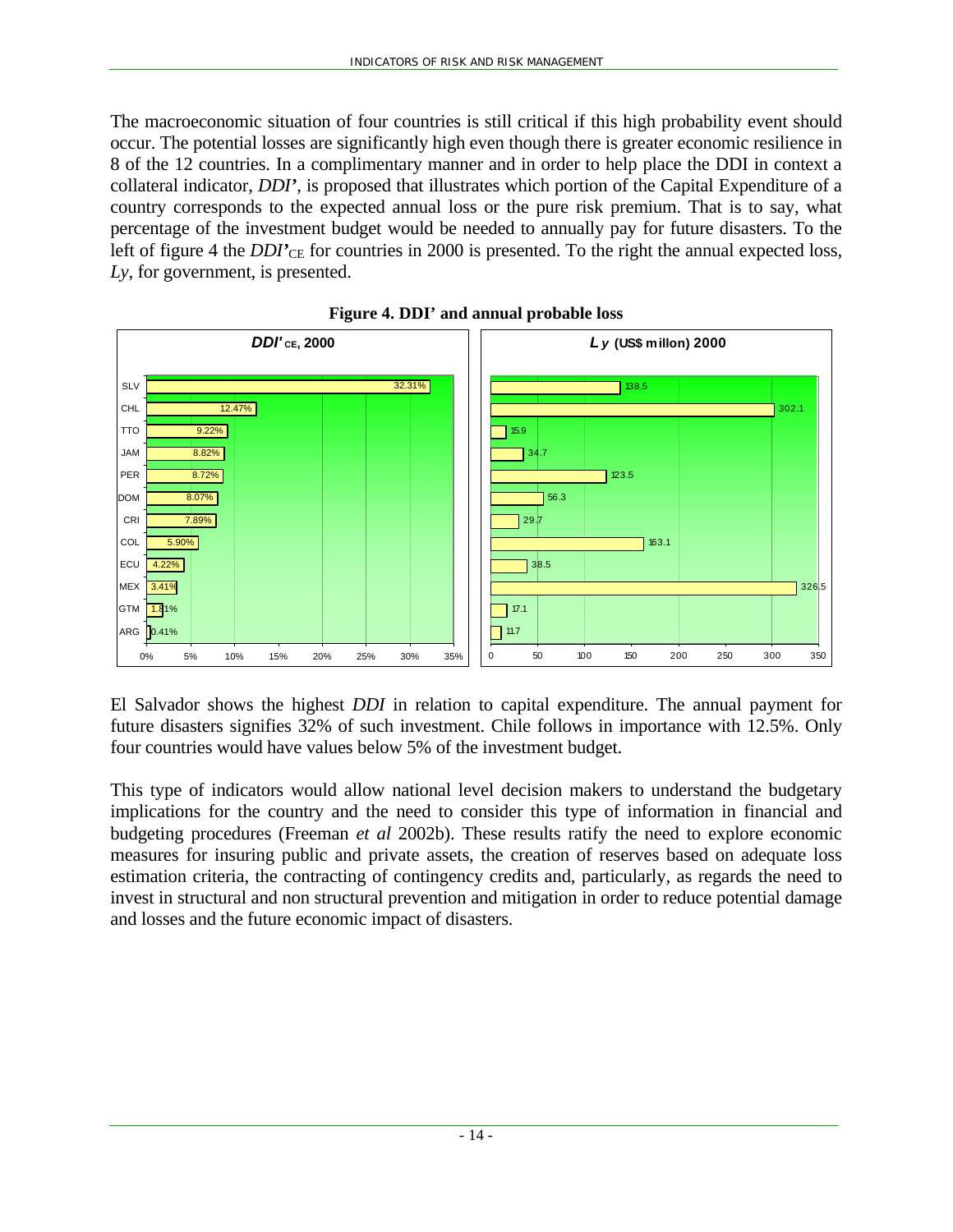## **LDI - LOCAL DISASTER INDEX**

The objective of this index is to represent the proneness of a country to lower level or small scale disasters and the type of impact these have on local development. Such an index attempts to represent the spatial variability and dispersion of risk in a country as a result of small and recurrent events. This approach considers the significance for a country of the recurrent occurrence of small scale events that rarely enter international, or even national, disaster data bases, but which pose a serious and accumulative development problem for local areas and, given their overall probable impacts, for the country as a whole. Such events, which may be the result of socio-natural processes associated with environmental deterioration (Lavell 2003a/b), are associated with persistent or chronic events such as landslides, avalanches, flooding, forest fires, droughts and also lower scale earthquakes, hurricanes and volcanic eruptions.

In that many different types of event are registered in the DesInventar data base, we classified these in six different categories: geodynamic internal and external phenomena, hydrological, atmospheric, technological, and biological (Cardona *et al* 2004, appendix 12). However, in order to simplify with regard to the external geodynamic phenomena these were referred to colloquially as *landslides and debris flows* and internal phenomena were referred to as *seismo-tectonic*. Hydrological and atmospheric phenomena were grouped and referred to colloquially as *floods and storms*. In the same way, technological and biological phenomena have been known as *other* events. Therefore, the data base was standardized such as to take account of three variables: i) deaths, ii) number of affected and iii) direct losses –represented as the economic value in housing and crops– for four types of event: i) landslides and debris flows, ii) seismo-tectonic events, iii) floods and storms, and iv) other events. Due to this the indicators we propose for the *LDI* must be based fundamentally on numbers of deaths, affected persons and destroyed housing. We believe it to be convenient to sum the number of affected with the homeless given that in some countries one or the other denomination is used to depict the same thing. We also sum destroyed and affected housing, where an affected house is taken to be equivalent to 0.25 destroyed houses. The reposition of any destroyed house corresponds to the average cost of a social housing unit during the period of analysis. On the other hand, we propose that the value of one hectare of crops should be calculated on the basis of the weighted average price of usually affected crop areas, taking into account expert opinion in the country at the time of analysis.

The *LDI* is an index that captures simultaneously the incidence and uniformity of the distribution of local effects. That is to say, it accounts for the relative weight and persistence of the effects attributable to phenomena that give rise to municipal scale disasters. The *LDI* is made up of three sub indicators calculated with data from DesInventar on the numbers of dead and affected persons and losses in the municipalities and caused by the three generic types of event identified: landslides and mud flows, seismic-tectonic events, floods and storms and other events. The losses have been calculated in accord with average replacement costs of destroyed or damaged housing and the average cost of crops affected at the municipal level.

The higher the *LDI*, the greater the regularity in the magnitude and distribution of effects between all the countries municipalities due to the different types of hazard. Figure 5 shows the total *LDI* for countries in 2000 obtained by summing the three components related to deaths, affected and losses.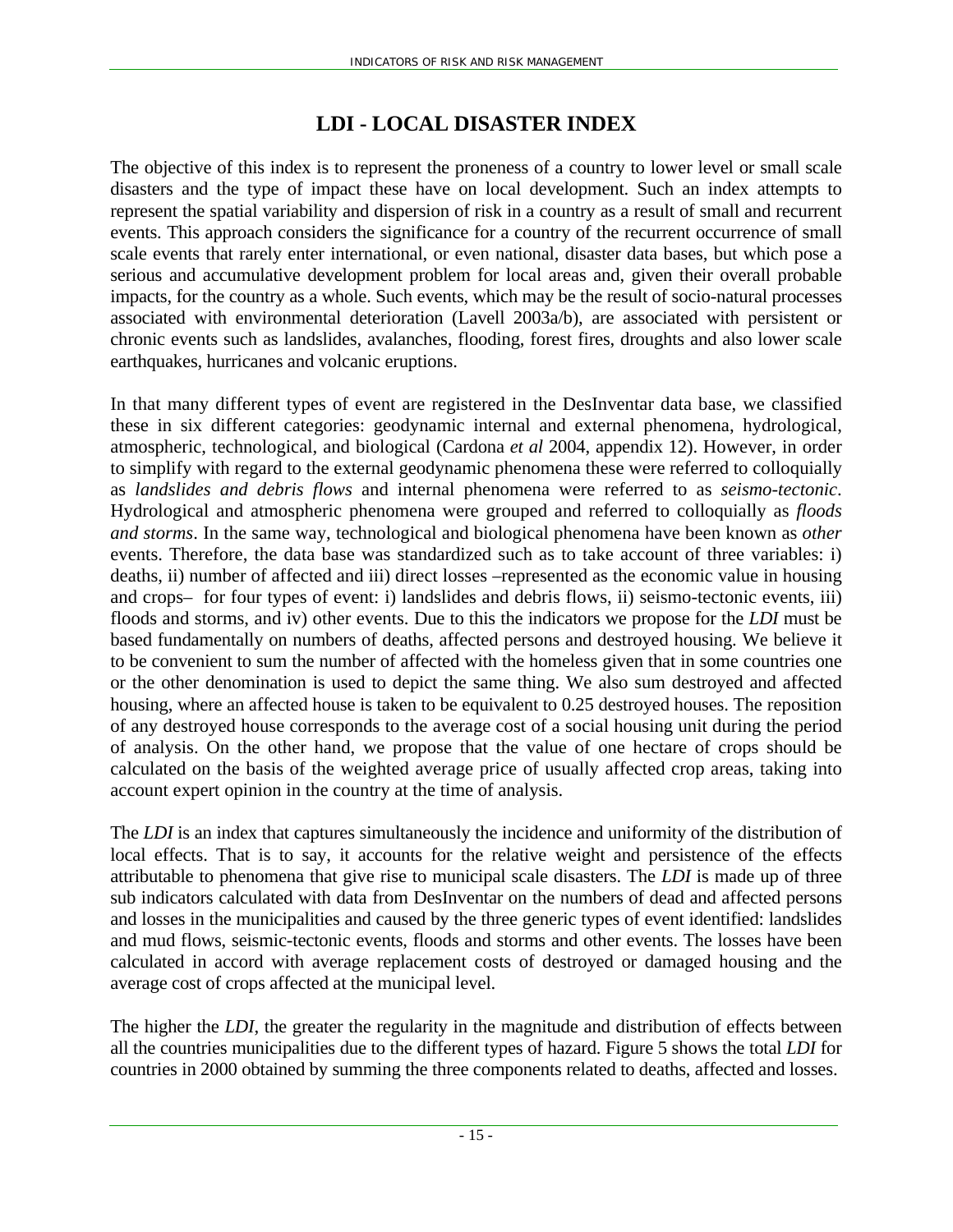

**Figura 5. Total LDI** 

Figure 6 on the left, presents the indicator calculated for the period between 1996 and 2000 based on number of deaths, *LDIK*, and to the right using figures on the numbers of affected, *LDIA.*



Figure 6. LDI<sub>K</sub> and LDI<sub>A</sub> for the countries

During this period Colombia and Ecuador show a greater incidence and regularity in the distribution of deaths between municipalities, whilst Guatemala and Dominican Republic show this for the number of affected. During this period disasters occurred that generated innumerable landslides and floods in a large number of municipalities in these countries. Colombia was affected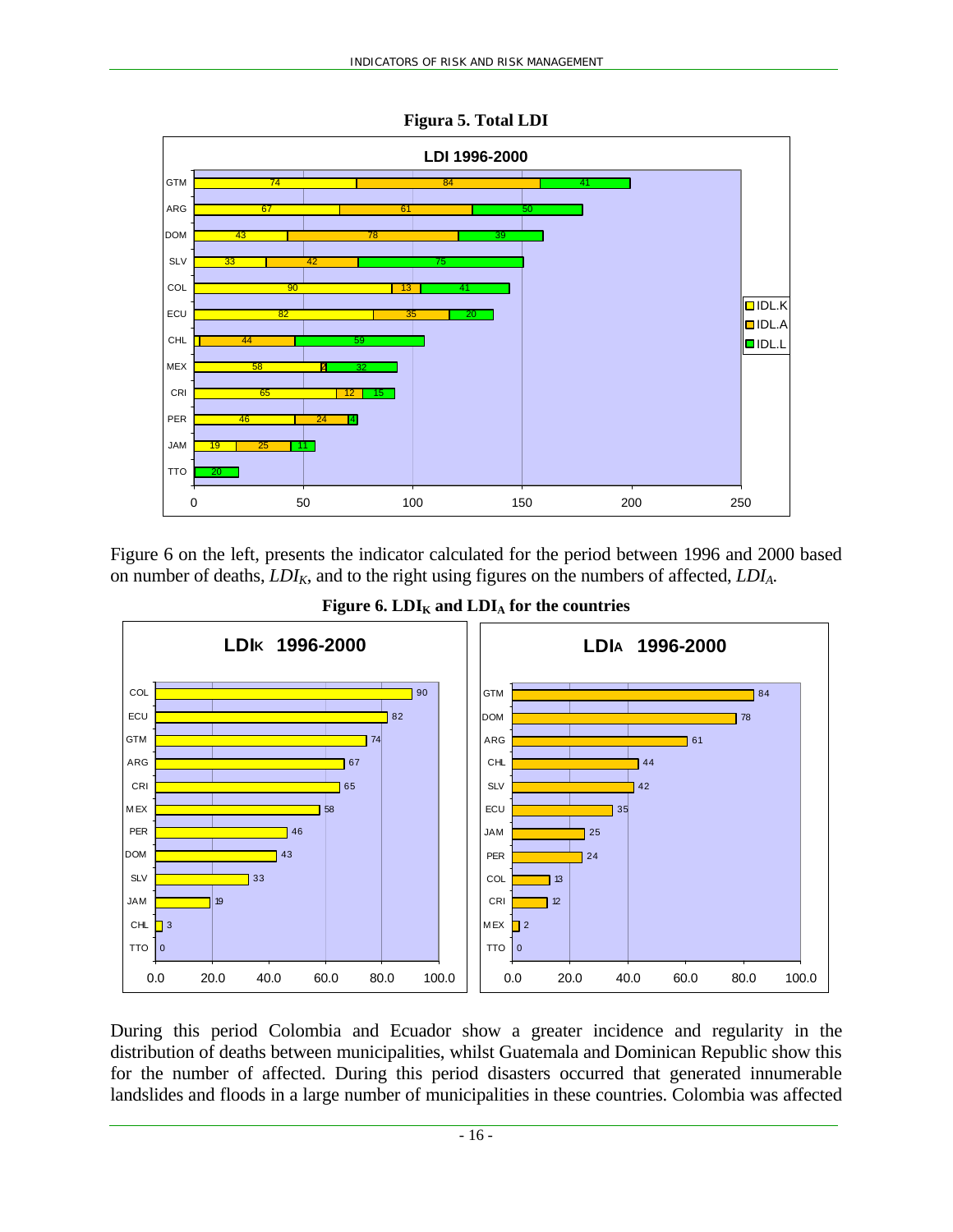by an earthquake in the coffee axis area in 1999 and by extensive flooding in the north of the country in 1995 and 2000. Guatemala was affected by hurricane Mitch and Dominican Republic by hurricane George in 1998.

In complimentary fashion, a *LDI'* has been calculated that takes into account the concentration of loss effects (direct physical damage) at the municipal level summed for all the events in all countries. This indicator demonstrates the disparity of risk within a country. Figure 7, to the left, presents the *LDI* calculated with figures for loss during the period 1996 to 2000. To the right the *LDI'* is shown for the same period.



Figure 7. LDI<sub>L</sub> and LDI' for the countries

The *LDI<sub>L</sub>* shows in relative form that during this period the losses in El Salvador were more similar and distributed between all the municipalities than in other countries. This signifies less variability of risk in the country. The *LDI'* shows that in countries such as Ecuador, Peru, Chile and Colombia a lower percentage of municipalities concentrate the majority of loss during the period. An *LDI'* of 0.93, 0.92 and 0.91 signifies that 10% of municipalities concentrate 85, 80 and 75% of losses respectively.

These indices are useful for economic analysts and sectoral officials, related to the promotion of rural and urban policy development, because they can detect the persistency and accumulation of effects of local disasters. They can stimulate the consideration of risk problems in territorial planning at the local level and the intervention and protection of hydrographic basins, and they can justify resource transfers to the local level with specific goals of risk management and the creation of social security nets.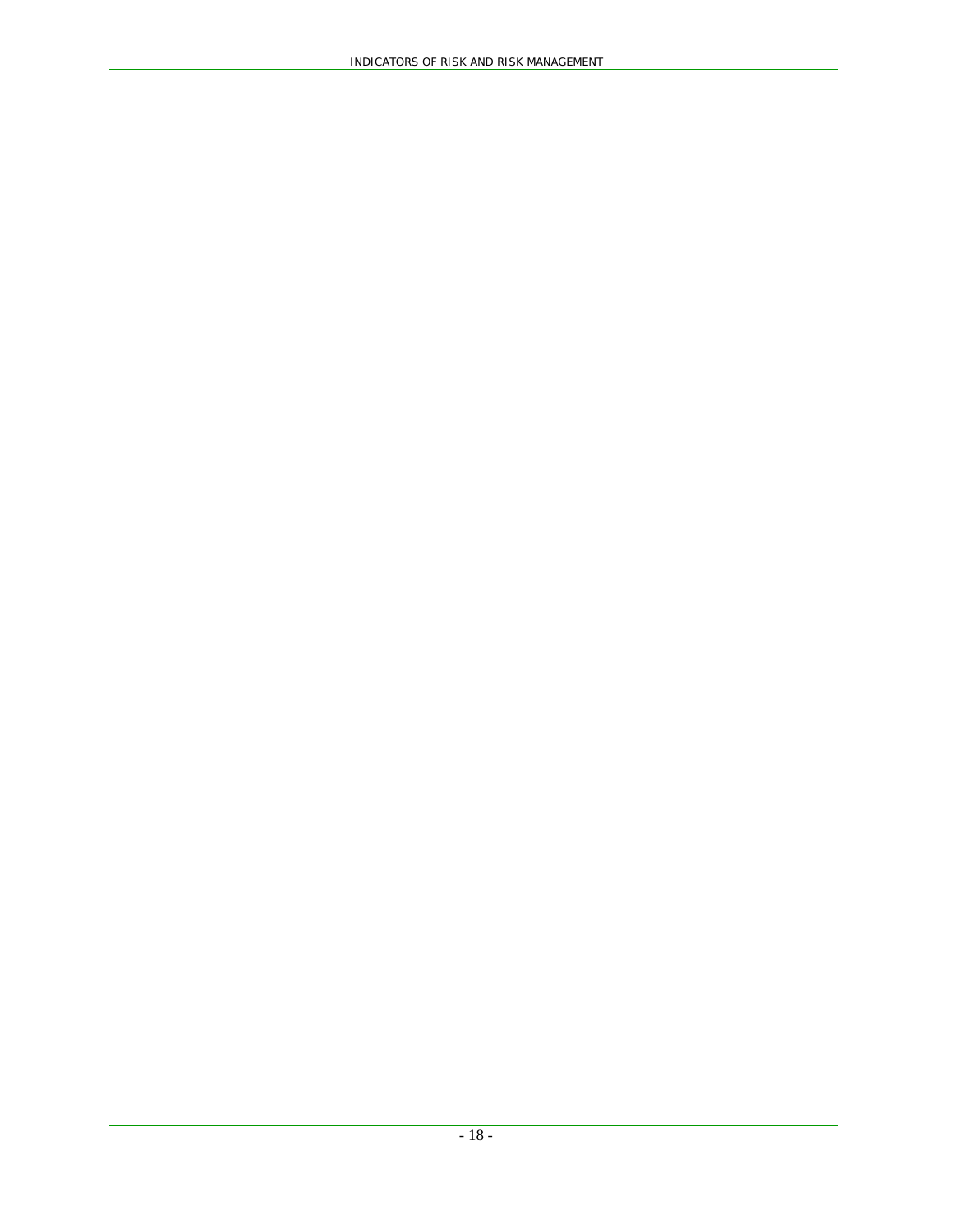## **PVI - PREVALENT VULNERABILITY INDEX**

This index characterizes prevailing vulnerability conditions reflected in exposure in prone areas, socioeconomic fragility and lack of social resilience; aspects that favor the direct impact and the indirect and intangible impact in case of the occurrence of a hazard event. This index is a composite indicator that depicts comparatively a situation or *pattern* in a country. Given the importance of the concept of vulnerability, we propose for comparative evaluation. The characterization of inherent vulnerability conditions (Briguglio 2003b) serves to reiterate the relationship between risk and development (UNDP 2004). This is so to the extent that the vulnerability conditions that underlie the notion of risk are, on the one hand, problems caused by inadequate economic growth and, on the other hand, deficiencies that may be intervened via adequate development processes. Therefore, although the indicators proposed reflect recognized development aspects (Holzmann and Jorgensen, 2000; Holzmann 2001) they are presented here in order to capture the different circumstances that favor the direct physical impacts (exposure and susceptibility) and indirect and at times intangible impacts (socio-economic fragility and lack of resilience) of probable physical events (Masure 2003; Davis 2003). *PVI* is an average of these three types of composite indicators:

$$
PVI = (PVI_{Exposure} + PVI_{Fragility} + PVI_{Lack of Resilience})/3
$$

Indicators used for describing exposure, prevalent socio-economic conditions and lack of resilience have been formulated in a consistent fashion (directly or in inverse fashion, accordingly), recognizing that their influence explains why adverse economic, social and environmental effects are consummated when a dangerous event occurs. Each aspect is a set of indicators that express situations, causes, susceptibilities, weaknesses or relative absences affecting the country, region or locality under analysis and in favor of which risk reduction actions may be oriented. Indicators have been identified based on figures, indices, existing rates or proportions that derive from reliable data bases available worldwide or in each country.

## **Indicators of Exposure and Susceptibility**

In the case of exposure and /or physical susceptibility, ES, the indicators that best represent this are susceptible population, assets, investment, production, livelihoods, essential patrimony, and human activities (Masure 2003; Lavell 2003b). Other indicators of this type may be found with population, agricultural and urban growth and densification rates.

- ES1. Population growth, avg. annual rate  $(\%)$
- ES2. Urban growth, avg. annual rate  $(% \mathcal{L}_{0})$ .
- ES3. Population density, people/5 Km<sup>2</sup>
- ES4. Poverty-population below US\$ 1 per day PPP
- ES5. Capital stock, million US\$ dollar/1000 km2
- ES6. Imports and exports of goods and services, % GDP
- ES7. Gross domestic fixed investment, % of GDP
- ES8. Arable land and permanent crops, % land area.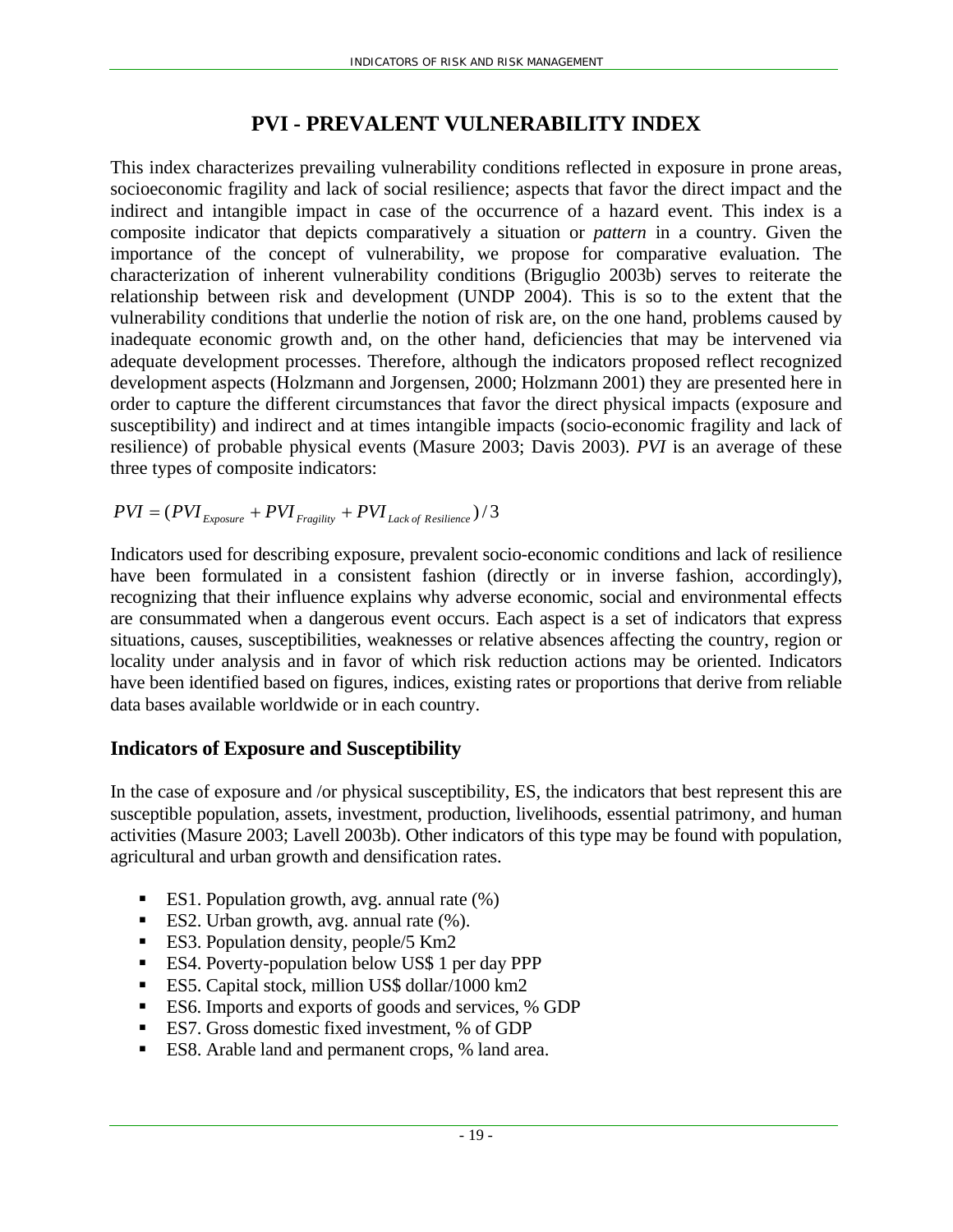These indicators are variables that reflect a notion of susceptibility when faced with dangerous events, whatever the nature or severity of these. "To be exposed and susceptible is a necessary condition for the existence of risk". Despite the fact that in any strict sense it would be necessary to establish if the exposure is relevant when faced with each feasible type of event, it is possible to assert that certain variables comprise a comparatively adverse situation where we suppose that natural hazards exist as a permanent external factor, even without establishing precisely their characteristics. Figure 8 shows the *PVI*ES by country and period.





## **Indicators of Socio-economic Fragility**

Socio-economic fragility, *SF*, may be represented by indicators such as poverty, human insecurity, dependency, illiteracy, social disparities, unemployment, inflation, debt and environmental deterioration. These are indicators that reflect relative weaknesses and conditions of deterioration that would increase the direct effects associated with dangerous phenomenon (Cannon 2003; Davis 2003; Wisner 2003). Even though such effects are not necessarily accumulative and in some cases may be redundant or correlated, their influence is especially important at the social and economic levels (Benson 2003b).

- SF1. Human Poverty Index, HPI-1.
- SF2. Dependents as proportion of working age population
- SF3. Social disparity, concentration of income measured using Gini index.
- SF4. Unemployment, as % of total labor force.
- SF5. Inflation, food prices, annual %
- **SF6.** Dependency of GDP growth of agriculture, annual %
- SF7. Debt servicing, % of GDP.

 $\overline{a}$ 

SF8. Human-induced Soil Degradation (GLASOD).

These indicators are variables that reflect, in general, an adverse and intrinsic predisposition<sup>4</sup> of society when faced with a dangerous phenomenon, what ever the nature and intensity of these events (Lavell 2003b; Wisner 2003). "The predisposition to be affected" is a vulnerability

<sup>&</sup>lt;sup>4</sup> Also referred to as inherent vulnerability by Briguglio (2003b) That is to say, socio-economic conditions of the communities that favor or facilitate negative effects by adverse physical phenomena.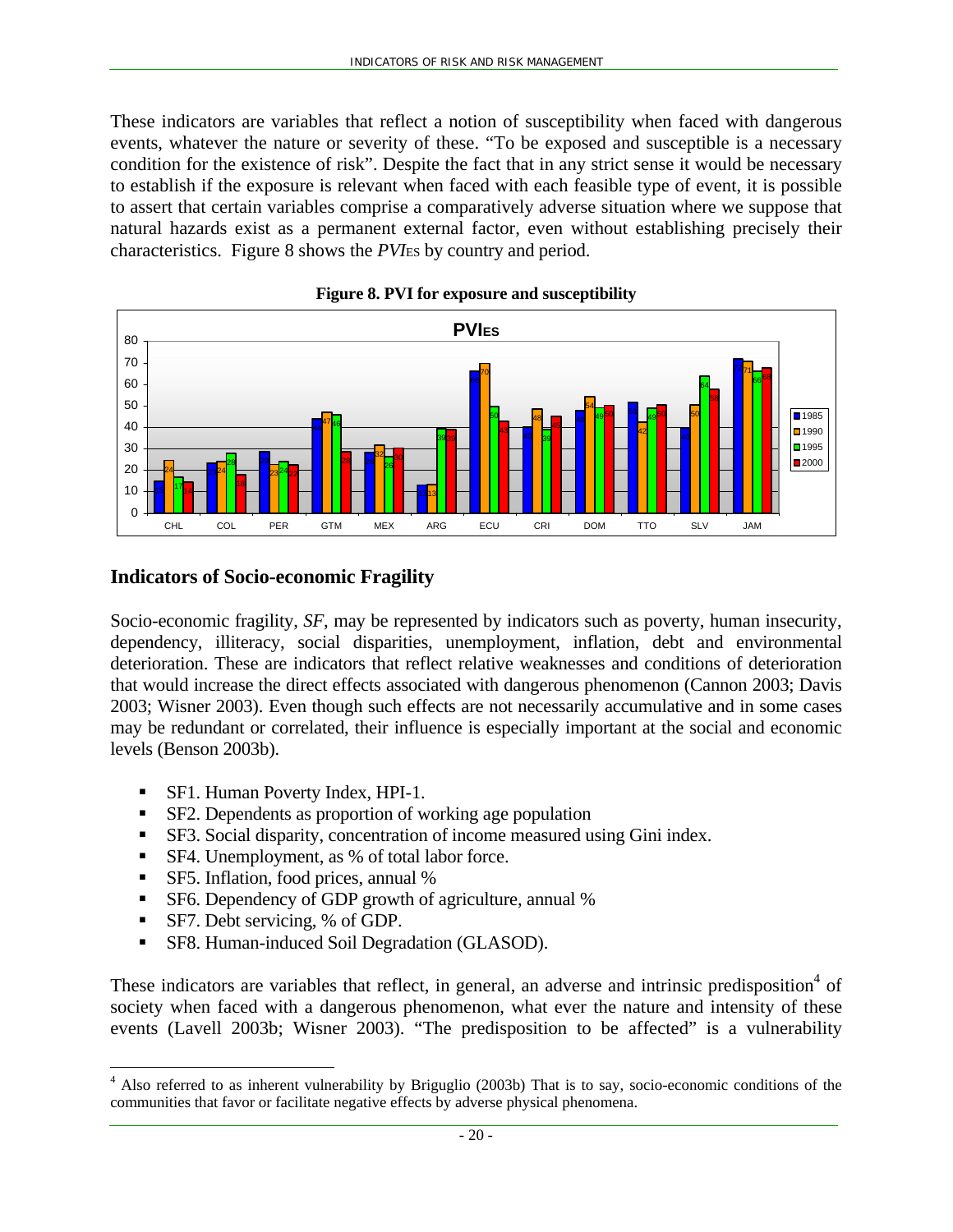condition although in a strict sense it would be necessary to establish the relevance of this affirmation when faced with all and individual feasible types of hazard. Nevertheless, as is the case with exposure, it is possible to suggest that certain variables reflect a comparatively unfavorable situation, supposing that the natural hazards exist as a permanent external factor irrespective of their exact characteristics. Figure 9 shows the *PVI*SF by country and period.





## **Indicators of Resilience (lack of)**

The lack of resilience, *LR*, seen as a vulnerability factor, may be represented at all levels by means of the complementary or inverted<sup>5</sup> treatment of a number of variables related to human development levels, human capital, economic redistribution, governance, financial protection, collective perceptions, preparedness to face crisis situations, and environmental protection. This collection of indicators on their own and particularly where they are disaggregated at the local level could help in the identification and orientation of actions that should be promoted, strengthened or prioritized in order to increase human security (Cannon 2003; Davis 2003; Lavell 2003a/b; Wisner 2003).

- LR1. Human Development Index, HDI [Inv]
- LR2. Gender-related Development Index, GDI [Inv]
- LR3. Social expenditure; on pensions, health, and education, % of GDP [Inv]
- LR4. Governance Index (Kaufmann) [Inv]
- LR5. Insurance of infrastructure and housing, % of GD [Inv]
- LR6. Television sets per 1000 people [Inv]
- LR7. Hospital beds per 1000 people [Inv]

 $\overline{a}$ 

**-** LR8. Environmental Sustainability Index, ESI [Inv]

These indicators are variables that capture in a macro fashion the capacity to recover from or absorb the impact of dangerous phenomena, whatever their nature and severity (Briguglio 2003b) "To not be in the capacity to" adequately face disasters is a vulnerability condition, although in a strict sense it is necessary to establish this with reference to all feasible types of hazard. Nevertheless, as with exposure and fragility it is possible to admit that certain economic and

<sup>&</sup>lt;sup>5</sup> The symbol [Inv] is used here to indicate a reverse or inverted dealing of the variable ( $\neg R = 1 - R$ ).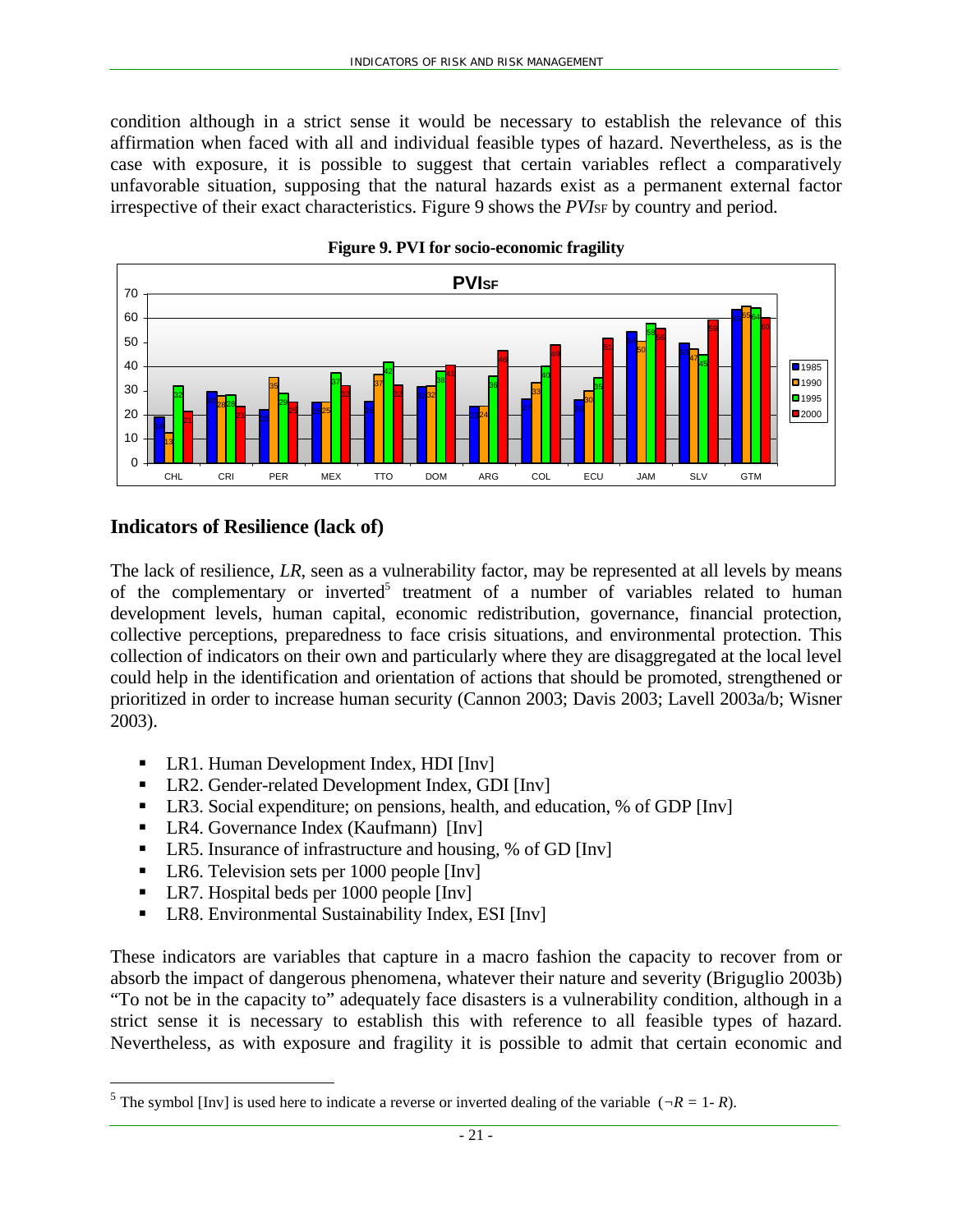social variables (Benson, 2003b) reflect a comparatively unfavorable situation supposing that natural hazards exist as permanent external factors without establishing their precise character. Figure 10 shows the *IVP*LR by country and period.





From the figures 8-10 one may conclude that the smallest countries, such as Jamaica, El Salvador, Dominican Republic, Trinidad and Tobago and Costa Rica systematically present greater *PVI*ES. Argentina, Mexico, Costa Rica, Trinidad and Tobago, and El Salvador all present a relative increase over time. In the other countries one may conclude that there has been a slight decrease. Guatemala, El Salvador and Jamaica present a relatively high and more or less similar *PVI*SF for all periods. Ecuador, Colombia, Argentina and Dominican Republic show a remarkable increasing in the rhythm of the *PVI*SF. Other countries, like Trinidad and Tobago, Mexico, Peru, Costa Rica and Chile, present a slight decrease in their socioeconomic fragility over the last years. Guatemala, Peru and El Salvador present the greater values for the *PVI*LR, although the value has diminished slightly during the last few years. Chile, Costa Rica and Argentina present greater resilience.

Figure 11 shows the *PVI* for the countries between 1985 and 2000.



**Figure 11. PVI for countries by period** 

Although in 2000 Jamaica presents the highest value, that has been more or less constant throughout the years, Guatemala is the country that has presented the highest values from 1985.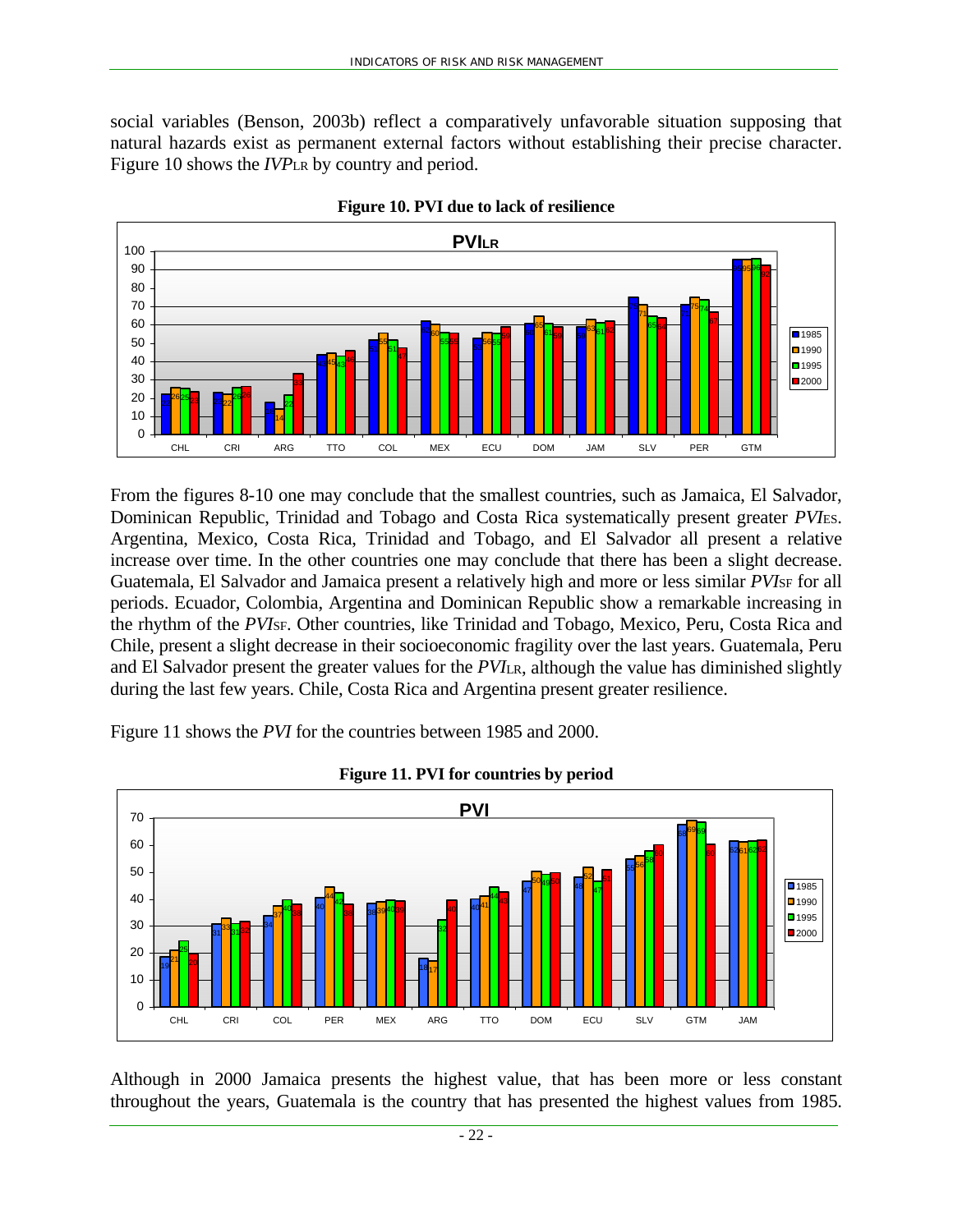Also high values of *PVI* in El Salvador appear where a clear tendency of increase throughout the years is detected. Other countries with remarkable values are Ecuador and Dominican Republic, whereas Chile, Costa Rica and Colombia present low values of *PVI*. Is important to emphasize the case of Argentina, because it was the country that during several periods had have the lowest *PVI*, nevertheless in the last years this value practically were duplicated.

Figure 12 illustrates the value of *PVI* for the countries in 2000 obtained by summing the three components related to exposure-susceptibility, social fragility, and lack of resilience.





On the whole, the *PVI* reflects susceptibility due to exposure degree of the physical goods and people; this favors the direct impact. Besides, it reflects the social and economic fragility conditions that favor the indirect and intangible impact. And, also, it reflects the lack of capacity to absorb the consequences, for responding efficiently and for recovering. A reduction of these types of factors as a result of a sustainable process of human development and explicit policies of risk reduction are one of the aspects that must be given special attention.

The participation of *PVI* in the system of indicators is justified to the extent that the execution of effective prevention, mitigation, preparedness and risk transfer actions help reduce risk whilst their absence or insufficiency leads to increases in risk. This evaluation may be useful for ministries of housing and urban development, environment, agriculture, health and social well-being, economy and planning. It is emphasized the relation between risk and development, but it is visible the convenient pointing out the risk reduction measures, due to the development actions do not reduce automatically the vulnerability.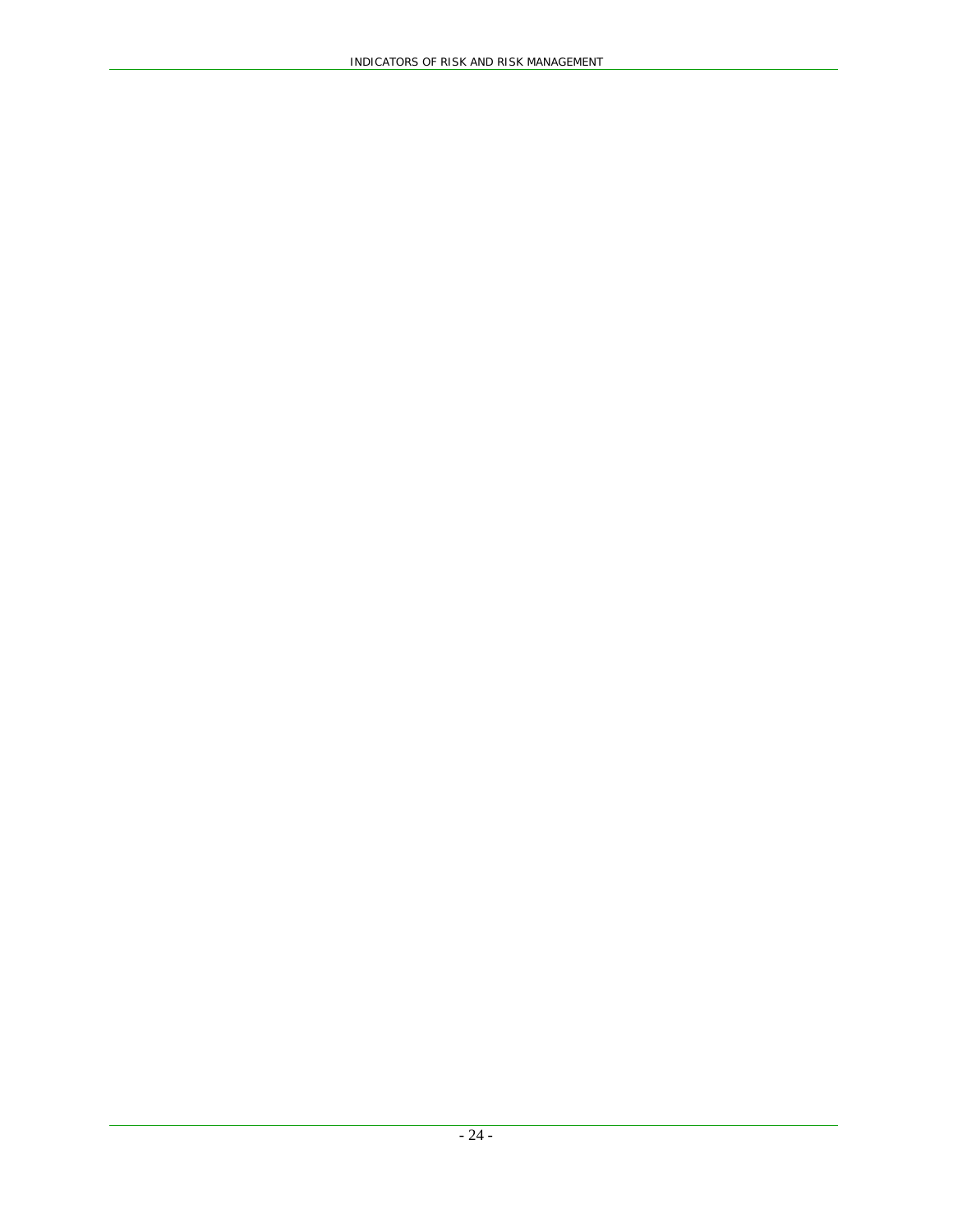## **RMI - RISK MANAGEMENT INDEX**

The objective of this index is the measurement of the *performance* of risk management. In all cases this type of measure has been considered subjective and arbitrary due to their normative character. That is to say, they lack reference points. This implies establishing a scale of achievement levels. (Davis 2003; Masure 2003) or determining the "distance" with respect to certain objective thresholds or the achievements of some leader country taken as a point of reference (Munda 2003). For the formulation of *RMI* have been taken into account four public policies:

- a) Risk identification, *RI* (that comprises the individual perception, social representation and objective assessment);
- b) Risk reduction, *RR* (that involves the prevention and mitigation);
- c) Disaster management, *DM* (that comprises response and recovery); and
- d) Governance and Financial protection, *FP* (that is related to institutionalization and risk transfer).

Eight indicators have been proposed for each public policy. Together, these serve to characterize the risk management performance of a country. The *RMI* is the average of the four composite indicators:

 $RMI = (RMI_{RI} + RMI_{RR} + RMI_{DM} + RMI_{FP})/4$ 

The valuation of each indicator was achieved using five performance levels: *low, incipient, appreciable, notable,* and *optimum*. These correspond to a range of 1 to 5, low to high. These correspond to defined levels of performance (standard tables) for each respective public policy. This methodological approach permits the use of each reference level simultaneously as a "performance target" and therefore allows for comparison and identification of results or achievements. Governments should attempt to direct their efforts at formulation, implementation, and policy evaluation according to these performance targets.

## **Indicators of Risk Identification**

 $\overline{a}$ 

The identification of collective risk generally includes the need to understand individual perceptions and social representations and provide objective estimates. In order to intervene in risk it is necessary to recognize its existence<sup>6</sup>, dimension it (measurement) and represent it by means of models, maps, indexes etc. that are significant for society and decision makers. Methodologically, it includes the evaluation of hazards, the different aspects of vulnerability when faced with these hazards and estimations as regards the occurrence of possible consequences during a particular exposure time. The measurement of risk seen as a basis for

 $6$  That is to say, it has to be a problem for someone. Risk may exist but not perceived in its real dimensions by individuals, decision makers and society in general. To measure or dimension risk in an appropriate manner is to make it apparent and recognized, which in itself means that something has to be done about it. Without adequate identification of risk it is impossible to carry out anticipatory preventive actions.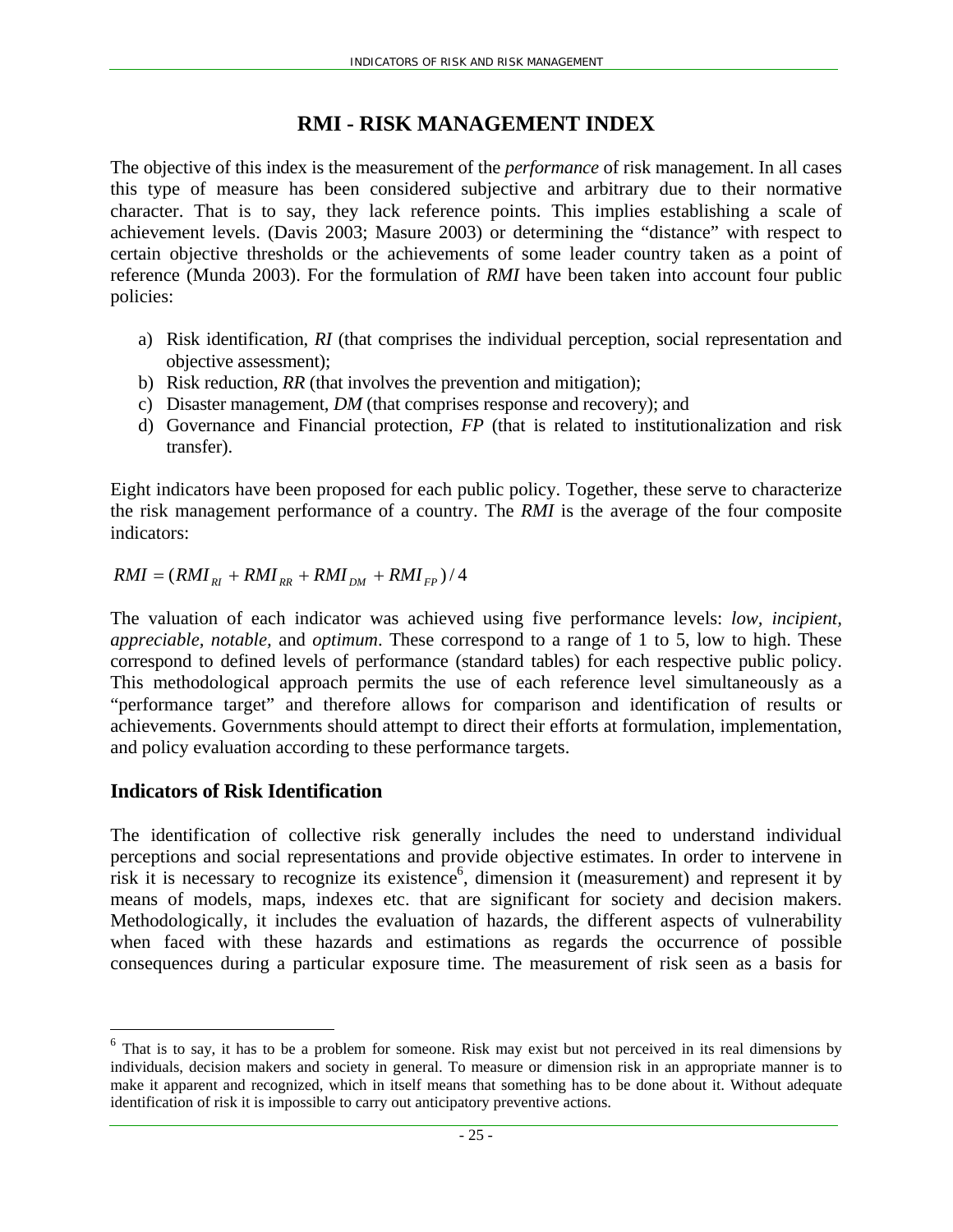intervention is relevant when the population recognizes and understands that risk. The indicators that represent risk identification, *RI*, are the following:

- IR1. Systematic disaster and loss inventory
- IR2. Hazard monitoring and forecasting
- IR3. Hazard evaluation and mapping
- IR4. Vulnerability and risk assessment
- IR5. Public information and community participation
- IR6. Training and education on risk management

Figure 13 shows the *RMI*<sub>RI</sub> by country and period.



**Figure 13. RMI related to risk identification**

## **Indicators of Risk Reduction**

Risk management aims particularly to reduce risk. In general, this requires the execution of structural and non structural prevention-mitigation measures. It is the act of anticipating with the aim of avoiding or diminishing the economic, social and environmental impact of potentially dangerous physical phenomena. It implies planning processes but, fundamentally, the execution of measures that modify existing risk conditions through corrective and prospective interventions of existing and potential future vulnerability, and hazard control when feasible. The indicators that represent risk reduction, *RR*, are the following:

- **RR1.** Risk consideration in land use and urban planning
- **RR2.** Hydrographic basin intervention and environmental protection
- **RR3.** Implementation of hazard-event control and protection techniques
- **RR4.** Housing improvement and human settlement relocation from prone-areas
- RR5. Updating and enforcement of safety standards and construction codes
- RR6. Reinforcement and retrofitting of public and private assets

Figure 14 shows the *RMIRR* by country and period.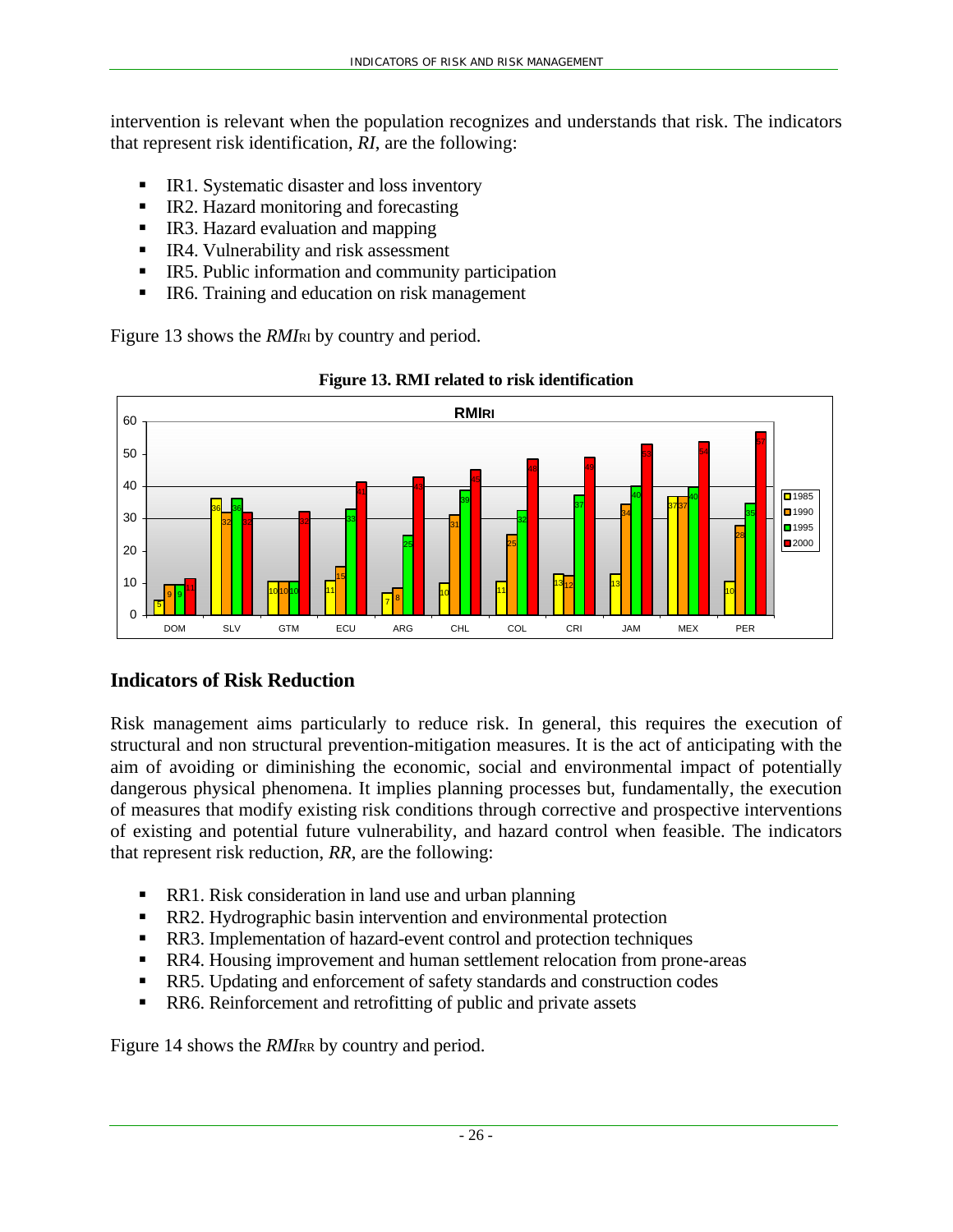

#### **Figure 14. RMI related to risk reduction**

## **Indicators of Disaster Management**

Disaster Management should provide appropriate response and recovery post disaster and depends on the level of preparation of operational institutions and the community. This public policy searches to respond efficiently and appropriately when risk has been materialized and it has not been possible to impede the impact of dangerous phenomena. Effectiveness implies organization, capacity and operative planning of institutions and other diverse actors involved in disasters. The indicators that represent the capacity for disaster management, *DM*, are the following:

- DM1. Organization and coordination of emergency operations
- DM2. Emergency response planning and implementation of warning systems
- DM3. Endowment of equipments, tools and infrastructure
- DM4. Simulation, updating and test of inter institutional response
- DM5. Community preparedness and training
- DM6. Rehabilitation and reconstruction planning

Figure 15 shows the *RMI*<sub>MD</sub> by country and period.



#### **Figure 15. RMI related to disaster management**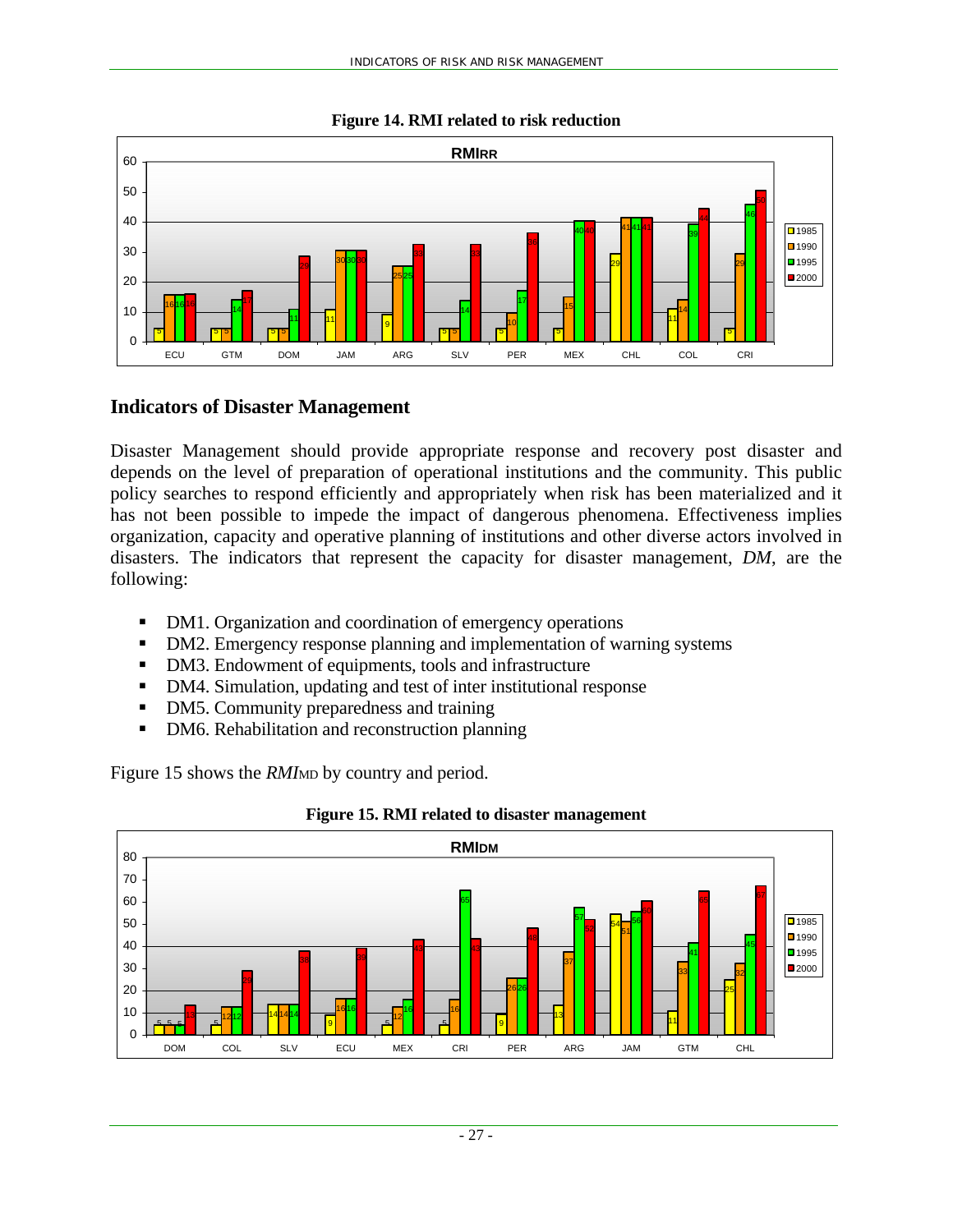Governance and financial protection is fundamental for the sustainability of development and economic growth in a country. This implies, on the one hand, coordination between different social actors that necessarily are guided by different disciplinary approaches, values, interests and strategies. Effectiveness is related to the level of interdisciplinarity and integration of institutional actions and social participation. On the other hand, governance depends on an adequate allocation and use of financial resources for the management and implementation of appropriate strategies for the retention and transference of disaster losses. The indicators that represent governance and financial protection, *FP*, are the following:

- FP1. Interinstitutional, multisectoral and decentralizing organization
- **FP2.** Reserve funds for institutional strengthening
- **FP3.** Budget allocation and mobilization
- **FP4.** Implementation of social safety nets and funds response
- FP5. Insurance coverage and loss transfer strategies of public assets.
- **FP6.** Housing and private sector insurance and reinsurance coverage

Figure 16 shows the *RMI*FP by country and period.



#### **Figure 16. RMI related to financial protection and governance**

Figures 13 and 16 show that Mexico Peru and Jamaica have achieved much in terms of risk identification. Most countries show important advances in this indicator. Costa Rica and Colombia show the greatest advances in risk reduction and they are followed by Chile and Mexico. As regards disaster management, in 2000, Chile, Guatemala and Jamaica showed the greatest levels of achievement although in the mid 90s, Costa Rica, Argentina and Jamaica showed notable levels in relative terms. It is with regard to disaster management that most advance is shown in the region. Finally, Chile and Costa Rica show most advance in financial protection and governance, followed by Colombia and Mexico. It is with regard to this aspect that countries in general show least advance.

Figure 17 shows the figures of RMI for the countries between 1985 and 2000.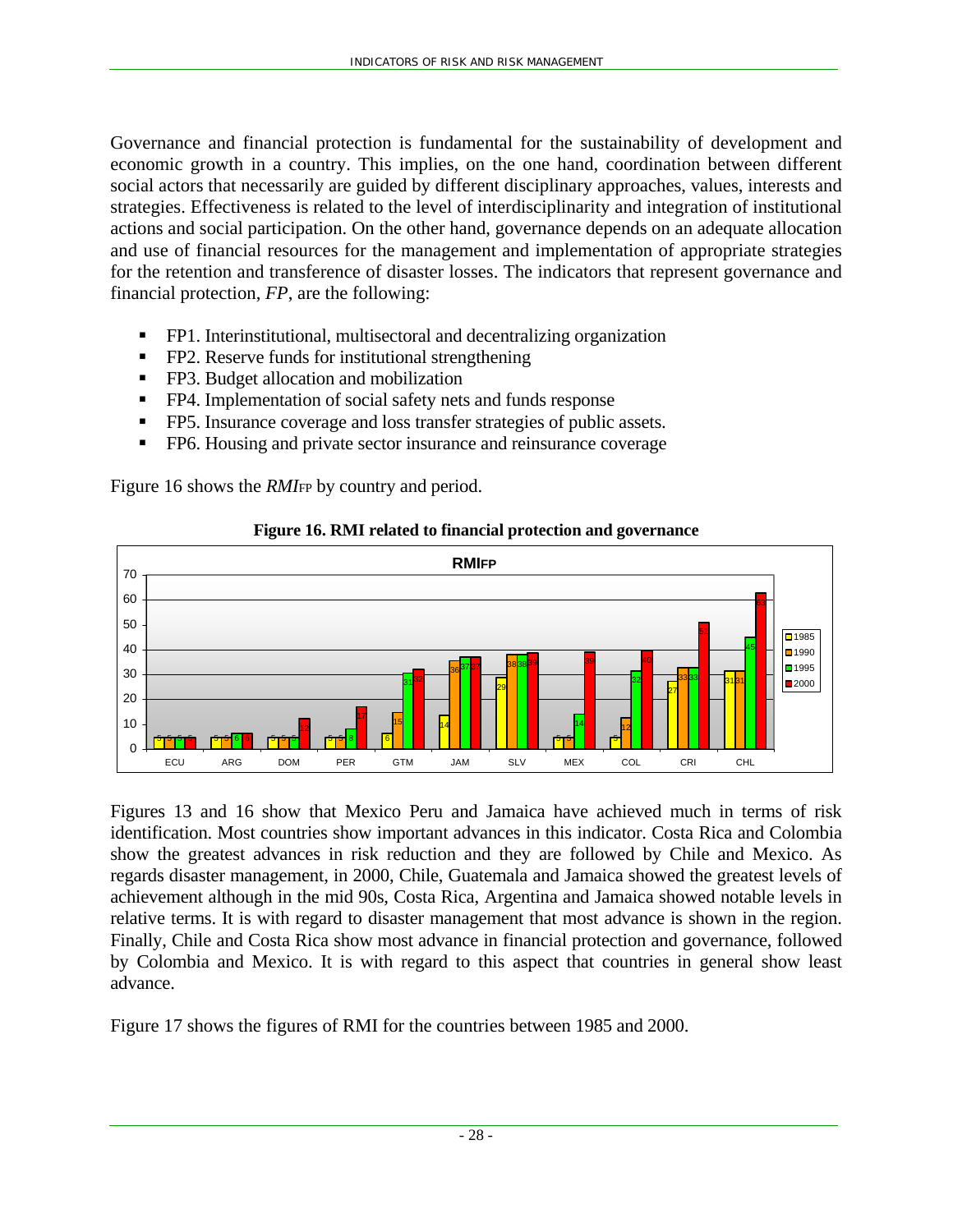

**Figure 17. RMI for countries by period** 

The majority of countries have improved with regard to the *RMI*. All started at a very low point and despite the advances made the average *RMI* shows only incipient achievement. The Dominican Republic and Ecuador show low achievements in risk management. In those countries that show the most advance, Costa Rica and Chile, the *RMI* only reaches the level of "appreciable". Figure 18 shows the risk management behavior according to the method used.



**Figure 18. Risk management behavior and the form of the functions for each performance level.** 

According to the theory that supports the method used (Carreño et al 2004) the probable effectiveness of risk management in the majority of cases does not get above 60%. In general the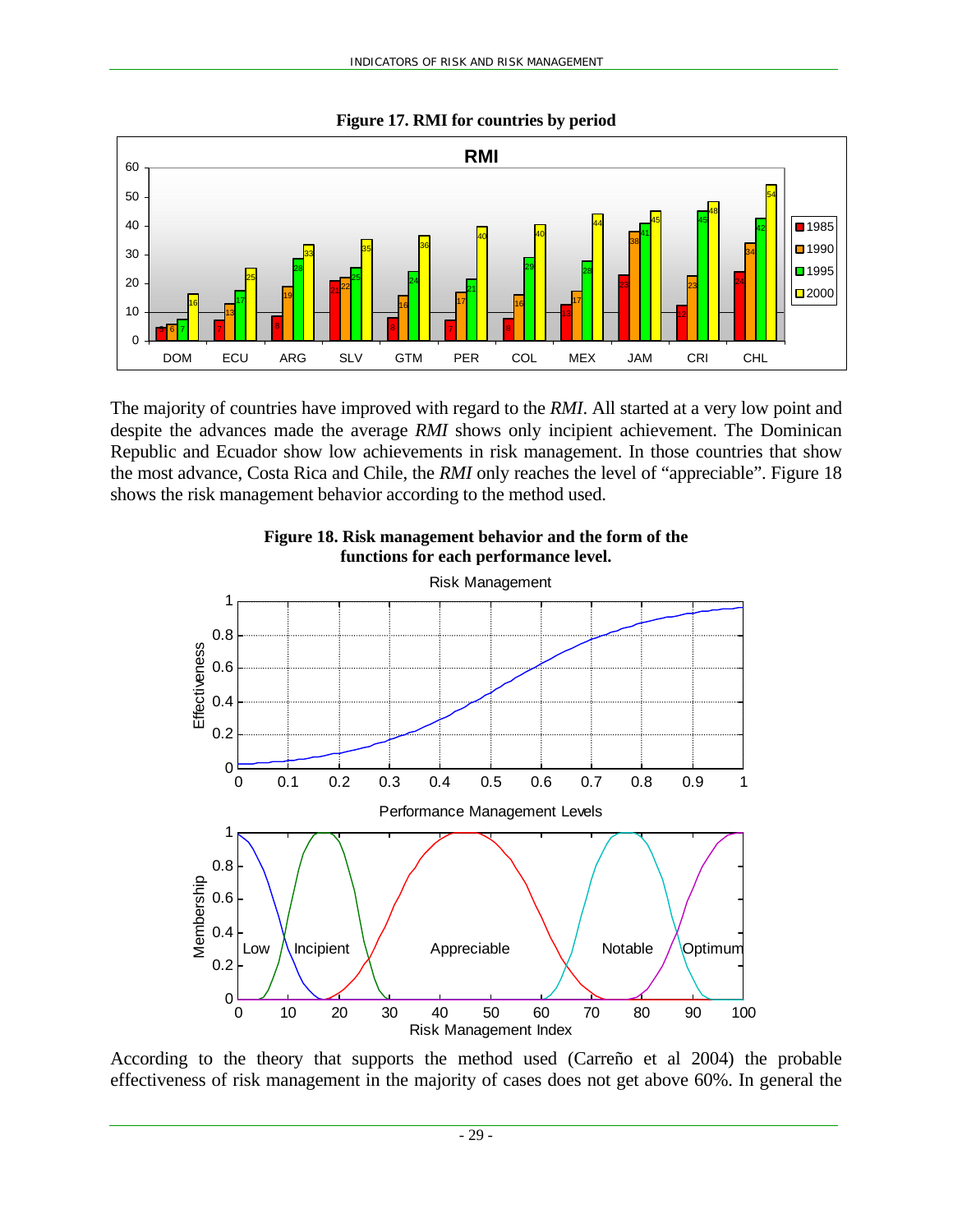effectiveness is between 20 and 30%. This is very low when compared to required effectiveness. The low level of efficacy of risk management that may be inferred from the *RMI* values for this group of countries is confirmed by the high risk levels represented in the *DDI,* the *LDI* and the *PVI* over the years. In part the high risk levels are due to the lack of effective risk management in the past.

Figure 19 illustrates the value of *RMI* for the countries in 2000 obtained by summing the four components related to risk identification, risk reduction, disaster management and financial protection.





The weights and evaluations were undertaken in the majority of countries by risk management authorities. These evaluations would appear to be overly generous when compared to those undertaken by local external experts. The latter would appear to be more objective and sincere. The first type of evaluation was adhered to here but external evaluations are considered to be very pertinent and perhaps over time are the more desirable if undertaken in coordinated and concerted fashion, thus eliminating status quo factors in evaluations.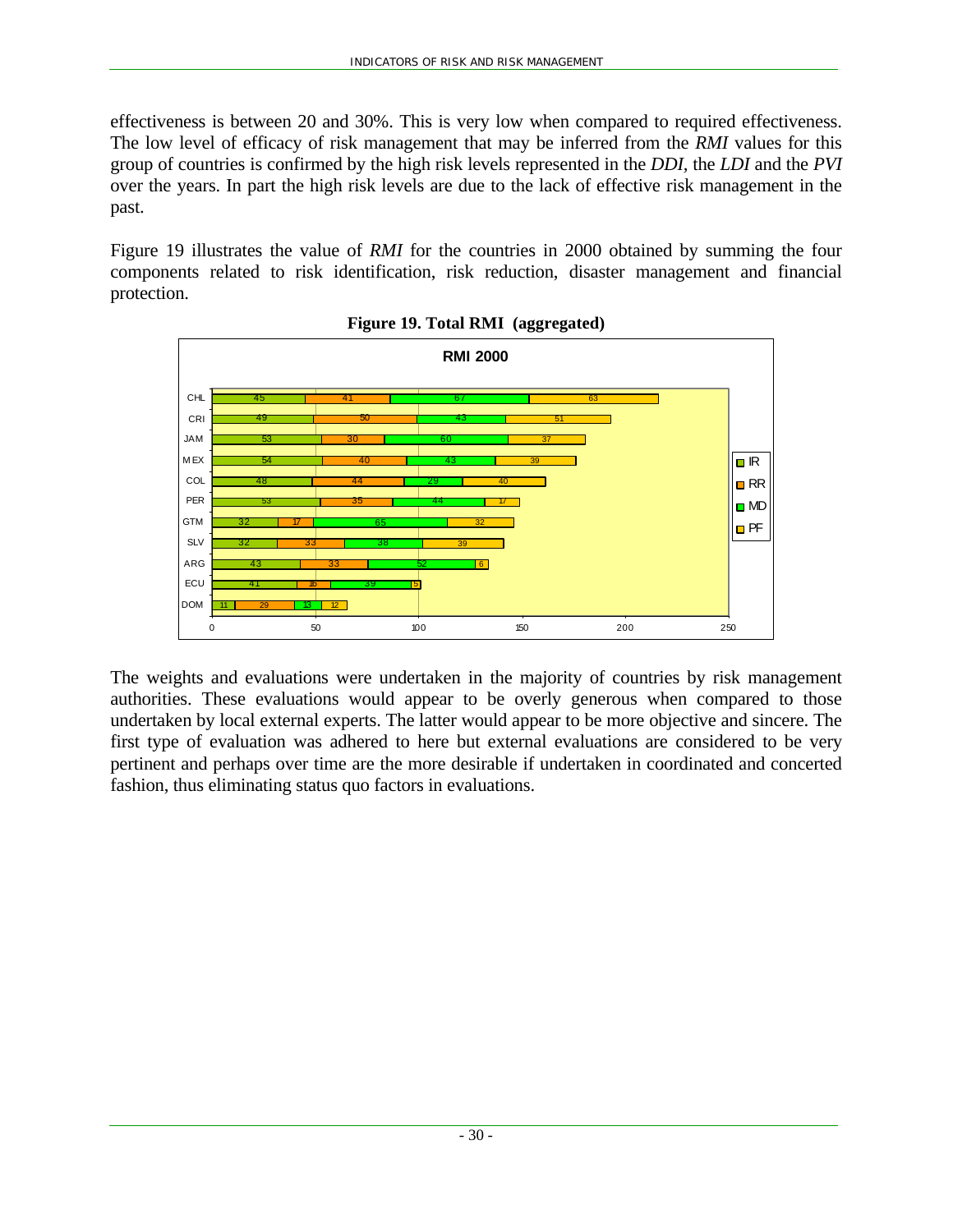## **INDICATORS AT SUB-NATIONAL LEVEL**

Even though the development of an indicator for the sub-national level was not originally contemplated, as a demonstrative example also it was developed a system of indicators that allows a categorization of risk levels within a country. Usually countries are divided administratively and politically into Departments, States or Provinces. These are subject to differential levels of autonomy depending on the levels of political, financial and administrative decentralization existing in different countries. The formulation of the system of indictors that allows individual or collective evaluation of sub-national levels was achieved using the same concepts and approaches outlined for the national level. Colombia was the country selected to make the pilot application. All results for the indicators and for different periods are included in the report of Barbat and Carreño (2004a).

The variables and indicators for this sub-national level would be similar to those at the national level, but may require modifications considered appropriate in accord with the spatial scale of the sub national and urban units. In the case of national level calculations of the *MCE* one would take the single most catastrophic event conceivable. However, this event is only the most critical of a series of events that could affect different areas of the country. Maximum probable impacts in these areas will not necessarily be associated with the same type of hazard event identified for the national level. This makes sub-national analysis even more difficult. On the other hand, such sub national events would not occur simultaneously.

Analysis at the sub-national level allows national decision makers to evaluate and compare the risk levels in different areas of the country. Most surely other critical contexts will be identified which though not reaching the levels implied in the *MCE* at the national level, could approach these and demand resources that the national level would have to assume to a great degree. On the other hand, this type of sub-national analysis is useful to sub-national decision makers helping them to identify key risk problems and identify actions that they must take on their own or in coordination with the national levels. Such sub-national level analysis requires greater effort and levels of information and scale resolution. However, it is convenient to undertake such analysis as it offers national and sub-national decision makers a tool that is useful in defining public policies and planning needs in order to reduce risk in the different regions of the country.

What might be different between *DDI* analysis at national and sub-national levels is that resources may exist at the sub-national level in order to cover response and reconstruction needs. To the extent greater fiscal decentralization exists and the Maximum Probable Event is smaller than at the national level the responsibility assumed by the sub national level will possibly be greater. This type of evaluation is thus of great importance to decision makers in order for them to predict or plan for the social and economic implications faced by sub-national decision makers and those that need to be coordinated and agreed with national levels.

Such an index as *LDI* is of equal use at the sub-national level because it allows us to identify how susceptible the area is to lower level disasters and the impacts this signifies for local and municipal development. This index allows us to obtain a notion of the spatial variability and dispersion of risk within a sub-national unit resulting from smaller and recurrent events. From the risk management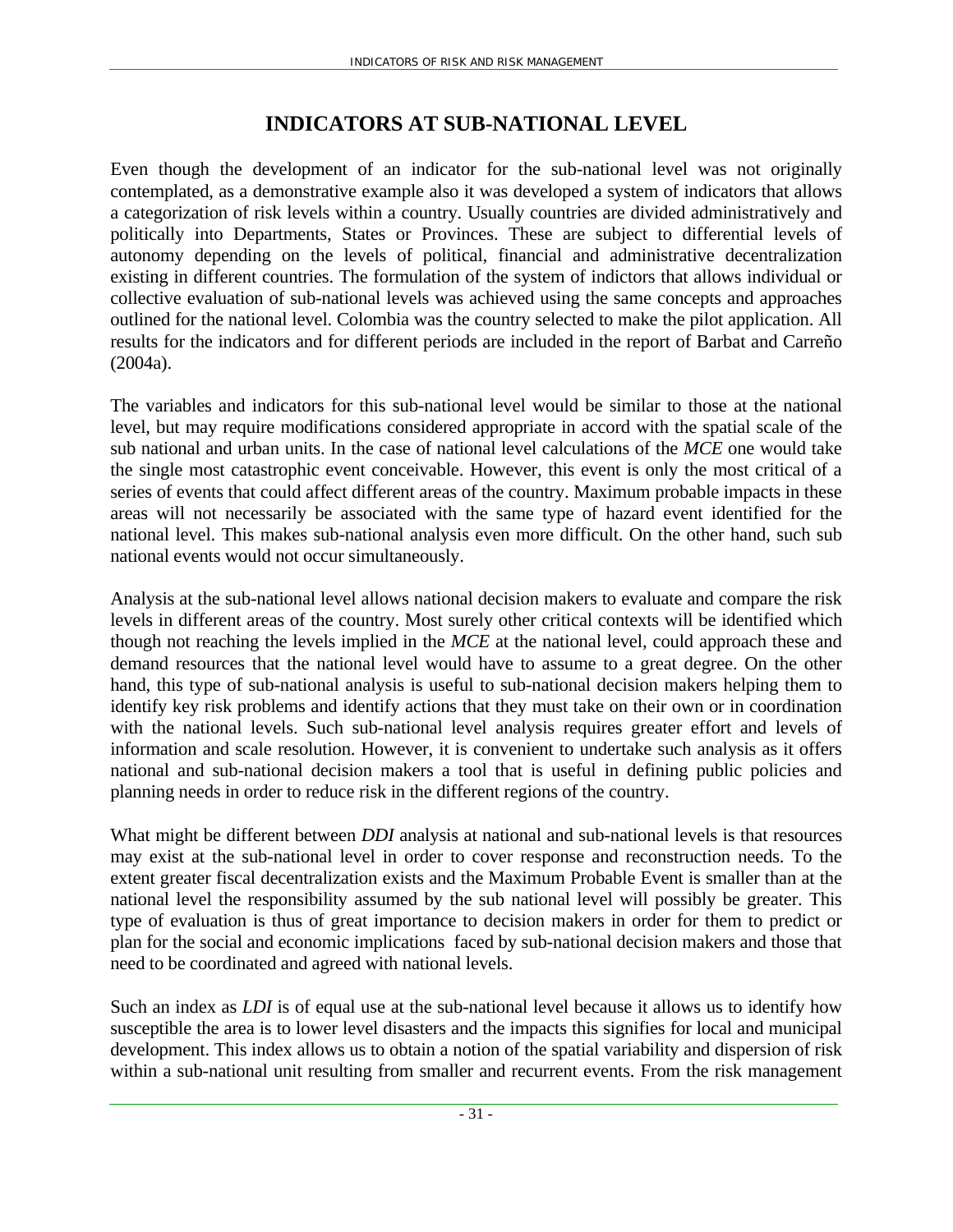angle this type of information could contribute to orienting advisory capacities and support resources to municipalities, in accord with the history of past events and impacts. Many municipalities have not recovered from previous events when they are affected by another event which may not be considered relevant at the national or even sub-national levels, but which signifies a constant erosion of local development gains and opportunities. This type of context must be identified given that recurrent small scale disasters notably increase the difficulties of local development. Such events usually affect the livelihoods and means of subsistence of poor populations thus perpetuating their levels of poverty and human insecurity.

Figure 20 shows the *DDI* for year 2000 and for a *MCE* of 500 years of return period in 32 departments of Colombia. This example of the evaluation of *DDI* was obtained taking into account only the economic resilience of each department and without participation of national government.



#### **Figure 20. DDI500 for the departments of Colombia in 2000**

*DDI 500 - 2000*

Figure 21 illustrates the aggregated value of *LDI*, evaluated between 1986 and 1990. Figure 22 displays an example of the *PVI* for each department of Colombia assessed in 2000.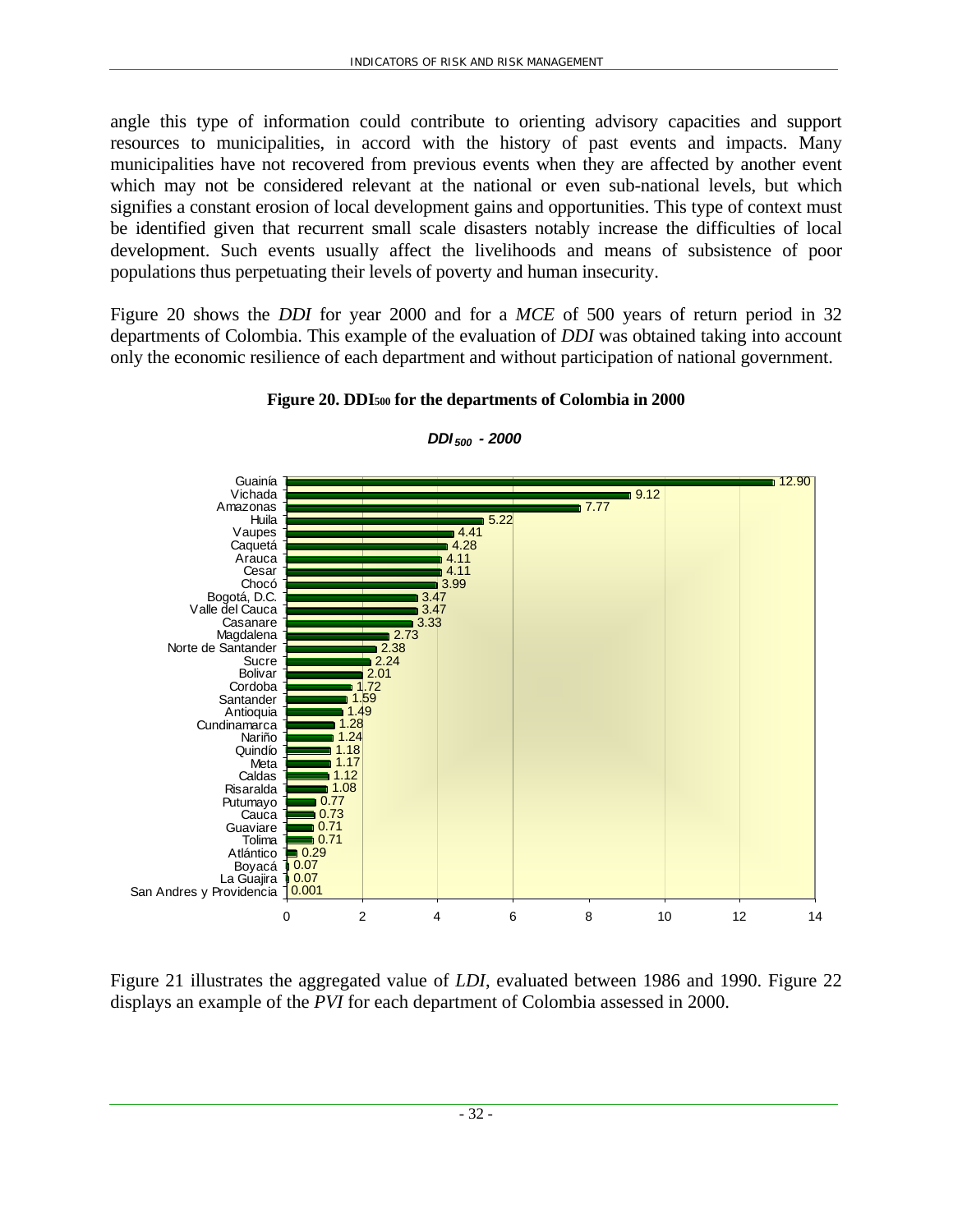

**Figure 21. Aggregated LDI for the departments of Colombia, 1986-1990**

*IDL 86-90*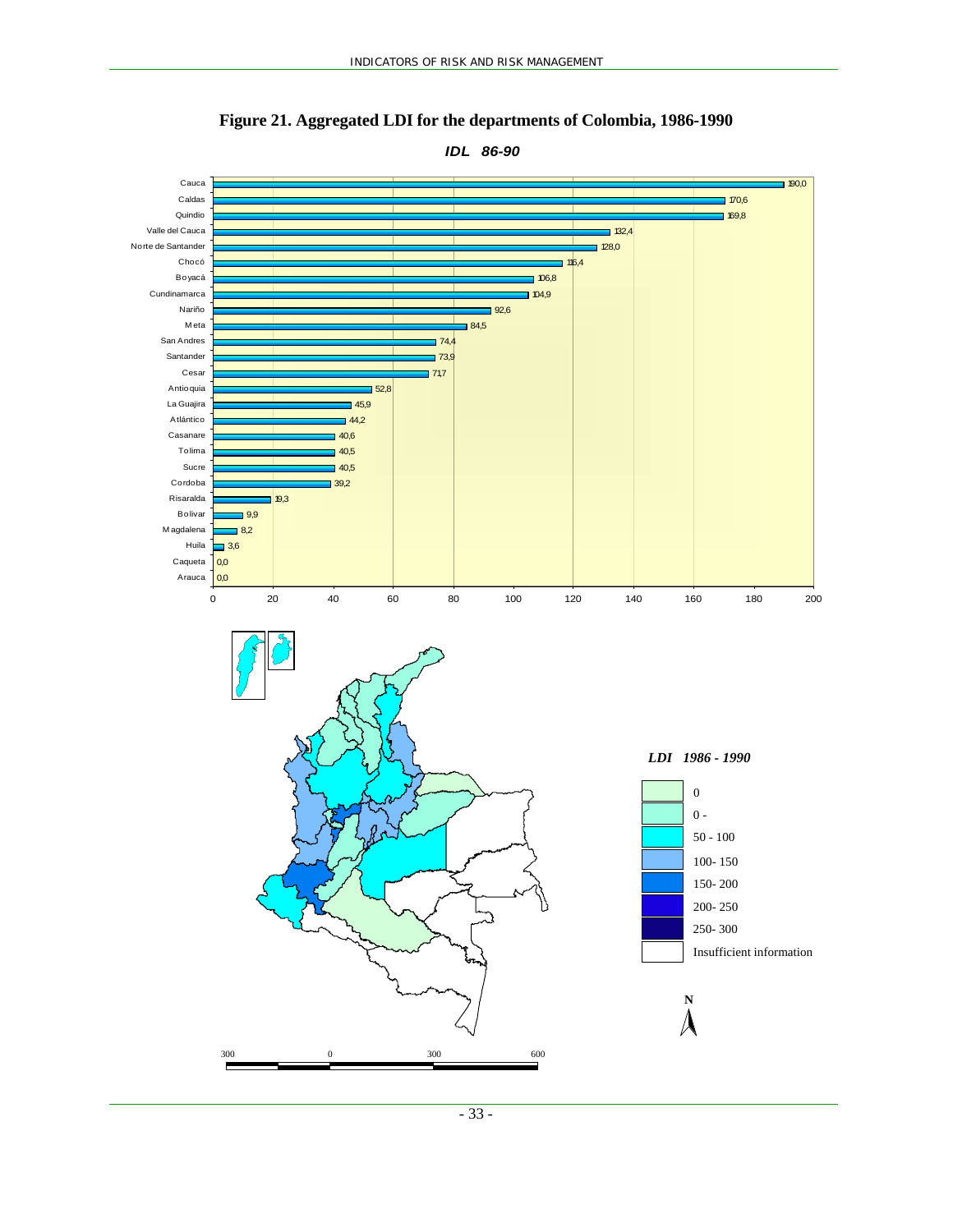

**Figure 22. Aggregated PVI for the departments of Colombia, in 2000**

*IVP 2000*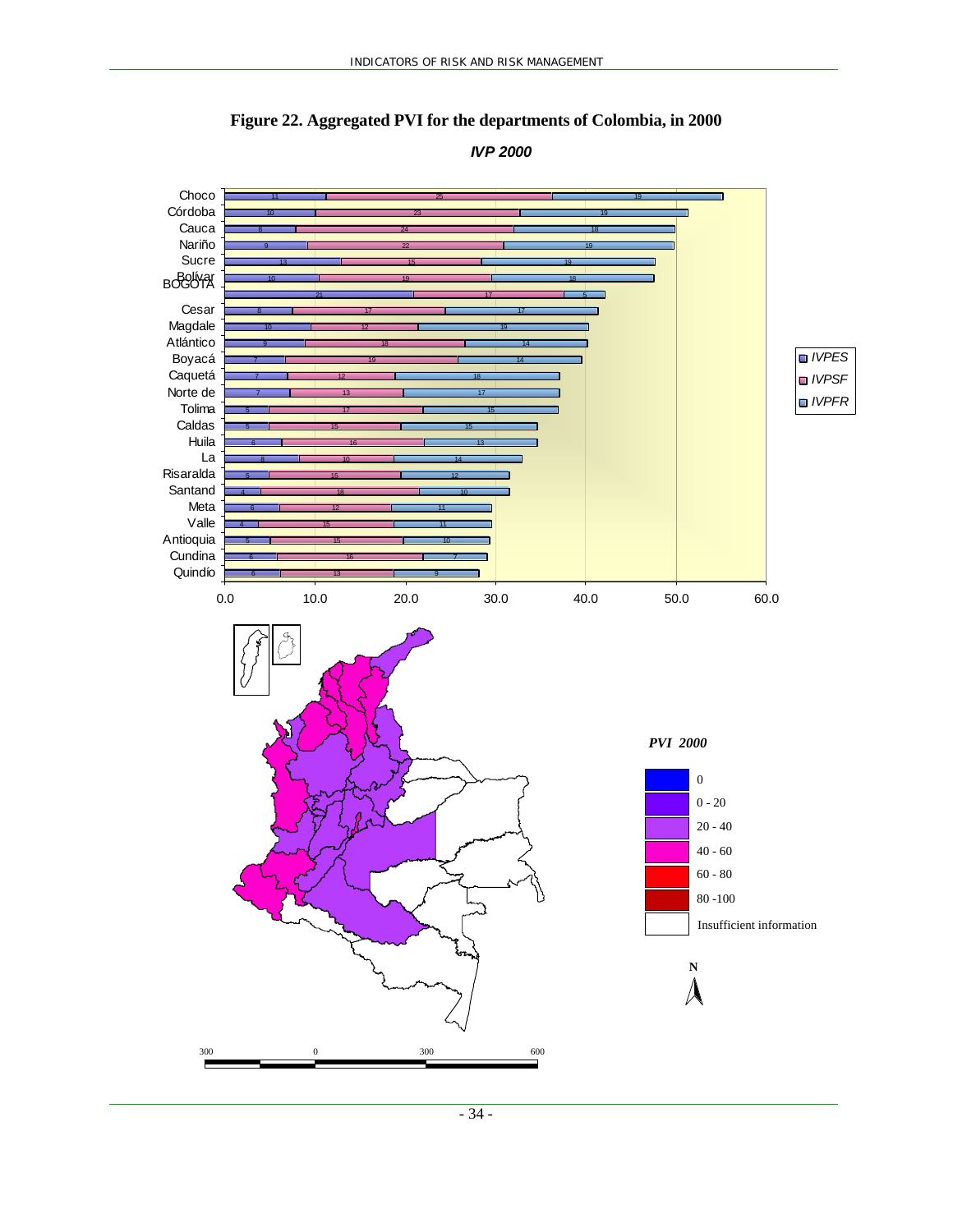## **INDICATORS AT URBAN LEVEL**

It is also possible to undertake risk analyses using indicators within urban metropolitan areas. These are usually made up of administrative units such as districts, municipalities, communes or localities which will have different risk levels.

Dropping down the spatial and administrative scale the need for evaluations within urbanmetropolitan and large cities is also desirable. Taking into account the spatial scale at which urban risk analysis is undertaken, it is necessary to estimate or to have the scenarios of damage and loss that could exist for the different exposed elements that characterize the city (buildings, infrastructure, installations etc.). The *MCE* for the city would allow us to evaluate in greater detail the potential direct damage and effects and, then, prioritize the interventions and actions that are required in each area of the city in order to reduce risk.

The indicators to be used at this level of analysis are similar to those used at other levels but in this case we agree to estimate an Index of Physical Risk (hard) and a Factor of Impact, based on (soft) variables associated to the social fragility and the lack of resilience of the context, to obtain by this way an Index of Total Risk for each unit of analysis. These indicators require greater levels of resolution than those used at the national or regional level and they are oriented in favor of variables of particular interest at the urban level (Cardona and Barbat 2001; Barbat 2003a/b). In other words, it was developed a methodology that combines the representation made by the *DDI* and the *PVI,* used at national and sub-national levels.

It is important to indicate here that the most critical situation for the urban area as a whole could be related to a phenomenon that is different to that which could cause the most serious impacts in a particular area of the city. This makes analysis difficult because we would have to make estimations for various hazards given that risk and hazard could vary notoriously spatially (as is demonstrated by micro-seismic and flooding studies). However, using historical information one can identify the hazard that in general would cause the most critical impact in the whole city and make comparisons of risk based on this point of reference.

The type of evaluation proposed for the urban level was applied as a demonstrative way in Bogotá, Colombia, with the idea of illustrating the type of results that could be obtained and, consequently, the type of risk management activities that are most appropriate. For this type of example it was necessary to identify a case where the information required was easy to obtain and where hazard and physical risk studies have been made in advance and with an adequate level of refinement and resolution. A summary of the results is included in the report of Barbat and Carreño (2004b).

For the illustrative example the seismic hazard was considered the worse threat. Seismic risk evaluation of Bogotá, D.C., from a holistic perspective, was obtained starting from the potential scenario of losses. This allowed defining indicators of damage and direct effects for each unit of analysis, in this case called locality or district. For each of these units an indicator of Physical Risk was obtained, *RF,*, as result to consider the possible consequences in terms of deaths, injured, destruction area and damage in lifelines. Based on a set of indicators related to social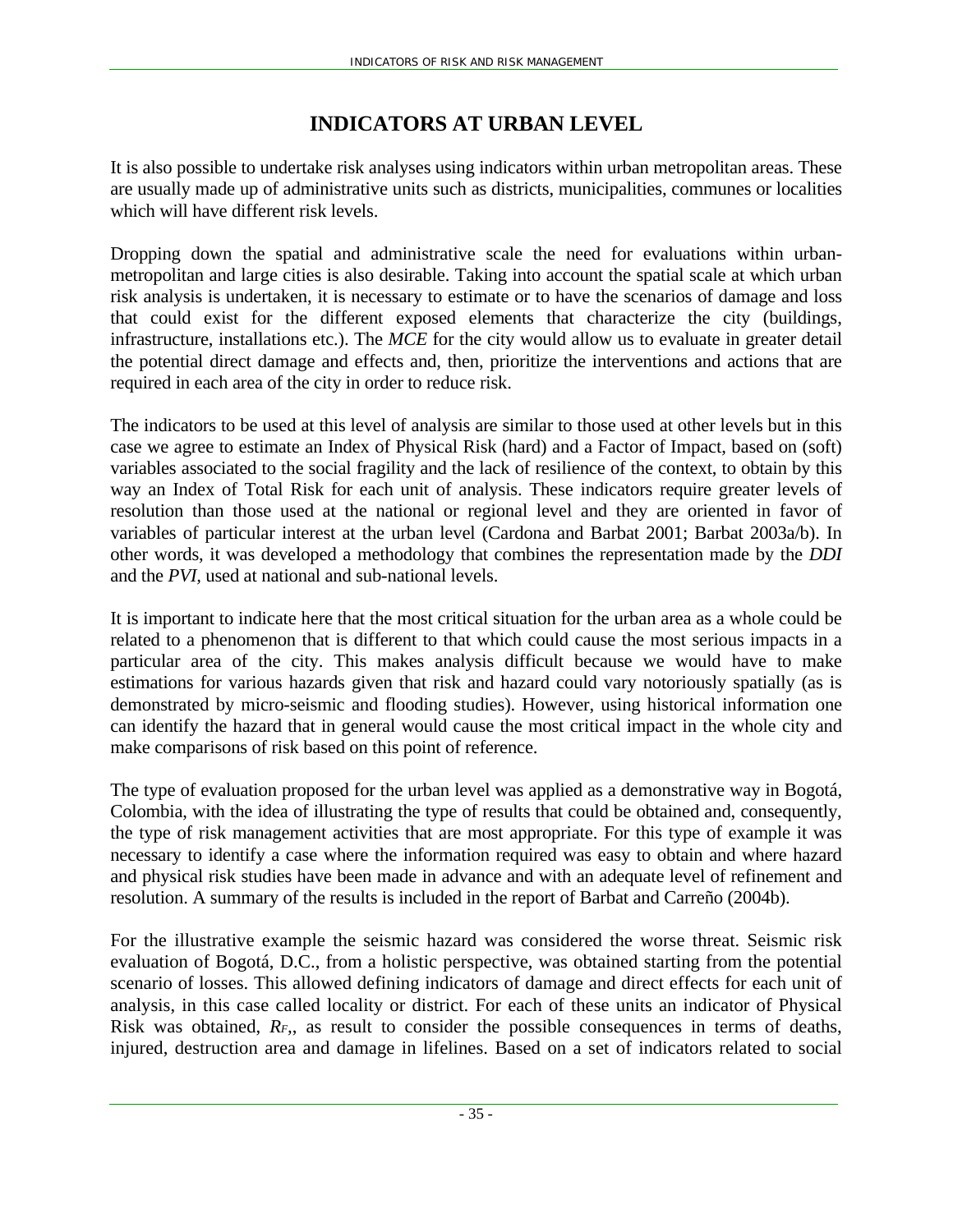fragility and lack of resilience, that characterize each unit of analysis, the factor of indirect impact, was obtained. This factor takes values between 0 and 1.

The values to evaluate the factor of indirect impact are computed for each locality of the city, using a set of nonlinear (sigmoidal) functions to involve the input values of the indicators to an impact factor. In addition, a weight has been assigned to each factor using the Analytic Hierarchy Process (AHP). Figure 23 illustrates the indicators and their weights, and figures 24 and 25 are examples of functions to obtain impact factors.

#### **Figure 23. Indicators of physical risk, social fragility an lack of resilience and their weights**

| Ind                   | Description                      | w  |                                        |                         |
|-----------------------|----------------------------------|----|----------------------------------------|-------------------------|
| $F_{RFI}$             | Damaged area                     | 31 |                                        |                         |
| $F_{RF2}$             | Number of deceased               | 10 |                                        |                         |
| $F_{\textit{RF3}}$    | Number of injured                | 10 |                                        |                         |
| $F_{\textit{RF4}}$    | Ruptures in water mains          | 19 |                                        |                         |
| $F_{RF5}$             | Rupture in gas network           | 11 | $>>$ $R_F$ Physical risk               |                         |
| $F_{RF6}$             | Fallen lengths on HT power lines | 11 |                                        |                         |
| $F_{RF7}$             | Telephone exchanges affected     | 4  |                                        |                         |
| $F_{RF8}$             | Electricity substations affected | 4  |                                        |                         |
| <b>Ind</b>            | Description                      | w  |                                        | $>>$ $R_T = R_F(1 + F)$ |
| $F_{FSI}$             | Slums-squatter neighborhoods     | 18 |                                        |                         |
| $F_{\underline{FS2}}$ | Mortality rate                   | 4  |                                        |                         |
| $F_{\underline{FS3}}$ | Delinquency rate                 | 4  |                                        |                         |
| $F_{\underline{FS4}}$ | Social disparity index           | 18 |                                        |                         |
| $F_{FS5}$             | Population density               | 18 |                                        |                         |
| $F_{\it FRI}$         | Hospital beds                    | 6  | <b>Impact factor</b><br>$\bm{F}$<br>>> |                         |
| $F_{\textit{FR2}}$    | Health human resources           | 6  |                                        |                         |
| $F_{FR3}$             | Public space/shelter facilities  | 4  |                                        |                         |
| $F_{\underline{FR4}}$ | Rescue and firemen manpower      | 3  |                                        |                         |
| $F_{FR5}$             | Development level                | 9  |                                        |                         |
| $F_{FR6}$             | Preparedness/emergency planning  | 9  |                                        |                         |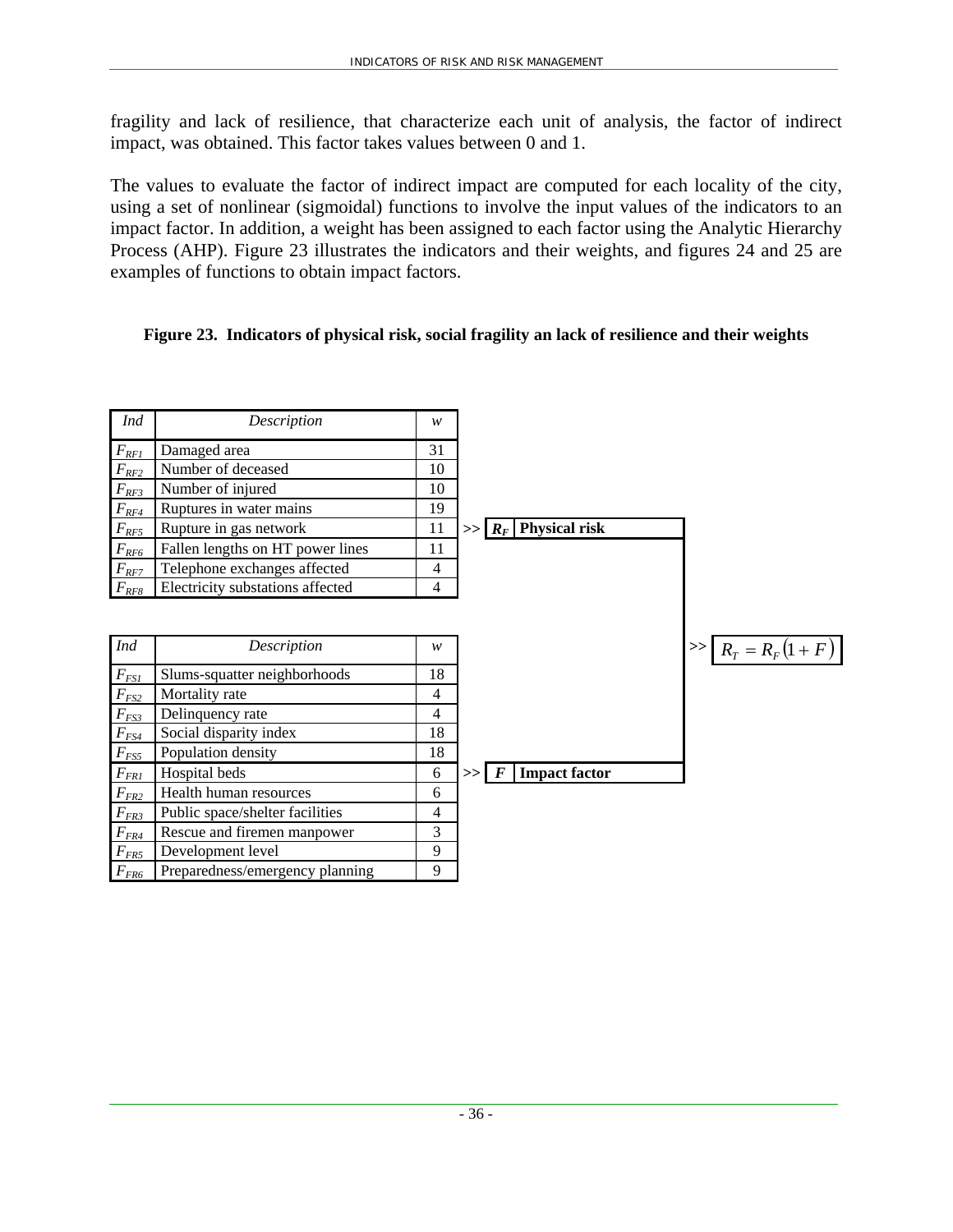

**Figure 24. Impact factor as a function of population density** 

**Figure 25. Impact factor as a function of public space available** 



Figures 26-29 presents the results of the holistic estimation of seismic risk in Bogotá using indicators.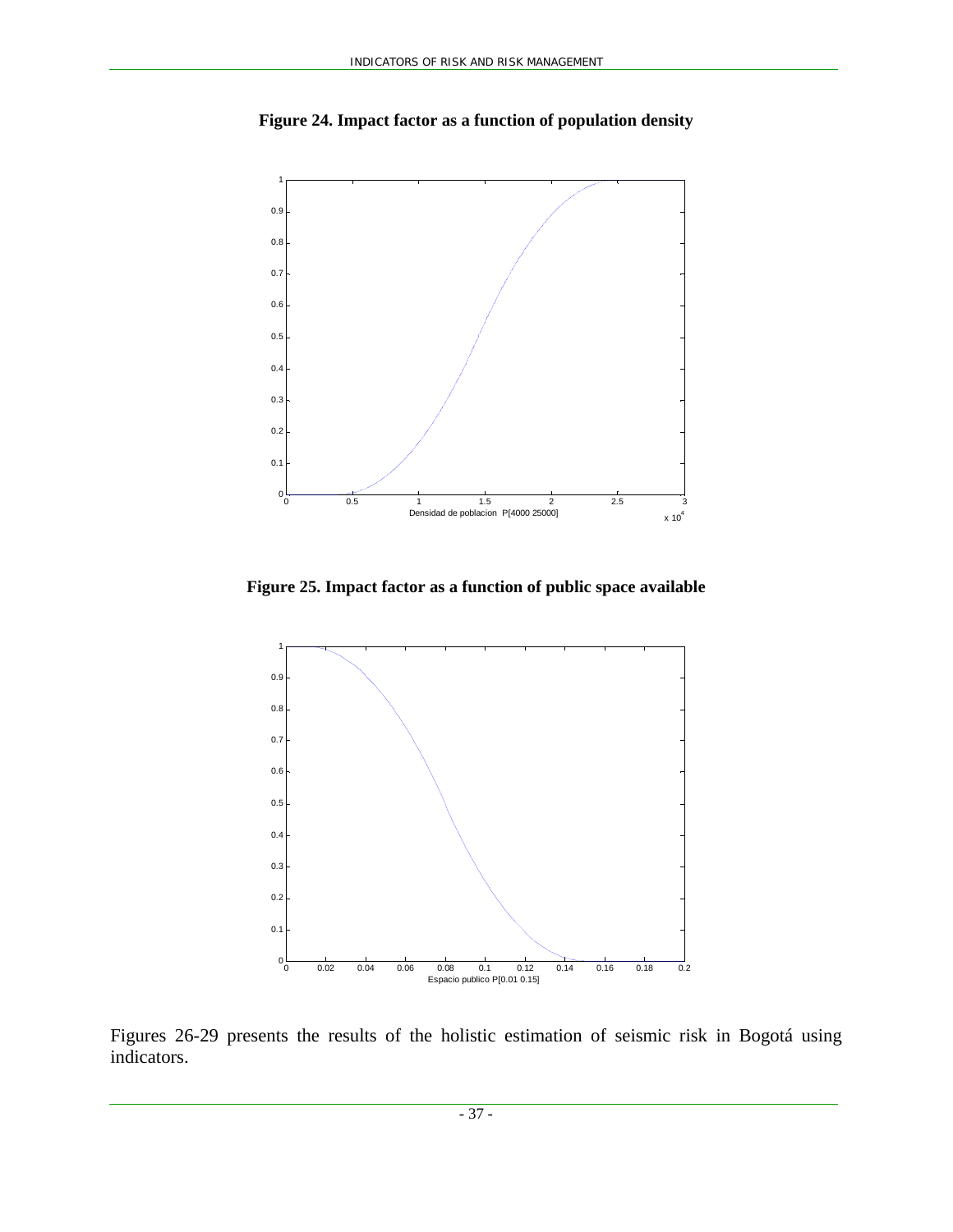

**Figure 26. Physical risk index for the localities of Bogotá** 





**Indice de Riesgo físico -**  $R_F$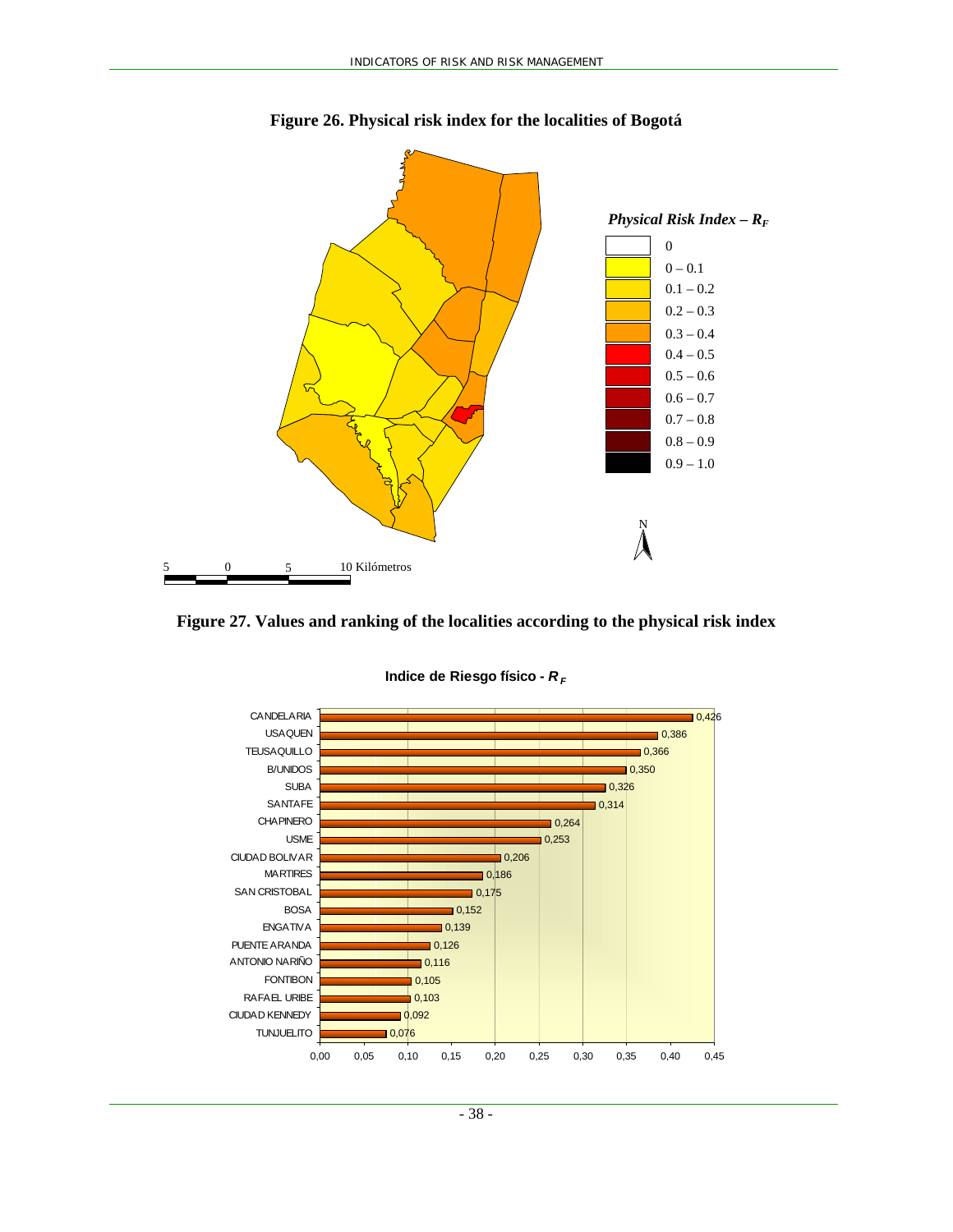

**Figure 28. Total risk index for the localities of Bogotá** 

**Figure 29. Values and ranking of the localities according to the total risk index** 



**Indice de Riesgo total -**  $R<sub>T</sub>$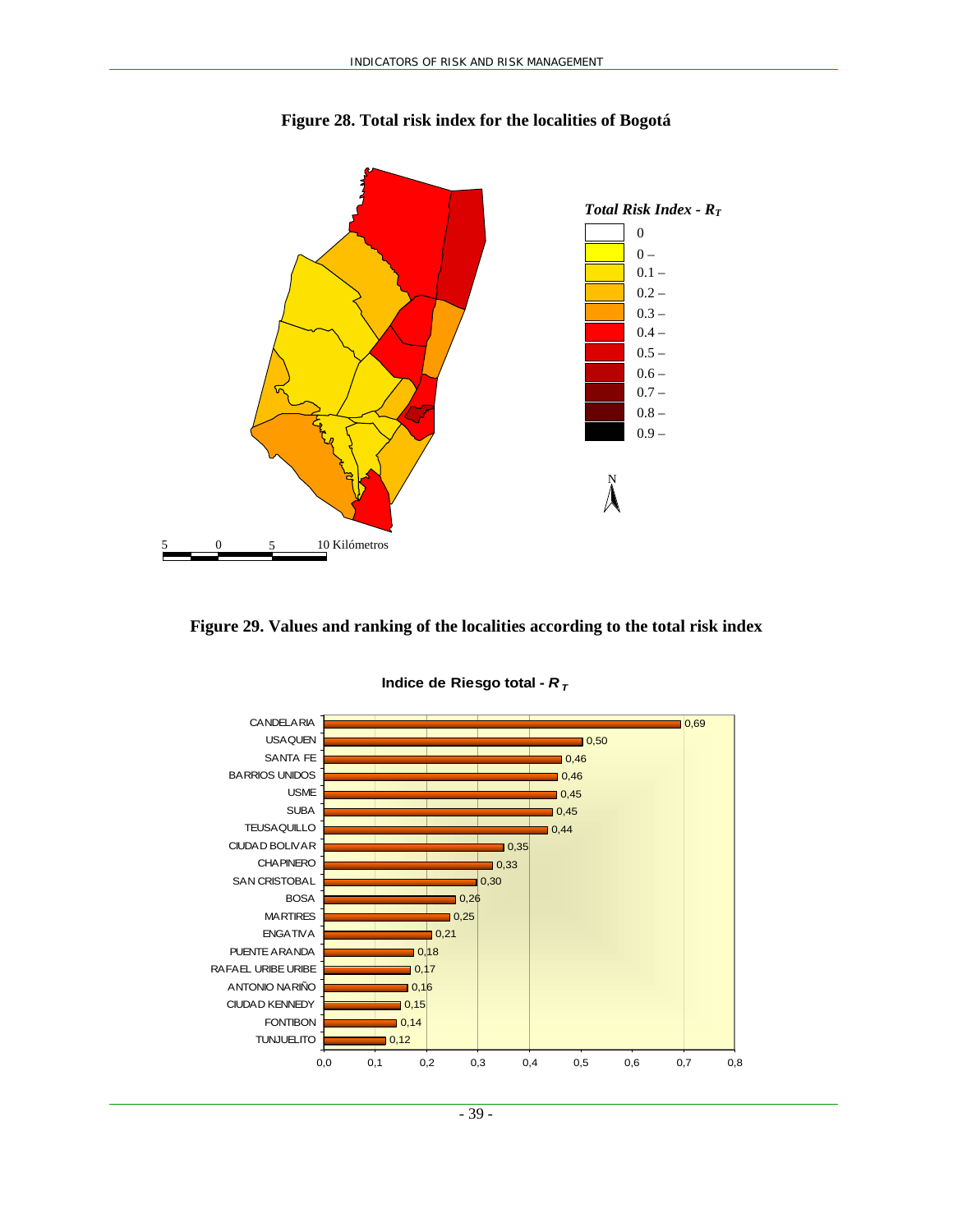For the estimation of the *RMI* we convened the participation of people of the Directorate of Prevention and Attention of Emergencies of Bogotá and external experts. The sub-indicators on risk identification (RI), risk reduction (RR), disaster management (DM) and financial protection and governance (FP), as well as the weights using the AHP were described according to their experience and knowledge. Table 1 presents the results of the *RMI* for Bogotá.

| <b>Indicator</b>   | 1985 | 1990 | 1995 | 2000 | 2003 |
|--------------------|------|------|------|------|------|
| $RMI_{RI}$         | 4,6  | 13,9 | 35,6 | 56,2 | 67,1 |
| $RMI_{RR}$         | 11,0 | 13,9 | 13,9 | 46,1 | 56,7 |
| $RMI_{DM}$         | 4,6  | 8,3  | 8,3  | 24,0 | 32,3 |
| $RMI_{FP}$         | 4,6  | 57,5 | 54,8 | 57,6 | 61,4 |
| <b>RMI</b> average | 6,2  | 23,4 | 28,1 | 46,0 | 54,4 |

**Table 1. RMI for Bogotá** 

In addition, it was attempted to make the same study to evaluate the *RMI* in each locality of the city, following and using the same functions. Figure 30 shows the results obtained for 2003.

#### **Figure 30. Ranking of the localities according to the RMI**



#### *IGR* **por localidades en Bogotá**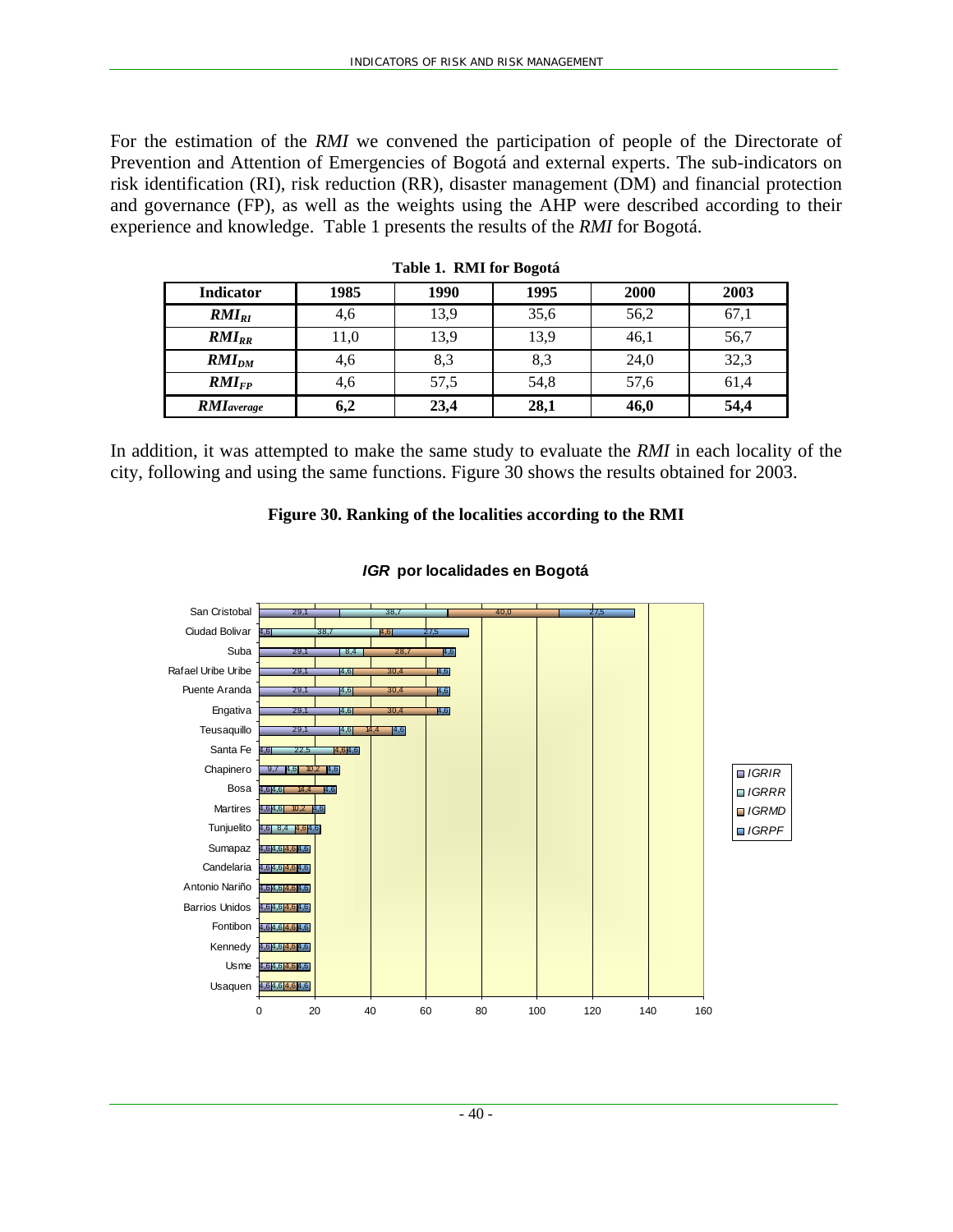## **NEXT STEPS: A REGIONAL ASSESSMENT PROGRAM, BASED ON INDICATORS, FOR THE AMERICAS**

The availability of indicators for disaster risk and the performance of risk management is a powerful tool to orient action and scarce resources to reduce disaster risk as well as to improve the effectiveness of national and regional efforts and the development assistance provided by the international community. With the development of the present set of robust indicators, a permanent program to ensure that this information is consistently available is now within reach.

We propose the setting up of a *Disaster Risk Management Assessment Program (RiskMAP)*, which would provide a comprehensive framework through which to profile risk, identify the performance of national disaster risk management systems, and to develop, with the authorities of participating countries, appropriate risk management solutions at the national and regional levels. Such a Program would include a monitoring and evaluation process for tracking progress in the countries' risk profiles, as well as for the effectiveness of efforts to promote the soundness of country and regional risk management systems. The aim is to allow a consistent and independent application of the indicators, a replicable and manageable application process (in terms of time and cost), as well as the provision of direct feedback by the assessment teams and countries on the robustness of the methodologies and on the process for their updating. RiskMAP would have three primary components or areas of work:

#### **Component 1: Country level assessments**

The core of RiskMAP program would be the country-level assessments, which would apply a suite of indicators to profile disaster risk and the soundness of the risk management system, determine countries' adoption of risk management standards of good practice, and identify developmental and technical assistance needs for strengthening countries' risk management. A voluntary program, the countries would request to participate. The assessments, then, are triggered by the country request (facilitated by the Program itself), in order to ensure that the process of the assessment engages upfront key policy-makers and institutions to the discussion of disaster risk management. Countries would receive a national report detailing the results of the assessment and recommendations for strengthening. A sub-set of this report (the rest of which may remain proprietary) – the indicator results – would be registered in the RiskMAP program and included in the annual publication of the state-of-the-regions in disaster risk management. *Certified teams, drawn from regional centers of excellence and others would undertake the country assessments applying the suite of indicators. Manuals and supervision would be developed – during a program design and start-up phase for the Program.* 

## **Component 2. Indicators, methodologies, and data improvements**

This will be a process through which the indicators and their methodologies used in the country assessments are validated, updated as needed, and new indicators added to the core suite. This process would include periodic reviews by experts, as well as annual meeting of national policy and technical stakeholders. Special activities related to data improvement and the evaluation of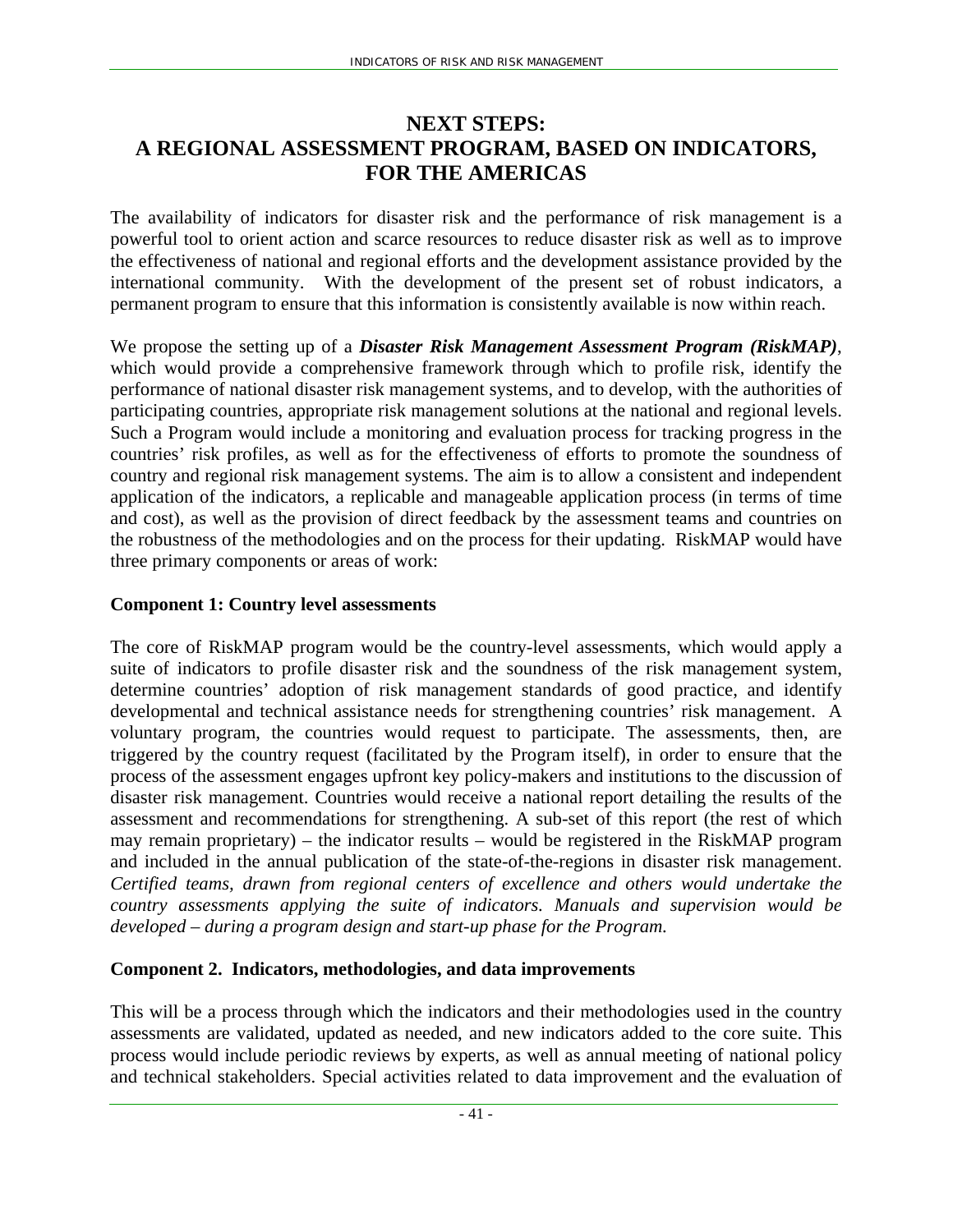additional indicators (such as subnational indicators) for inclusion in the core suite of indicators would be developed and validated under this component. *The advantages of such a formal and transparent process, based on peer review, for the adoption of methodological refinements and additions to the core suite of indicators are: (i) A direct and clear link of new developments in datasets into methodology refinements. (ii) A visible platform for vigorous technical and stakeholder reviews of the indicators as well as related methodological issues, and include the publication of technical papers.* 

#### **Component 3. Risk Management Solutions**

This component would promote dialogue between countries and the development of national and regional risk management solutions. Such a forum would be built on the annual report on the state-of-the region in disaster risk management based on the assessment program and conference of stakeholders and participants. These would promote the exchange of technical information for public policy formation, the benchmarking of disaster risk and risk management of the countries in the region and, through the financial support to select sub-regional working groups, promote the work on risk management solutions. One would expect partners from the region – CEPREDENAC, CDERA, CAPRADE (Central America, the Caribbean, Andean region) to be leaders in facilitating this dialogue and action.

#### **Setting up a RiskMAP Program**

Putting in place a sustainable RiskMAP Program may take two to three years. The first step would be to evaluate options and develop the proposed institutional arrangements for such a Program, including its governance structure. Ideally, this proposal would be developed jointly with a select set of IFIs, bilateral and UN agencies, in consultation with countries of the region. During year one, the proposed institutional set up for the Program would be developed and initial agreements and partnerships necessary for its piloting would be secured. Years two and three would pilot the arrangements, with the aim of working towards a permanent structure that consistently orients action and scarce resources to reduce disaster risk and improves the effectiveness of national and regional efforts and international development assistance. An explicit objective for the Program is to have organization and governance structure that avoids the worst of bureaucratic rigidities and is able to effectively promote a dynamic interaction of the Program's stakeholders.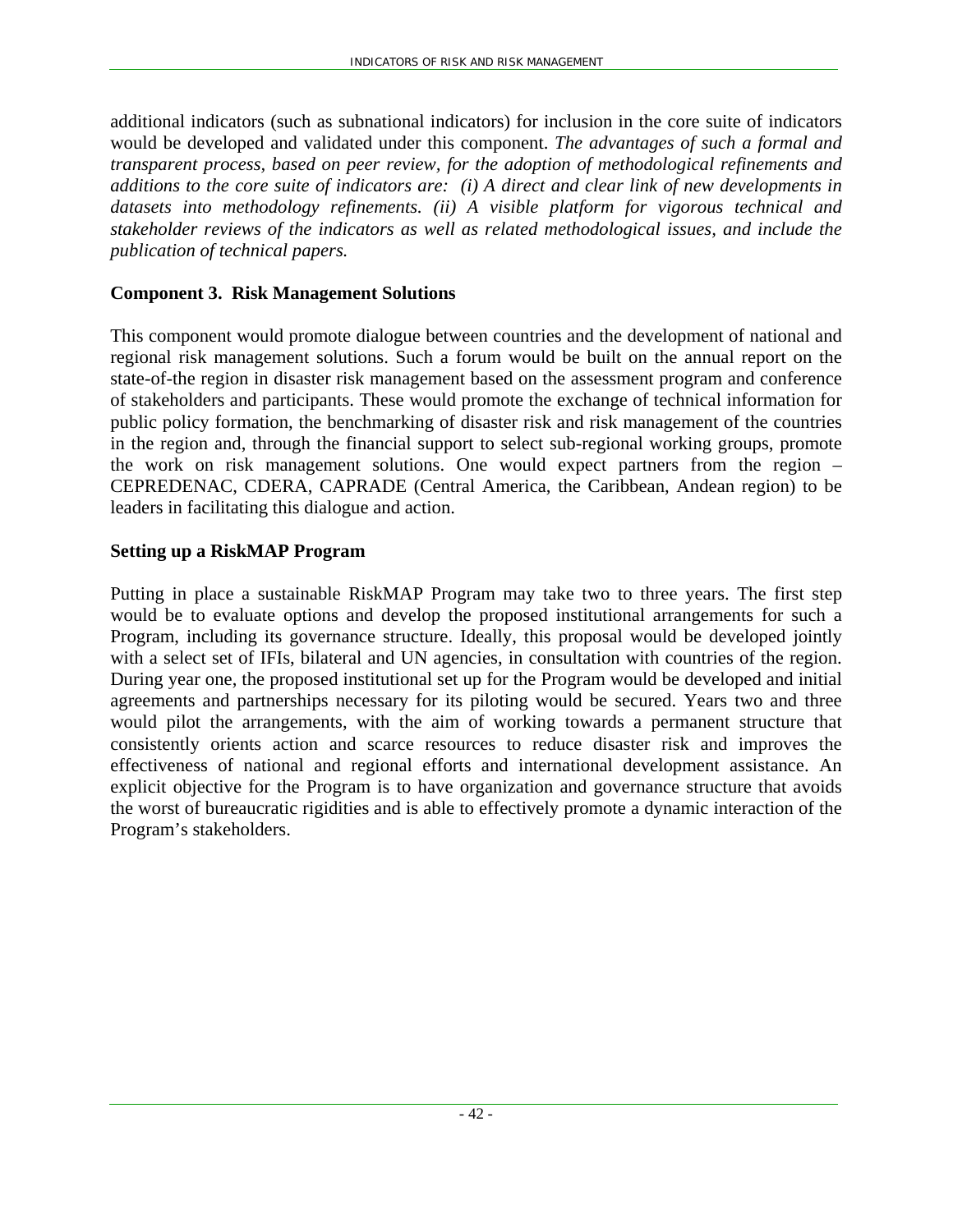#### **REFERENCES**

Aghion, P. & P. Howitt (1999). *Endogenous Growth Theory*, MIT Press.

- Arnand, S. & Sen, A. (1997). "Concepts of Human Development Poverty: A Multi-dimensional Perspective", In *UNDP Human Development Report 1997 Papers: Poverty and Human Development. HDI-1, HDI-2,* NY.
- Atkinson, A.B. & Stiglitz, J.E (1980), *Lecciones sobre Economía Pública,* publicado en español por el Ministerio de Economía y Hacienda, Instituto de Estudios Fiscales, Madrid 1988
- Albala-Bertrand, J.M. (1993) "Natural Disaster Situations and Growth: A Macroeconomic Model for Sudden Disasters Impacts", *World Development* 21(9): 1417-1434.
- Albala-Bertrand, J.M. (2002) "Urban Disasters and Globalization". *The Future of Disaster Risk: Building Safer Cities.* Conference organized by the ProVentiun Consortium. DMF, World Bank. http://www.proventionconsortium.org/conferences/washington\_agenda.htm
- Arundel A. & Bordoy C. (2002). Methodological evaluation of DG Research's composite indicators for the knowledge based economy. Document presented by DG RTD at the Inter-service consultation meeting on Structural Indicators on July 11<sup>th</sup> 2002.
- ASTM (1999). Standard Guide for the Estimation of Building Damageability in Earthquakes, E 2026-99.
- Barbat, A. (2003a). *Vulnerability and Disaster Risk Indices from Engineering Perspective and Holistic Approach to Consider Hard and Soft Variables at Urban Level*, IADB/IDEA Program on Indicators for Disaster Risk Management, http://idea.unalmzl.edu.co Universidad Nacional de Colombia, Manizales.
- Barbat, A. (2003b). *Detailed application of the holistic approach for seismic risk evaluation on an urban center using relative indices,*IADB/IDEA Program on Indicators for Disaster Risk Management, http://idea.unalmzl.edu.co Universidad Nacional de Colombia, Manizales.
- Barbat, A.H, & Carreño, M.L (2004a). *Indicadores de riesgo y gestión a nivel subnacional: Aplicación demostrativa en los departamentos de Colombia*, IADB/IDEA Program on Indicators for Disaster Risk Management, http://idea.unalmzl.edu.co Universidad Nacional de Colombia, Manizales.
- Barbat, A.H, & Carreño, M.L (2004b). *Análisis de riesgo urbano utilizando indicadores: Aplicación demostrativa para la ciudad de Bogotá, Colombia*, IADB/IDEA Program on Indicators for Disaster Risk Management, http://idea.unalmzl.edu.co Universidad Nacional de Colombia, Manizales.
- Barreto, L.H. (2003) Redistribución: nuevo nombre del desarrollo, Universidad Nacional de Colombia, *UN Periódico*, 50, septiembre, Bogotá.
- Benson, C. (2003a). *The Economy-wide Impact of Natural Disasters in Developing Countries*. London: University of London.
- Benson, C. (2003b). *Potential approaches to the development of indicators for measuring risk from a macroeconomic perspective,* IADB/IDEA Program on Indicators for Disaster Risk Management, http://idea.unalmzl.edu.co Universidad Nacional de Colombia, Manizales.
- Benson, C. (2004) "Macroeconomic Concepts of Vulnerability: Dynamics, Complexity and Public Policy", in *Mapping Vulnerability: Disasters, Development and People*, G. Bankoff, G. Frerks, D. Hilhorst (Ed), Earthscan Publishers, London.
- Briguglio, L (2003a) *Some Considerations with Regard to the Construction of an Index of Disaster Risk with Special Reference to Islands and Small States*, IADB/IDEA Program on Indicators for Disaster Risk Management, http://idea.unalmzl.edu.co Universidad Nacional de Colombia, Manizales.
- Briguglio, L (2003b) *Methodological and practical considerations for constructing socio-economic indicators to evaluate disaster risk,* IADB/IDEA Program on Indicators for Disaster Risk Management, http://idea.unalmzl.edu.co Universidad Nacional de Colombia, Manizales.
- Cannon, T. (2003) *Vulnerability Analysis, Livelihoods and Disasters Components and variables of vulnerability: modelling and analysis for disaster risk management*, IADB/IDEA Program on Indicators for Disaster Risk Management, http://idea.unalmzl.edu.co Universidad Nacional de Colombia, Manizales.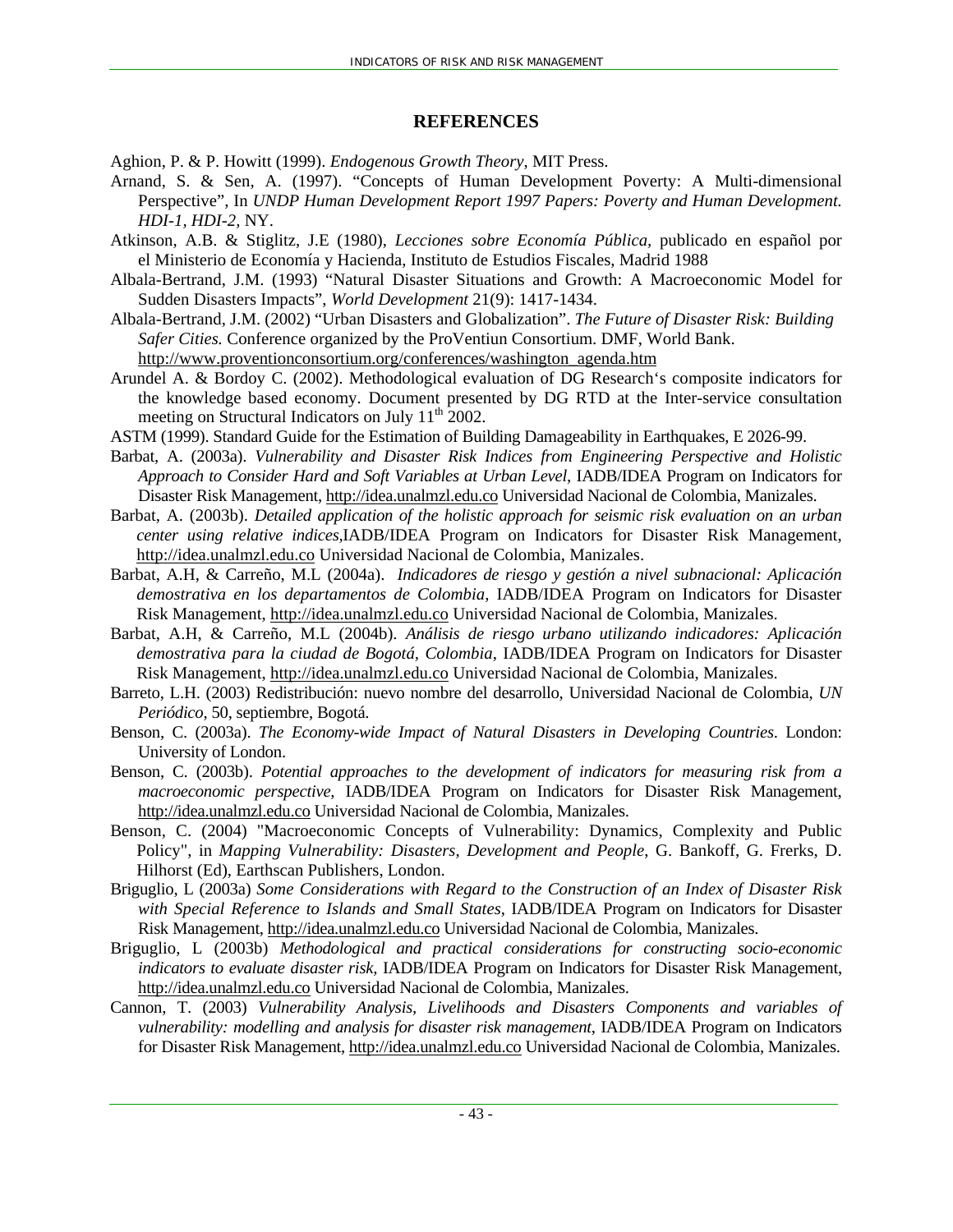- Cardona, O.D. (2001)."*Estimación Holística del Riesgo Sísmico utilizando Sistemas Dinámicos Complejos"*  http://www.desenredando.org/public/varios/2001/ehrisusd/index.html, Universidad Politécnica de Cataluña, Barcelona.
- Cardona, O.D. (2004). "The Need for Rethinking the Concepts of Vulnerability and Risk from a Holistic Perspective: A Necessary Review and Criticism for Effective Risk Management", in *Mapping Vulnerability: Disasters, Development and People*, G. Bankoff, G. Frerks, D. Hilhorst (Ed), Earthscan Publishers, London.
- Cardona, O. D. & Barbat, A. H. (2000). *El Riesgo Sísmico y su Prevención*, Cuaderno Técnico 5, Calidad Siderúrgica, Madrid.
- Cardona, O.D.; Hurtado, J. E.; Duque, G.; Moreno, A.; Chardon, A.C.; Velásquez, L. S. & Prieto, S. D. (2003a) *The Notion of Disaster Risk. Conceptual Framework for Integrated Risk Management.*  IADB/IDEA Program on Indicators for Disaster Risk Management, Universidad Nacional de Colombia, Manizales. http://idea.unalmzl.edu.co
- Cardona, O.D.; Hurtado, J. E.; Duque, G.; Moreno, A.; Chardon, A.C.; Velásquez, L. S. & Prieto, S. D. (2003b) *Indicators for Risk Measurement: Fundamentals for a Methodological Approach.* IADB/IDEA Program on Indicators for Disaster Risk Management, Universidad Nacional de Colombia, Manizales. http://idea.unalmzl.edu.co
- Cardona, O.D.; Hurtado, J. E.; Duque, G.; Moreno, A.; Chardon, A.C.; Velásquez, L. S. & Prieto, S. D. (2003b) *Indicators for Risk Measurement: Fundamentals for a Methodological Approach.* IADB/IDEA Program on Indicators for Disaster Risk Management, Universidad Nacional de Colombia, Manizales. http://idea.unalmzl.edu.co
- Cardona, O.D.; Hurtado, J. E.; Duque, G.; Moreno, A.; Chardon, A.C.; Velásquez, L. S. y Prieto, S. D. (2004) *Disaster risk and risk management benchmarking: a methodology based on indicators at national level.* BID/IDEA Programa de Indicadores para la Gestíon de Riesgos, Universidad Nacional de Colombia, Manizales. http://idea.unalmzl.edu.co
- Carreño, M.L, Cardona, O.D., Barbat, A. H. (2004) *Metodología para la evaluación del desempeño de la gestión del riesgo*, Monografías CIMNE, Universidad Politécnica de Cataluña, Barcelona.
- Carreño-Tibaduiza, M.L (2001) *Sistema Experto para la Evaluación del Daño Postsísmico en Edificios*, Tésis de Magister, Departamento de Ingeniería Civil y Ambiental, Universidad de Los Andes, Bogotá.
- Cherchye L. & Kuosmanen, T. (2002) *Benchmarking Sustainable Development: A Synthetic Meta-Index Approach.* Catholic University of Leuven, Campus Kortrijk and Center for Economics Studies, Belgium. Wageningen University, Department of Social Sciences, The Netherlands.
- Cherchye L., Moesen, W. & Puyenbroeck, T.V. (2003) *Legitimately Diverse, yet Comparable: On Synthesising Social Inclusion Performance in the EU.* Catholic University of Leuven, Campus Kortrijk and Center for Economics Studies, Belgium.
- CID (2003). *Bien-estar y Macroeconomía,* Informe de Coyuntura, Centro de Investigaciones para el Desarrollo, Universidad Nacional de Colombia, Contraloría General de la República, Bogotá.
- Clark, C. & Keipi, K. (2000). *Indicators Program for Disaster Risk Management,* Technical Cooperation Profile, Inter-American Development Bank, IADB, August 2000, Washington.
- Comfort, L. (2003). *Measuring Vulnerability to Hazards: Concepts, Methods, and Practice*, IADB/IDEA Program on Indicators for Disaster Risk Management, Universidad Nacional de Colombia, Manizales. http://idea.unalmzl.edu.co
- Cox D., Fitzpatrick R., Fletcher A., Gore S., Spiegelhalter D. & Jones D. (1992). "Quality-of-life assessment: can we keep it simple?" *J.R. Statist. Soc.* 155 (3): 353-393.
- Davidson, R., (1997): *An Urban Earthquake Disaster Risk Index*, The John A. Blume Earthquake Engineering Center, Departament of Civil Engineering, Stanford University, Report No. 121, Stanford.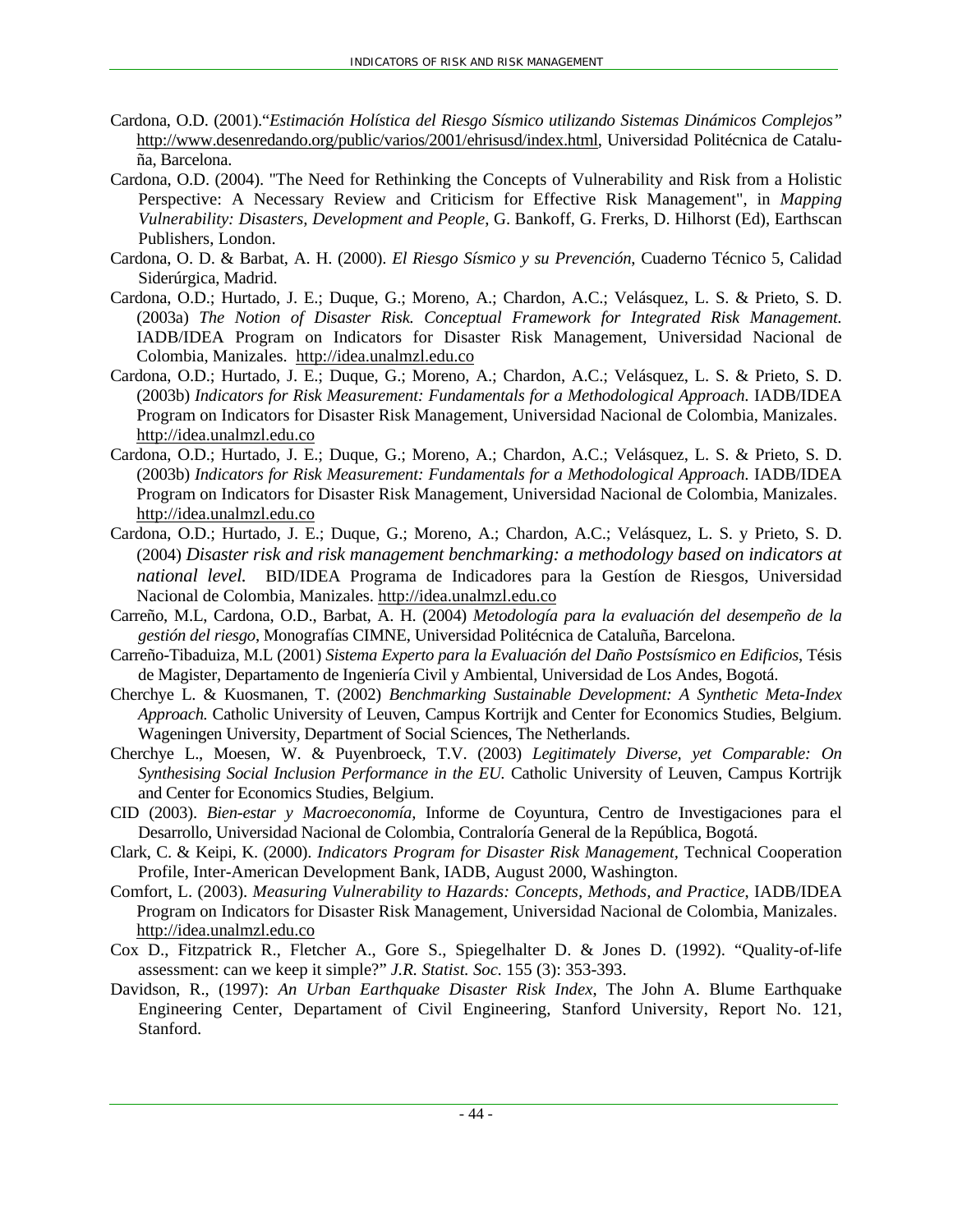- Davis, I. (2003). *The Effectiveness of Current Tools for the Identification, Measurement, Analysis and Synthesis of Vulnerability and Disaster Risk*, IADB/IDEA Program on Indicators for Disaster Risk Management, Universidad Nacional de Colombia, Manizales. http://idea.unalmzl.edu.co
- Detlof von Winterfeld & Ward Edwards (1986) *Decision analysis and Behavioral Research*, Cambridge U. press.
- ECLAC (2003). *Handbook for estimating the socio-economic and environmental effects of disasters.*  Economic Commission for Latin America and the Caribbean and World Bank. Four volumes.
- EIRD/ISDR (2003). A Framework for Understanding, Guiding and Monitoring Disaster Risk Reduction, Draft Proposal, International Strategy on Disaster Reduction ISDR/UNDP, Geneva.
- Ermoliev, Y. M., Ermolieva, T., MacDonald, G. & V. Norkin (2000) "Catastrophic Risk Management and Economic Growth", IIASA, Interim Report IR-00-058.
- Esteva, L. (1970). *Regionalización sísmica de México para fines de ingeniería*, Serie Azul 246, Instituto de Ingeniería, UNAM.
- Freeman, P.K., Martin, L.A., Mechler, R., & Warner, K. (2002a). "Catastrophes and Development: Integrating Natural Catastrophes into Development Planning", *Disaster Risk Managemen Working Paper Series No.* 4*.* Washington: World Bank.
- Freeman, P.K., Martin, L.A., Linneroot-Bayer, J., Mechler, R., Pflug G. & Warner, K. (2002b). *Disaster Risk Management: National Systems for the Comprehensive Management of Disaster Financial Strategies for Natural Disaster Reconstruction,* SDD/IRPD, Regional Policy Dialogue, Inter-American Development Bank, Washington.
- Funtowicz, S., & Ravetz, J. (1992): The Role of Science in Risk Assessment. *Social Theories of Risk*. S. Krimsky y D. Golding. Westport, Praeger: 59-88.
- Gallup J, Sachs, J. y A. Mellinger (1999). "Geography and Economic Development", Working Paper, Universidad de Harvard.
- Gallup, J., Gaviria, A. y E. Lora (2003). *América Latina ¿condenada por su geografía?*, BID, Alfaomega Colombiana S.A, Bogotá.
- Hofman, A. (2000) "Standardised capital stock estimates in Latin America: a 1950-94 update", *Cambridge Journal of Economics*, **24**.
- Holzmann, R. (2001) *Risk and Vulnerability: The Forward Looking Role of Social Protection in a Globalizing World.* SP Discussion Paper No. 0109. June. The World Bank, Washington.
- Holzmann, R. & Jorgensen, S. (2000). *Manejo Social del Riesgo: un nuevo marco conceptual para la protección social y más allá.* Documento de trabajo No.0006 sobre protección social. Banco Mundial. Washington.
- IADB (2000). *Development Beyond Economics: Economic and Social Progress in Latin America, 2000 Report*, Inter- American Development Bank, Washington.
- ISDR (2003) *A framework to guide and monitor disaster risk reduction,* draft proposal, ISDR/UNDP, http://www.unisdr.org/dialogue/basicdocument.htm online conference http://www.unisdr.org/dialogue/
- Jang, J.-S.R., Sun, C.-T. y Mitsutani, E. (1997). *Neuro-Fuzzy and Soft Computing, A Computational Approach to Learning and Machine Intelligence*, Prentice Hall, New Jersey.
- JRC-EC (2002). *State-of-the-art Report on Current Methodologies and Practices for Composite Indicator Development.* Applied Statistics Group, Joint Research Centre, European Commission, Institute for Protection and Security of the Citizen Technological and Economic Risk Management, Ispra, Italy.
- JRC-EC (2003). *First Workshop on Composite Indicators of Country Performance.* Applied Statistics Group, Joint Research Centre, European Commission, Institute for Protection and Security of the Citizen Technological and Economic Risk Management, Ispra, Italy.
- Karlsson J. (1998). *A systematic approach for prioritizing software requirements*, Ph.D. dissertation No. 526, Linkoping, Sverige.
- Kosko, B. (1992). *Neural networks and Fuzzy Systems: A Dynamical Systems Approach to Machine Intelligence*, Prentice Hall, Englewood Cliffs, N.J.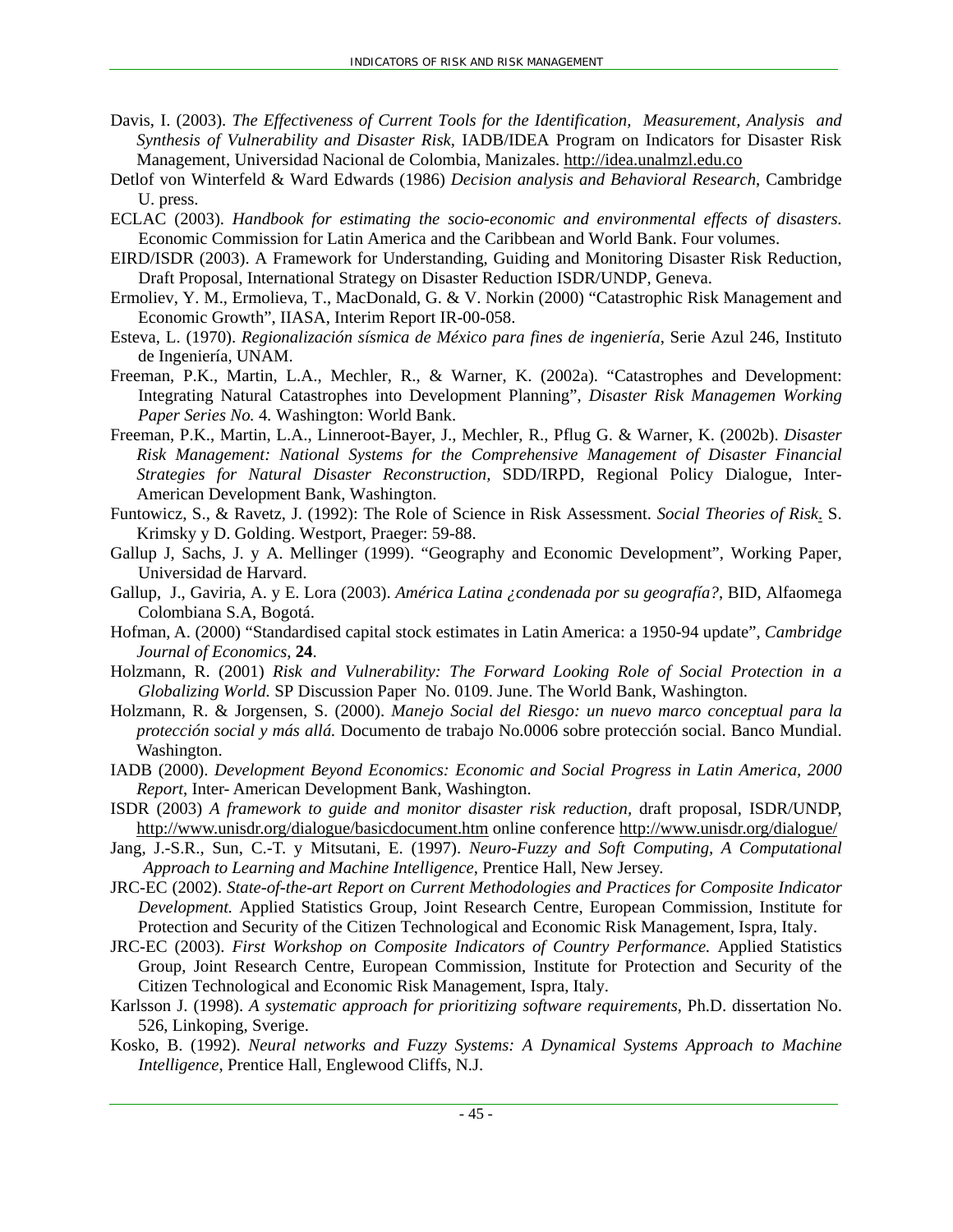- La RED (2002). *Comparative analysis of disaster databases.* Working Group 3 of Inter-Agency Tasks Force of ISDR on Risk, Vulnerability and Impact Assessment. Geneva
- Lavell, A. (2003a) *I. International Agency Concepts and Guidelines for Disaster Risk Management; II. The Transition from Risk Concepts to Risk Indicators*, IADB/IDEA Program on Indicators for Disaster Risk Management, Universidad Nacional de Colombia, Manizales. http://idea.unalmzl.edu.co
- Lavell, A. (2003b) *Approaches to the construction of risk indicators at different spatial or territorial scales and the major components of indicator systems- conceptual bases, risk construction processes and practical implications,* IADB/IDEA Program on Indicators for Disaster Risk Management, Universidad Nacional de Colombia, Manizales. http://idea.unalmzl.edu.co
- Leondes, C.T., (Ed.) (1998). *Fuzzy Logic and Expert Systems Applications*, Academic Press, London.
- Lucas (1988), *"*On Mechanics of Economic Development"*, Journal of Monetary Economics*, **22**, July.
- Manly B. (1994). *Multivariate Statistical Methods*. A Primer, Chapman & Hall, UK.
- Masure, P. (2003). *Variables and indicators of vulnerability and disaster risk for land-use and urban or territorial planning*, IADB/IDEA Program on Indicators for Disaster Risk Management, http://idea.unalmzl.edu.co Universidad Nacional de Colombia, Manizales.
- McCarthy M. (2001). Comments on "Benchmarking European Labour Market Performance with Efficiency Frontier Techniques", DG ECFIN.
- Moldan B.; Billharz S. (1997). Sustainability indicators. *Scope 58*, Wiley Pub.
- Muldur U. (2001). *Technical Annex on Structural Indicators. Two composite indicators to assess the progress of Member States in their transition towards a knowledge-based economy*. DG RTD.
- Munda, G. (2000): "Multicriteria Methods and Process for Integrated Environmental Assessment" *Métodos Numéricos en Ciencias Sociales (MENCIS 2000)*, Oñate, E. *et al.* (Eds.) CIMNE-UPC, Barcelona.
- Munda, G. (2003). *Methodological Exploration for the Formulation of a Socio-Economic Indicators Model to Evaluate Disaster Risk Management at the National and Sub-National Levels. A Social Multi-Criterion Model.* IADB/IDEA Program on Indicators for Disaster Risk Management, Universidad Nacional de Colombia, Manizales. http://idea.unalmzl.edu.co
- Munda, G. & Nardo, M. (2003). *On the Methodological Foundations of Composite Indicators Used for Ranking Countries*. Universitat Autonoma de Barcelona, Dep.. of Economics and Economics History, Barcelona.

Munich Re Group (2003) *Annual Review: Natural Catastrophes 2002,* Topics, Germany.

- Nilsson R. (2000) "Calculation of Composite leading Indicators: A comparison of two different methods", Paper presented at the CIRET conference, Paris, October 2000.
- OECD (2003). *Composite Indicators of Country Performance: A Critical Assessment*, DST/IND (2003)5, Paris.
- Ordaz, M., (2002) "Estado Actual y Futuro de la Normatividad", *Memorias,* VII Seminario Nacional de Ingeniería Sísmica, Cuernavaca.
- Ordaz, M. y Santa-Cruz, S. (2003). *Computation of physical damage to property due to natural hazard events,* IADB/IDEA Program on Indicators for Disaster Risk Management, Universidad Nacional de Colombia, Manizales. http://idea.unalmzl.edu.co
- Pedrycz, W. (1995). *Fuzzy Sets Engineering*, CRC Press, Boca Ratón, Florida.
- Rodríguez, J.A. (2002). "El impuesto a las operaciones financieras y la equidad tributaria", Cuadernos de Economía, No.37, Universidad Nacional de Colombia.
- Romer, P. (1986). "Increasing Returns and Long Run Growth", *Journal of Political Economy,* **94**, October.
- Rosenblueth, E. (1981). "Two point estimates in probabilities". *Applied Mathematical Modeling*, 5,329- 335.
- Saaty R.W. (1987). The analytic hierarchy process- what it is and how it is used. *Mathematical Modelling*, 9, 161-176.